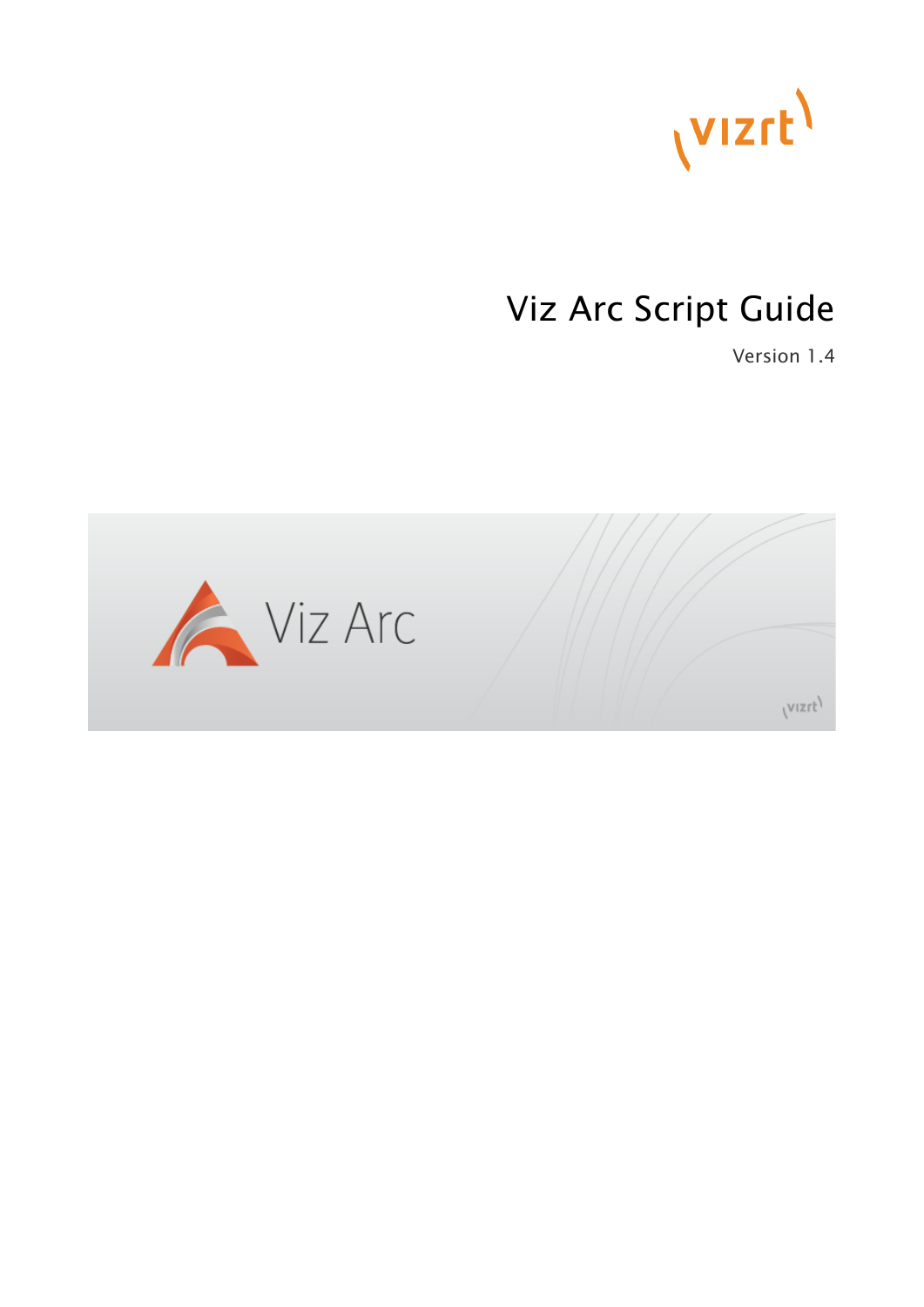

#### Copyright © 2022 Vizrt. All rights reserved.

No part of this software, documentation or publication may be reproduced, transcribed, stored in a retrieval system, translated into any language, computer language, or transmitted in any form or by any means, electronically, mechanically, magnetically, optically, chemically, photocopied, manually, or otherwise, without prior written permission from Vizrt. Vizrt specifically retains title to all Vizrt software. This software is supplied under a license agreement and may only be installed, used or copied in accordance to that agreement.

#### Disclaimer

Vizrt provides this publication "as is" without warranty of any kind, either expressed or implied. This publication may contain technical inaccuracies or typographical errors. While every precaution has been taken in the preparation of this document to ensure that it contains accurate and up-todate information, the publisher and author assume no responsibility for errors or omissions. Nor is any liability assumed for damages resulting from the use of the information contained in this document. Vizrt's policy is one of continual development, so the content of this document is periodically subject to be modified without notice. These changes will be incorporated in new editions of the publication. Vizrt may make improvements and/or changes in the product(s) and/or the program(s) described in this publication at any time. Vizrt may have patents or pending patent applications covering subject matters in this document. The furnishing of this document does not give you any license to these patents.

#### Technical Support

For technical support and the latest news of upgrades, documentation, and related products, visit the Vizrt web site at [www.vizrt.com.](http://www.vizrt.com)

### Created on

2022/02/08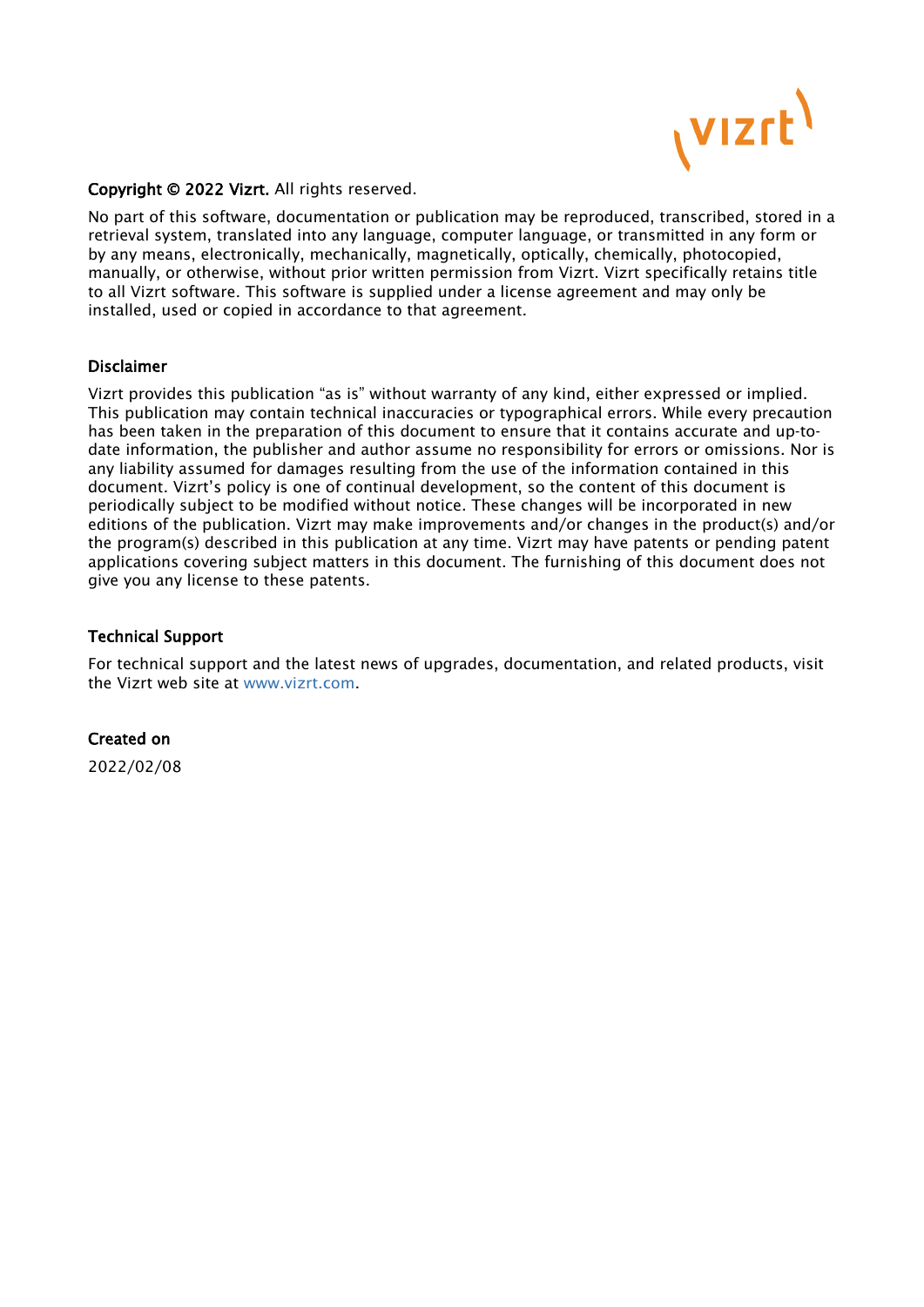# Contents

| $\mathbf{I}$ |  |
|--------------|--|
| 1.1          |  |
| 1.1.1        |  |
| 1.1.2        |  |
| 1.1.3        |  |
| 1.1.4        |  |
| 1.1.5        |  |
| 1.1.6        |  |
| 1.1.7        |  |
| 1.1.8        |  |
| 1.1.9        |  |
| 1.1.10       |  |
| 1.1.11       |  |
| 1.1.12       |  |
| 1.1.13       |  |
| 1.1.14       |  |
| 1.1.15       |  |
| 1.1.16       |  |
| 1.1.17       |  |
| 1.1.18       |  |
| 1.1.19       |  |
| 1.1.20       |  |
| 1.1.21       |  |
| 1.1.22       |  |
| 1.1.23       |  |
| 1.1.24       |  |
| 1.1.25       |  |
| 1.1.26       |  |
| 1.1.27       |  |
| 1.1.28       |  |
| 1.1.29       |  |
| 1.1.30       |  |
| 1.1.31       |  |
| 1.1.32       |  |
| 1.1.33       |  |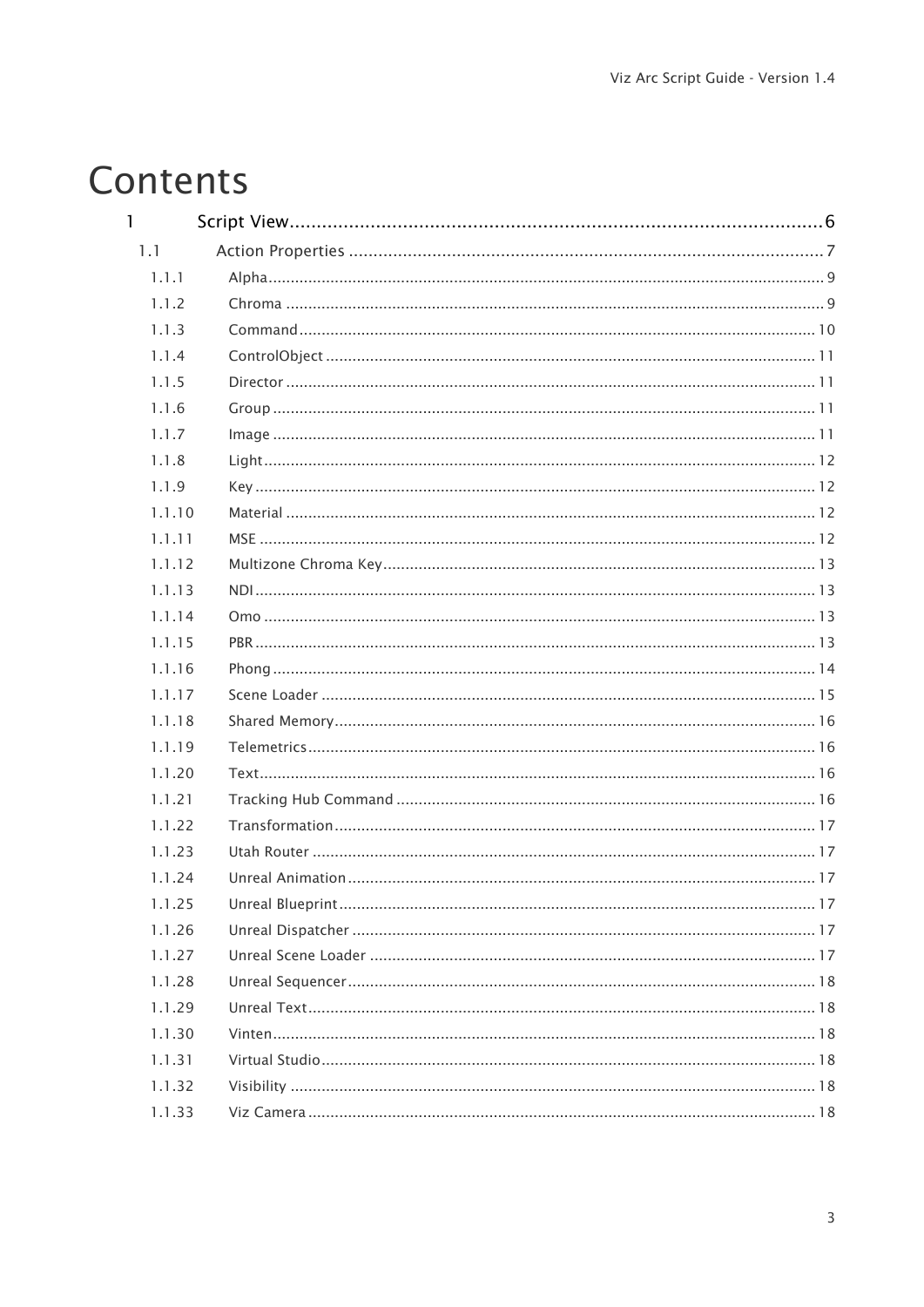| 1.1.34 |  |
|--------|--|
| 1.1.35 |  |
| 1.2    |  |
| 1.2.1  |  |
| 1.2.2  |  |
| 1.2.3  |  |
| 1.2.4  |  |
| 1.2.5  |  |
| 1.2.6  |  |
| 1.2.7  |  |
| 1.2.8  |  |
| 1.2.9  |  |
| 1.3    |  |
| 1.3.1  |  |
| 1.3.2  |  |
| 1.4    |  |
| 1.4.1  |  |
| 1.4.2  |  |
| 1.4.3  |  |
| 1.5    |  |
| 1.5.1  |  |
| 1.5.2  |  |
| 1.5.3  |  |
| 1.5.4  |  |
| 1.5.5  |  |
| 1.5.6  |  |
| 1.5.7  |  |
| 1.5.8  |  |
| 1.5.9  |  |
| 1.5.10 |  |
| 1.5.11 |  |
| 1.5.12 |  |
| 1.5.13 |  |
| 1.5.14 |  |
| 1.5.15 |  |
| 1.5.16 |  |
| 1.5.17 |  |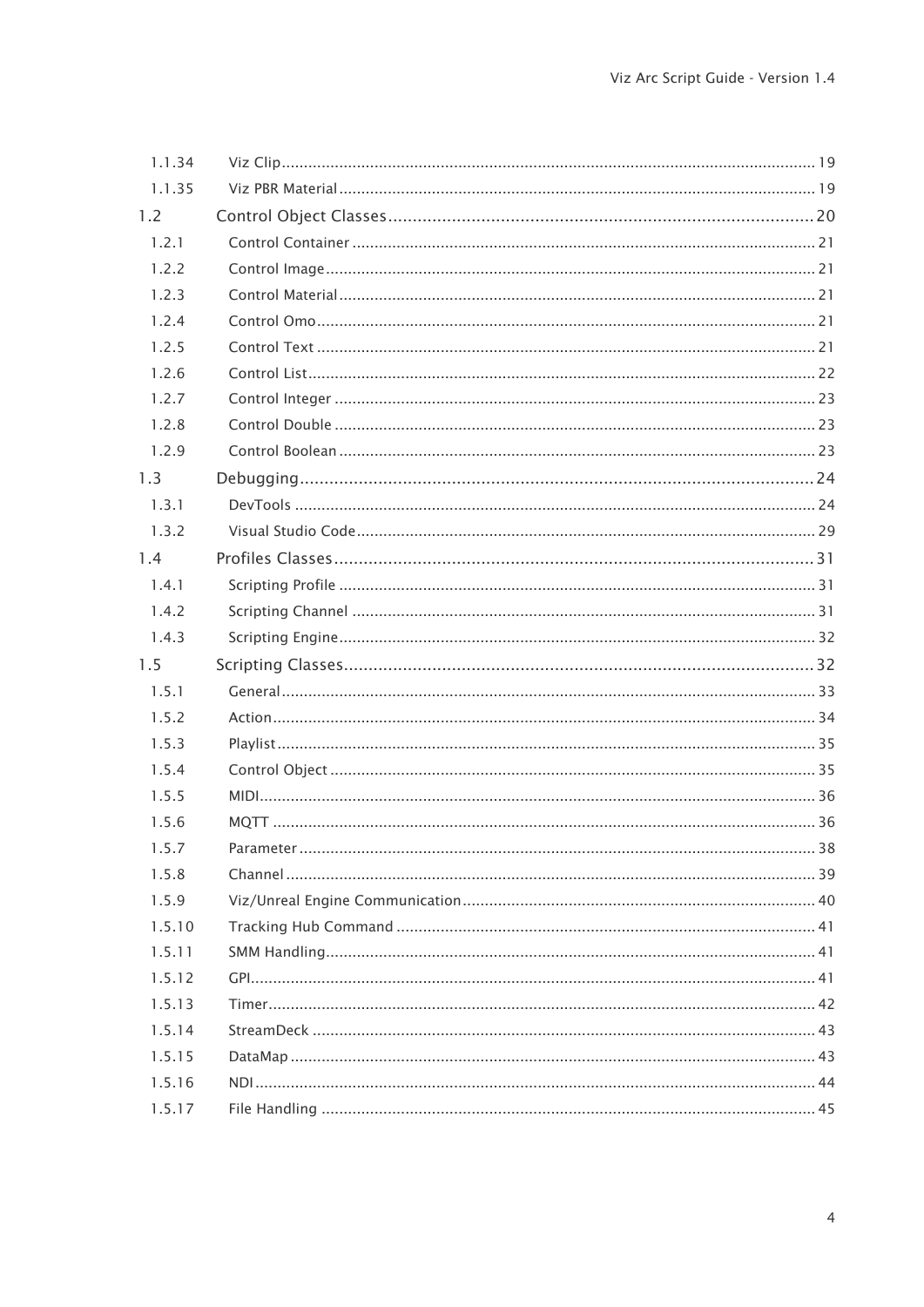| 1.5.19 |  |
|--------|--|
| 1.5.20 |  |
| 1.5.21 |  |
| 1.5.22 |  |
| 1.5.23 |  |
| 1.5.24 |  |
| 1.5.25 |  |
| 1.5.26 |  |
|        |  |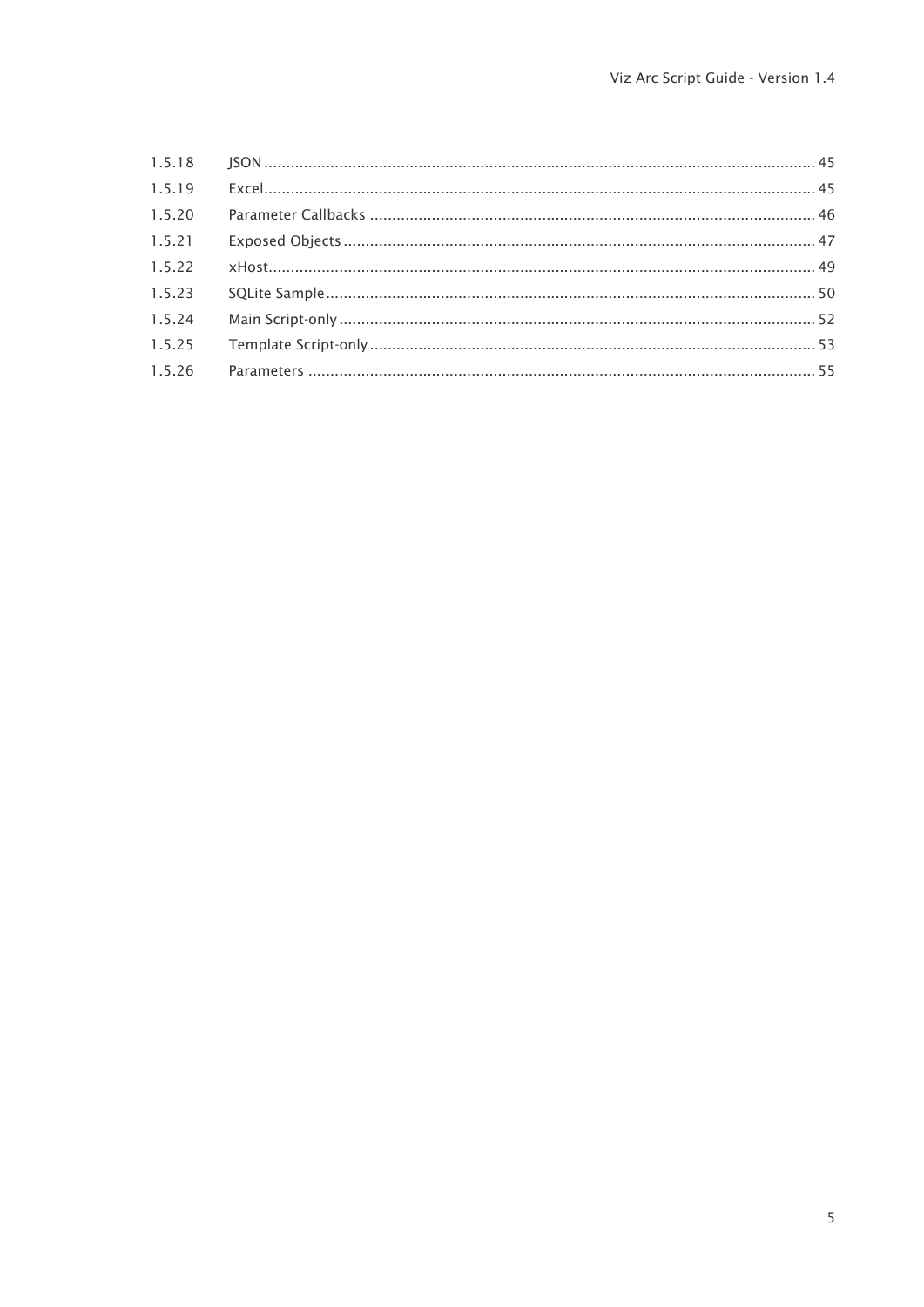# <span id="page-5-0"></span>1 Script View

In Script View, you can write your own custom script in JavaScript language through Google's V8 or Microsoft's JScript (ECMAScript3) or in VBScript language, as in the following example:



It's possible to create custom forms and components, such as text boxes and buttons.

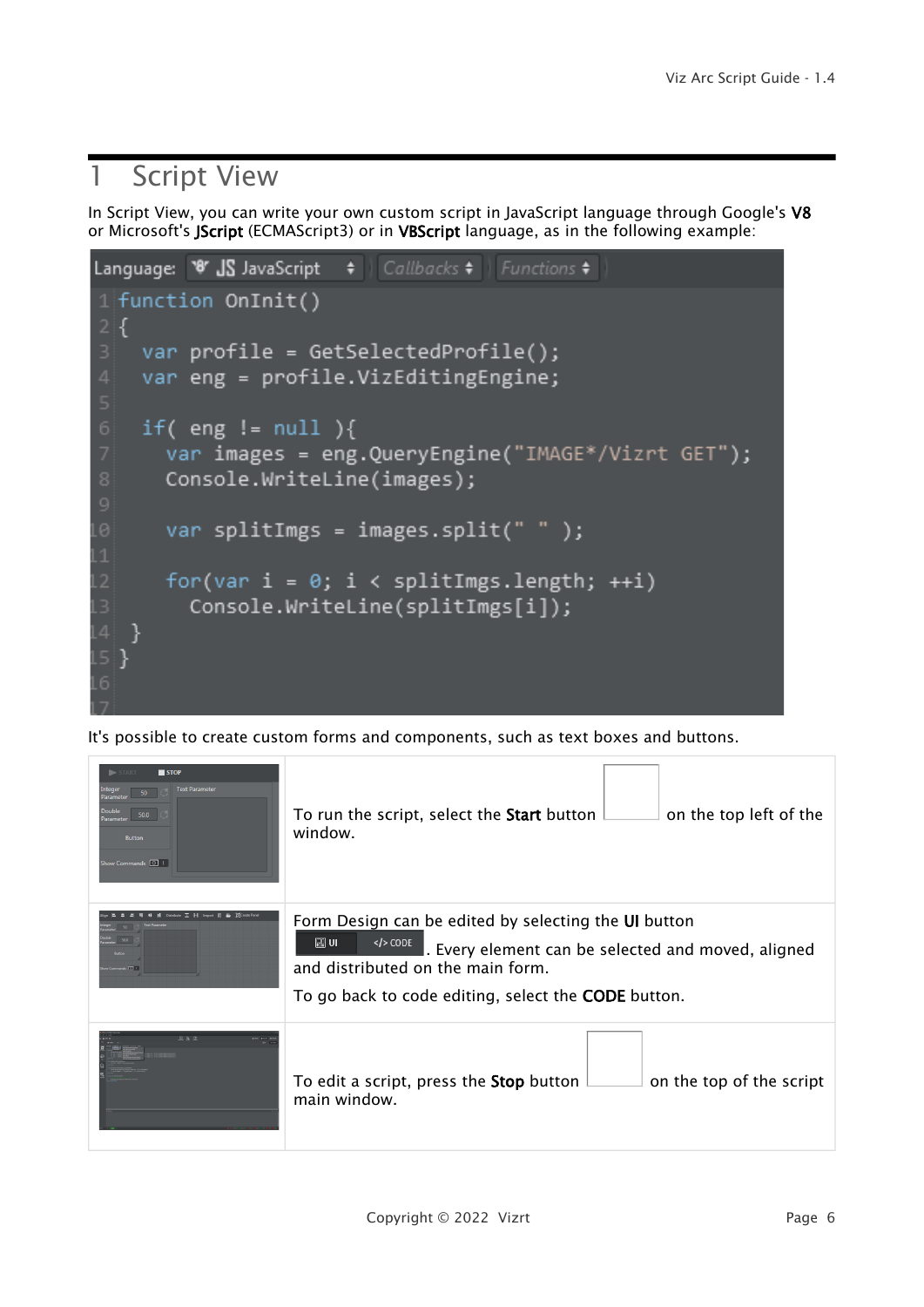| $\blacktriangledown$ CONSOLE<br>IMAGE*Vizrt/vizrt2<br>IMAGE*Vizrt/Weidenfellner<br>IMAGE*Vizrt/WIN2<br>IMAGE*Vizrt/windowStudio03<br>IMAGE*Vizrt/wingHLBase<br>IMAGE*Vizrt/wire      | Console logs and debugs are displayed in the CONSOLE pane.                                |
|--------------------------------------------------------------------------------------------------------------------------------------------------------------------------------------|-------------------------------------------------------------------------------------------|
| R,<br>E<br>Import                                                                                                                                                                    | Import code internally from the clipboard or an external text file in the<br>script pane. |
| Language: '8' JS JavaScript $\div$   C Cal<br><b>WE MS VBScript</b><br>d Global<br><b>S</b> MS JScript<br>$2\{$<br>8' JS JavaScript [Deprecated]<br><b>8' JS JavaScript</b><br>$4$ } | Use the Language menu to select a scripting language.                                     |

In edit mode, Script Callbacks can be selected from the list and added:



You can locate a custom function by selecting it from the Functions list:



### See Also

• [Scripting Classes](#page-31-1)

# <span id="page-6-0"></span>1.1 Action Properties

All Actions in the project can be accessed and modified via scripting. Use the GetAction function to get a reference to the action:

• BaseAction GetAction( string actionName )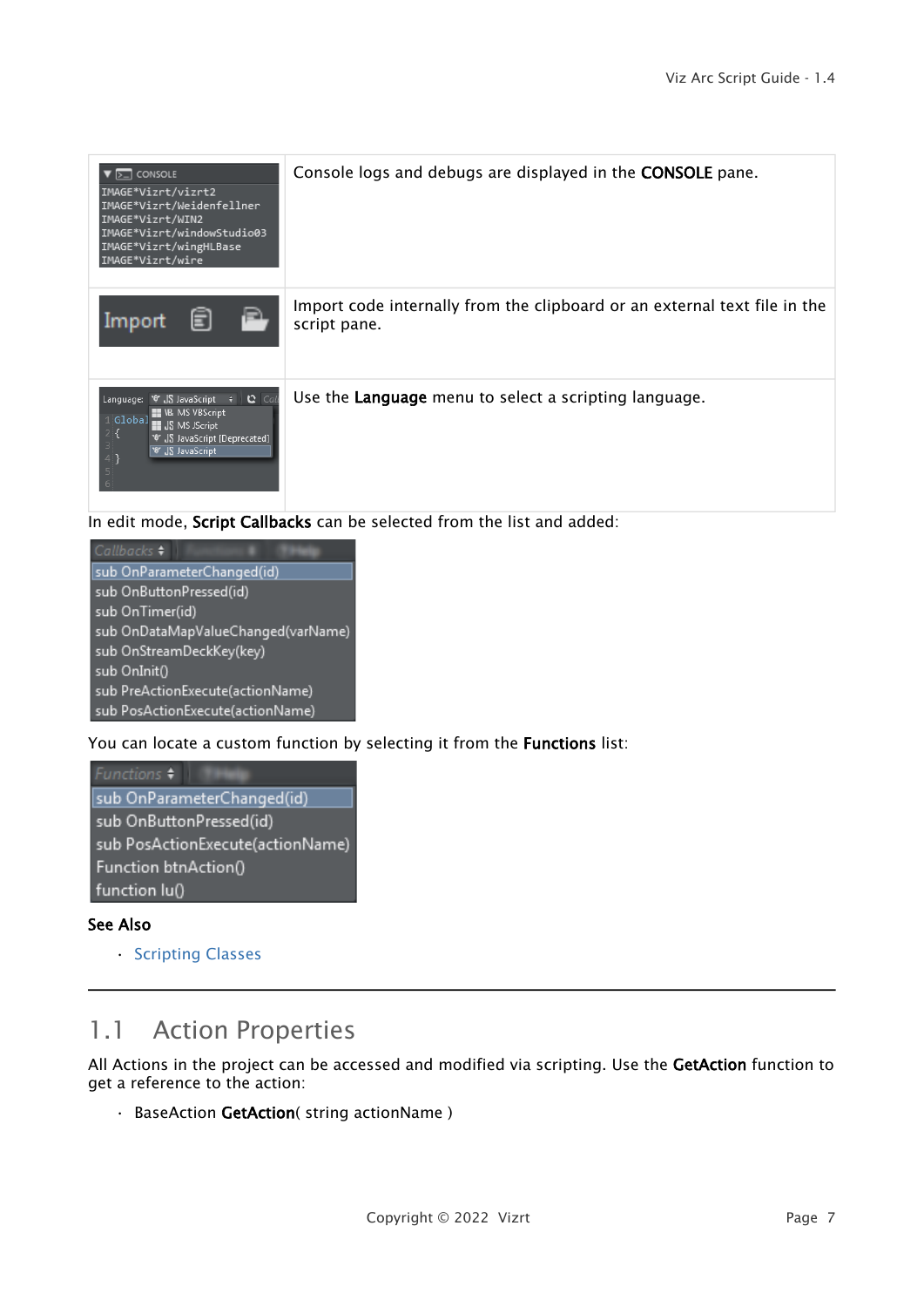A Note: It's possible for a project to contain multiple actions that have the same name. If that is the case for your project, the first Action created with a name is returned. Make sure to use unique names when accessing actions through scripting.

Every Action type has these generic properties:

| <b>Action type</b> | <b>Description</b>                                                                                                                                                                                                                |
|--------------------|-----------------------------------------------------------------------------------------------------------------------------------------------------------------------------------------------------------------------------------|
| string Name        | The title of the action.                                                                                                                                                                                                          |
| string Description | By default this is the type of action (e.g. "Key", "Chroma",<br>"Image" etc.). When assigned to a TransformationAction and<br>visible on the SET view, this field is used as a tooltip when the<br>mouse hovers over the element. |
| int ExecutionDelay | Expressed in milliseconds, minimum delay is 0 (default),<br>maximum delay is 10000 (10 seconds).                                                                                                                                  |

Every Action type has these generic methods:

- $\cdot$  void **Execute()**: Executes the action.
- void QueryState(): Queries the current state of the action from the Editing Engine. For example, if the action is a transformation action, it retrieves the current transformation from the editing engine's scene tree and updates the UI accordingly.

The example below shows how to set the alpha value to 75% of an Alpha Action called *AlphaText* and execute the action from scripting:

#### **Sample**

```
var alphaAction = GetAction("AlphaText");
alphaAction.Alpha = 75.0;
alphaAction.Execute();
```
There are specific properties/functions for each action type:

- [Alpha](#page-8-0)
- [Chroma](#page-8-1)
- [Command](#page-9-0)
- [ControlObject](#page-10-0)
- [Director](#page-10-1)
- [Group](#page-10-2)
- [Image](#page-10-3)
- [Light](#page-11-0)
- [Key](#page-11-1)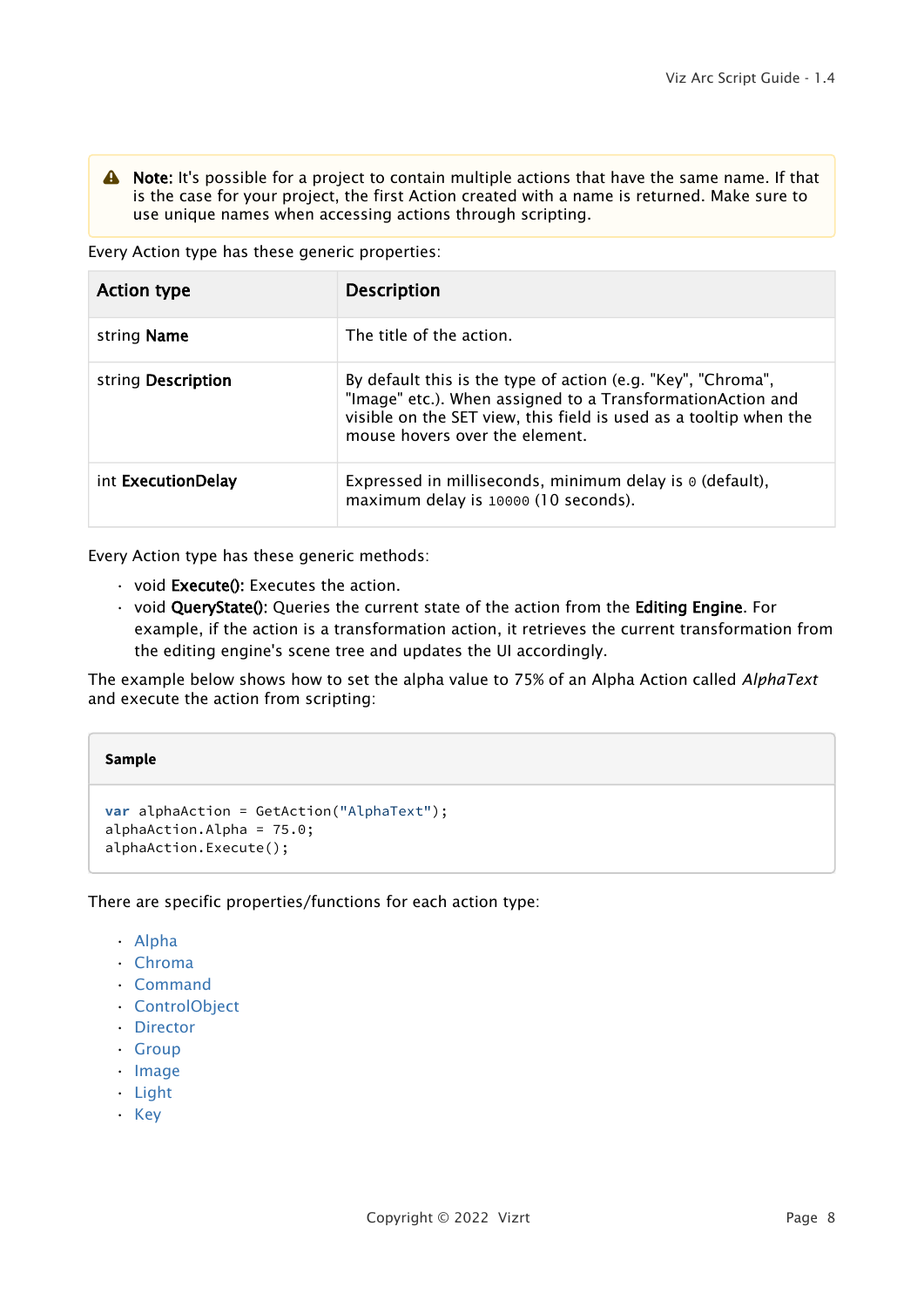- [Material](#page-11-2)
- [MSE](#page-11-3)
- [Multizone Chroma Key](#page-12-0)
- [NDI](#page-12-1)
- [Omo](#page-12-2)
- [PBR](#page-12-3)
- [Phong](#page-13-0)
- [Scene Loader](#page-14-0)
- [Shared Memory](#page-15-0)
- [Telemetrics](#page-15-1)
- [Text](#page-15-2)
- [Tracking Hub Command](#page-15-3)
- [Transformation](#page-16-0)
- [Utah Router](#page-16-1)
- [Unreal Animation](#page-16-2)
- [Unreal Blueprint](#page-16-3)
- [Unreal Dispatcher](#page-16-4)
- [Unreal Scene Loader](#page-16-5)
- [Unreal Sequencer](#page-17-0)
- [Unreal Text](#page-17-1)
- [Vinten](#page-17-2)
- [Virtual Studio](#page-17-3)
- [Visibility](#page-17-4)
- [Viz Camera](#page-17-5)
- [Viz Clip](#page-18-0)
- [Viz PBR Material](#page-18-1)

# <span id="page-8-0"></span>1.1.1 Alpha

### Properties:

• double Alpha

# <span id="page-8-1"></span>1.1.2 Chroma

### Properties:

- ChromaFusionContent Fusion
	- double hueAdjust
	- double saturationAdjust
	- int edgeBlur
	- double despillScale
	- double backingPlateR
	- double backingPlateR
	- double backingPlateR
	- double yellowGain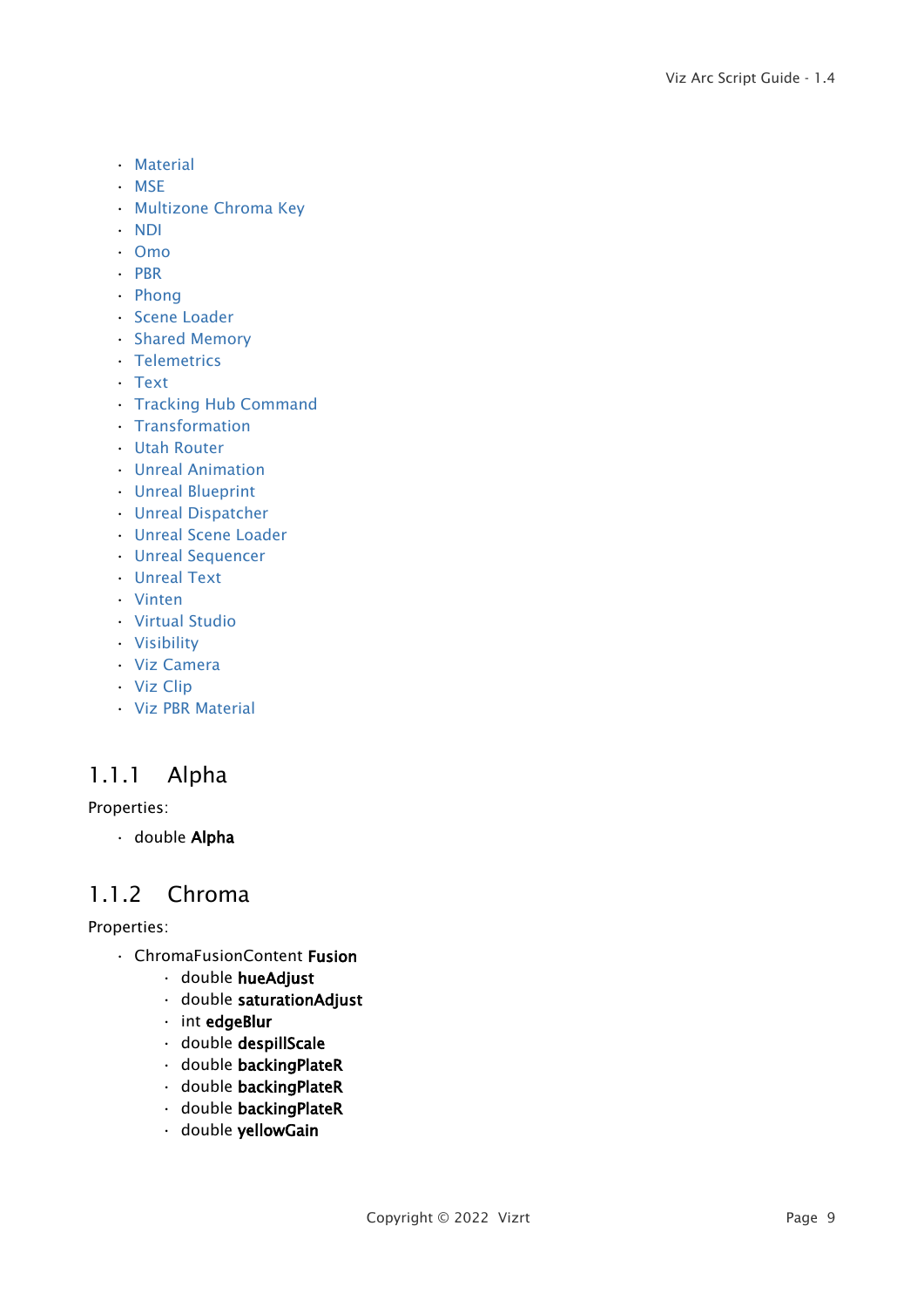- double cyanGain
- int denoiseRadius
- int denoiseSharpen
- double opacityPoint
- doube transparencyPoint
- double bgEdgeGain
- double bgSpillGain
- double bgLWBlur
- double colorEdgeGain
- double colorSpillGain
- double colorLightwrapR
- double colorLightwrapG
- double colorLightwrapB
- bool addShadows
- double innerShadows
- double shadowsGain
- bool addHighlights
- double innerHighlights
- double highlightsGain
- double masterLiftR
- double masterLiftG
- double masterLiftB
- double masterGammaR
- double masterGammaG
- double masterGammaB
- double masterGainR
- double masterGainG
- double masterGainB
- double masterSaturation

#### **Sample**

```
var action = GetAction("Chroma");
// sample for setting some fusion keyer settings
action.Fusion.hueAdjust = -1140;action.Fusion.saturationAdjust = 2.0;
```
# <span id="page-9-0"></span>1.1.3 Command

#### Properties:

• string Command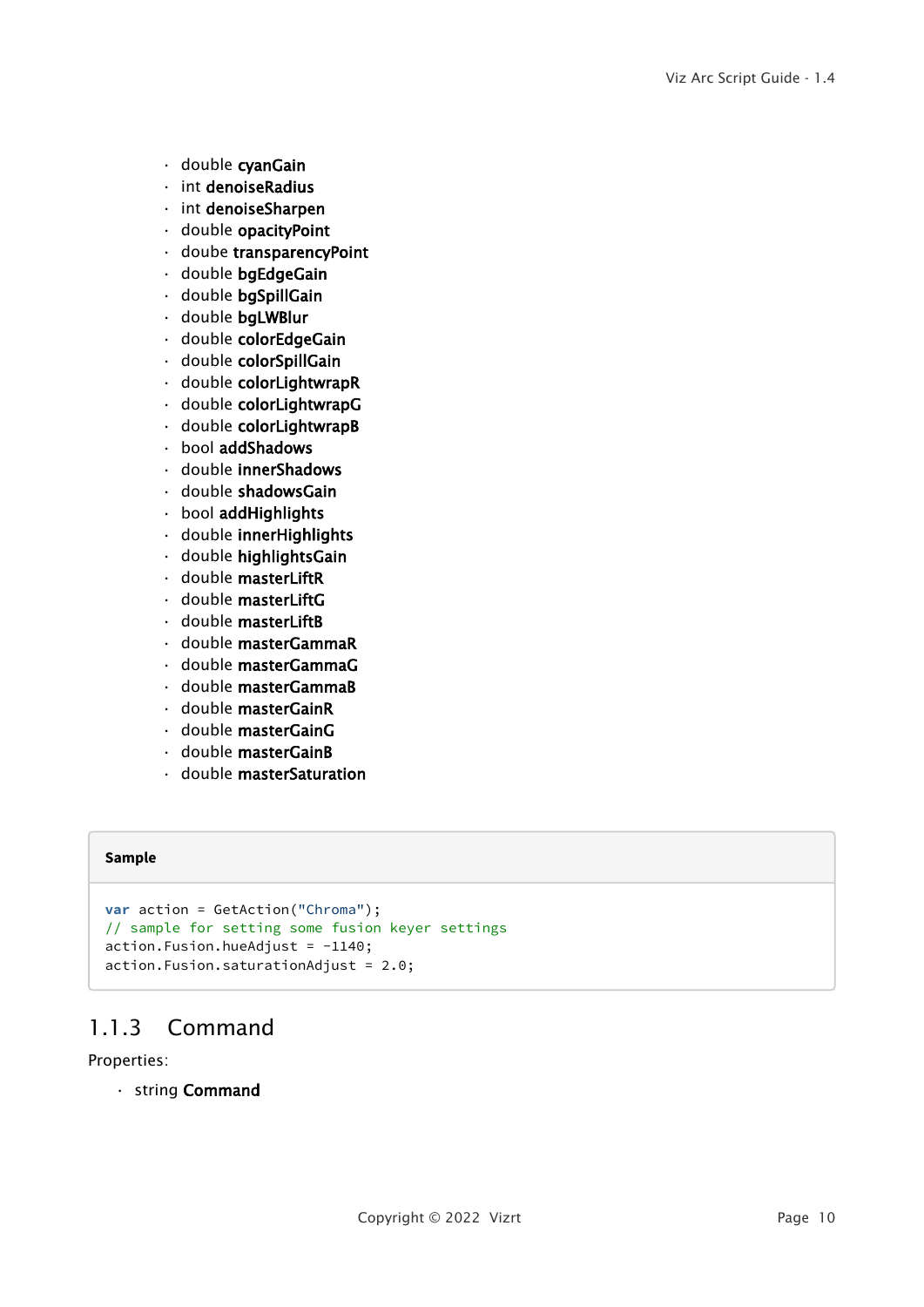# <span id="page-10-0"></span>1.1.4 ControlObject

<span id="page-10-1"></span>See [Control Object Classes](#page-19-0).

# 1.1.5 Director

Properties:

• string DirectorType possible values: START, STOP, CONTINUE, CONTINUE\_REVERSE, PLAY\_FROM, PLAY\_FROM\_REVERSE, FROM\_TO, GO\_TO, PAUSE

### <span id="page-10-2"></span>1.1.6 Group

<span id="page-10-3"></span>This action has no additional public properties.

# 1.1.7 Image

### Properties:

- string Image
	- Value should be a GH path that starts with "IMAGE\*"
- bool IsBuiltin
- string Builtinpossible values: LIVE1, LIVE2, CLIP1, etc.
- double PosX
- double PosY
- double RotX
- double RotY
- double RotZ
- double ScaX
- double ScaY

The Image parameter can be assigned to a GraphicHub path when the string starts with "IMAGE\*"; when it starts with "http" it will be assumed to be a web link (or a MediaService link), otherwise it will be interpreted as a local file path, see the samples below:

| <b>Sample</b> |                                                                                                    |
|---------------|----------------------------------------------------------------------------------------------------|
| $11$ or       | <b>var</b> $imageAction = GetAction("Image");$<br>$imageAction$ . Image = "IMAGE*/VizArc/arcLogo"; |
| $11$ or       | $imageAction. Image = "http://127.0.0.1:21099/serve/original/AR_03.jpg";$                          |
|               | imageAction.Image = "C:/Users/admin/Desktop/CAKE.jpg";                                             |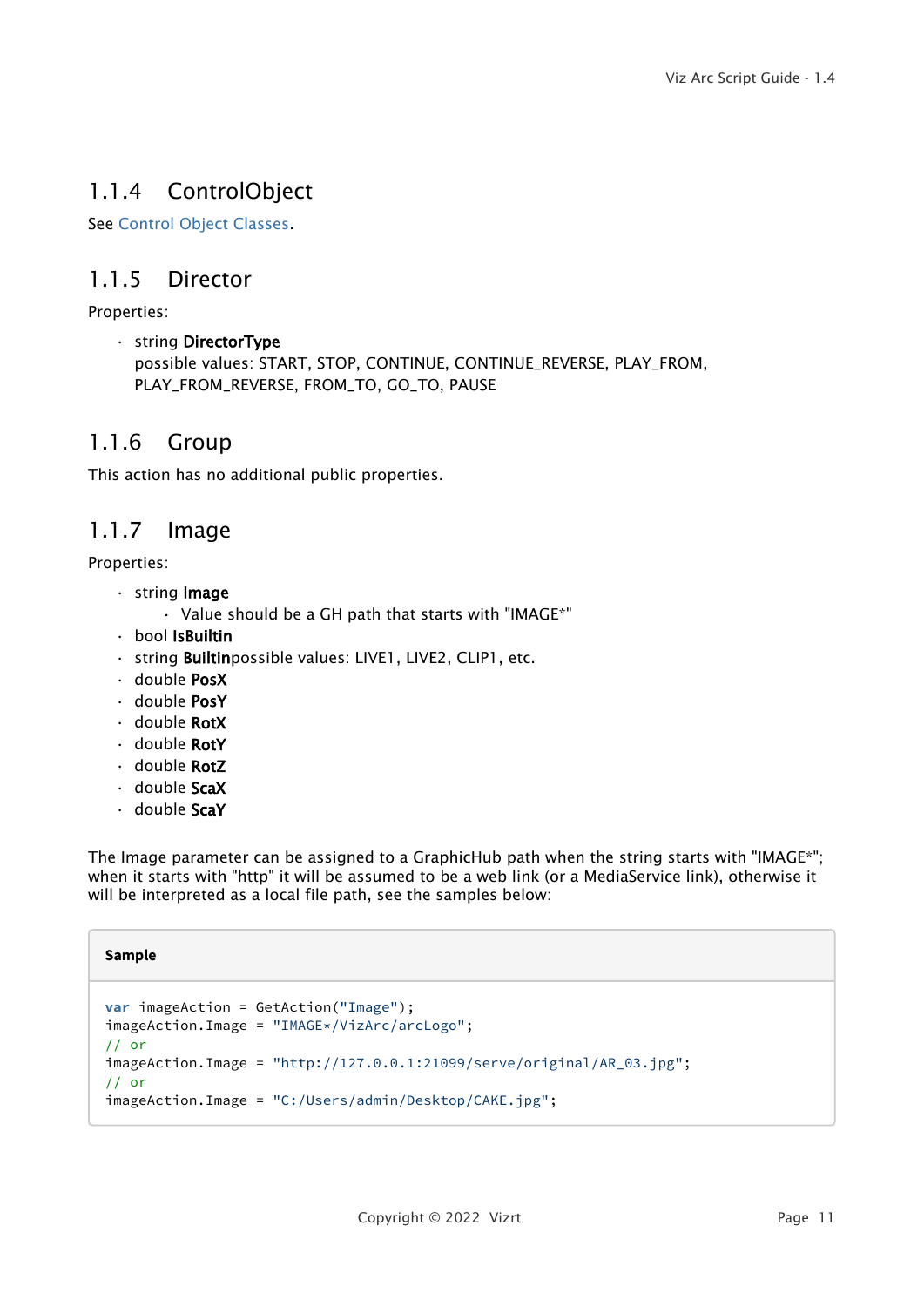# <span id="page-11-0"></span>1.1.8 Light

Properties:

- string LightType [read only]
- possible values: NONE, SPOTLIGHT, DIRECTIONAL, AREA, POINT
- string LightColor
- double LightIntensity
- double DiffuseIntensity
- double SpecularIntensity
- double LightRadius
- double OuterConeAngle
- double InnerConeAngle
- int LightLayer
- double DirectionalSpread
- double RadiosityMultiplier

# <span id="page-11-1"></span>1.1.9 Key

Properties:

- bool KeyEnabled
- bool CombineBackground
- bool DepthInfoOnly
- bool DrawKey
- bool DrawRGB

# <span id="page-11-2"></span>1.1.10 Material

### Properties:

- string **ColorHex** [#RRGGBB]
- string Diffuse [#RRGGBB]
- string Emission [#RRGGBB]
- string Specular [#RRGGBB]
- string Ambient [#RRGGBB]
- $\cdot$  double Alpha  $[0...100]$
- double Shiniess [0…100]
- bool UseSimpleColor

### Functions:

• SetColorRBG(int r, int g, int b)

### <span id="page-11-3"></span>1.1.11 MSE

Properties: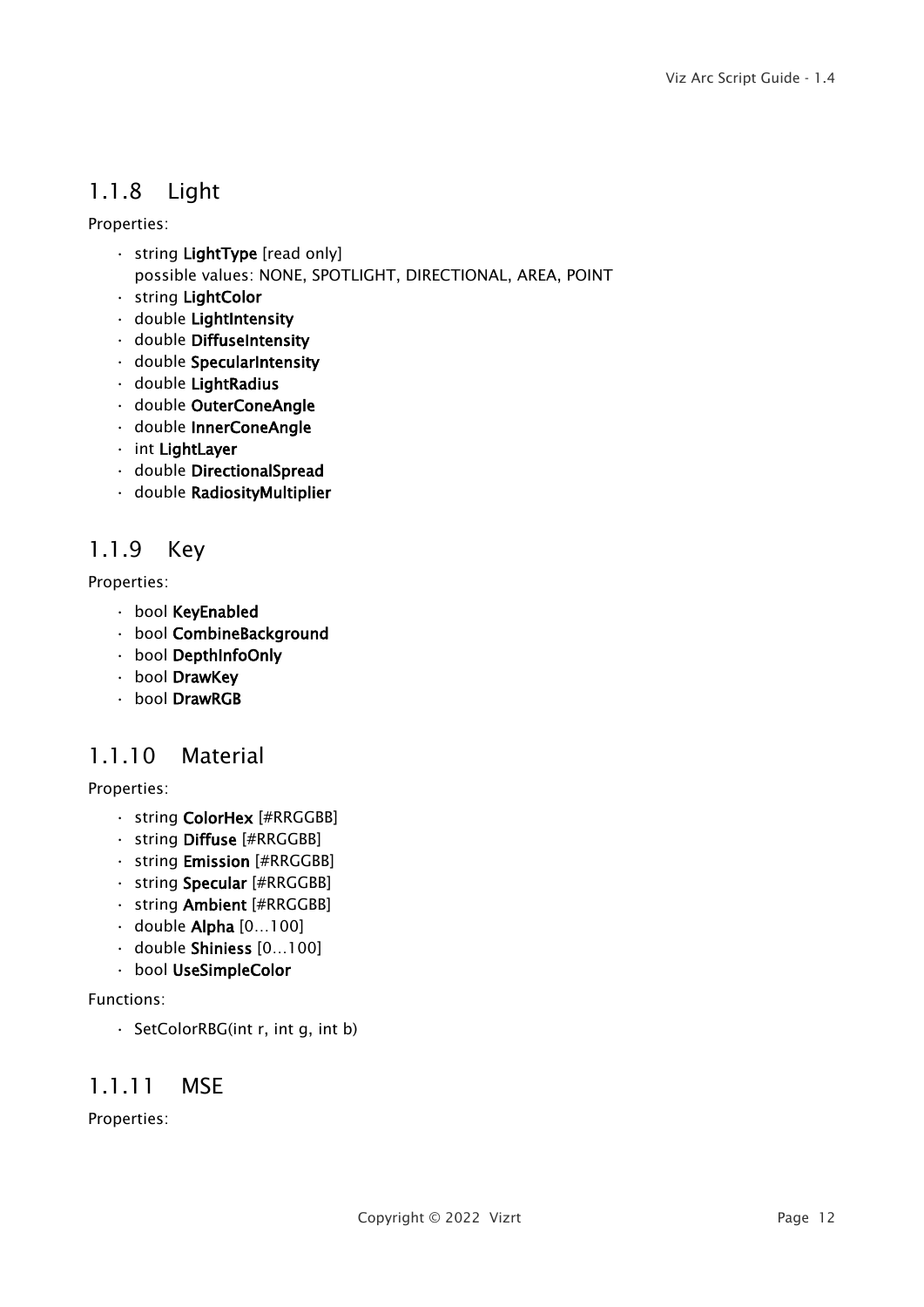- string Page
- string DirectorType possible values: TAKE, CONTINUE, TAKE\_OUT

# <span id="page-12-0"></span>1.1.12 Multizone Chroma Key

### Properties:

- string ZoneName
- double Height
- double Altitude
- double Luminance
- double MinLuminance
- double MinGrad
- double MaxLuminance
- double MaxGrad
- double Blend
- double U
- double V
- double UVDiameter
- double UVGradient
- bool IsFullscreen
- bool PickLuma
- bool PickChroma
- bool PickInViz

# <span id="page-12-1"></span>1.1.13 NDI

### Properties:

- int Preset
	- value must be between 0 and 99
- float Velocity
	- value must be between 0 and 1

### <span id="page-12-2"></span>1.1.14 Omo

### Properties:

- int ElementIndex
- bool ShowUntil

# <span id="page-12-3"></span>1.1.15 PBR

Properties:

• Modes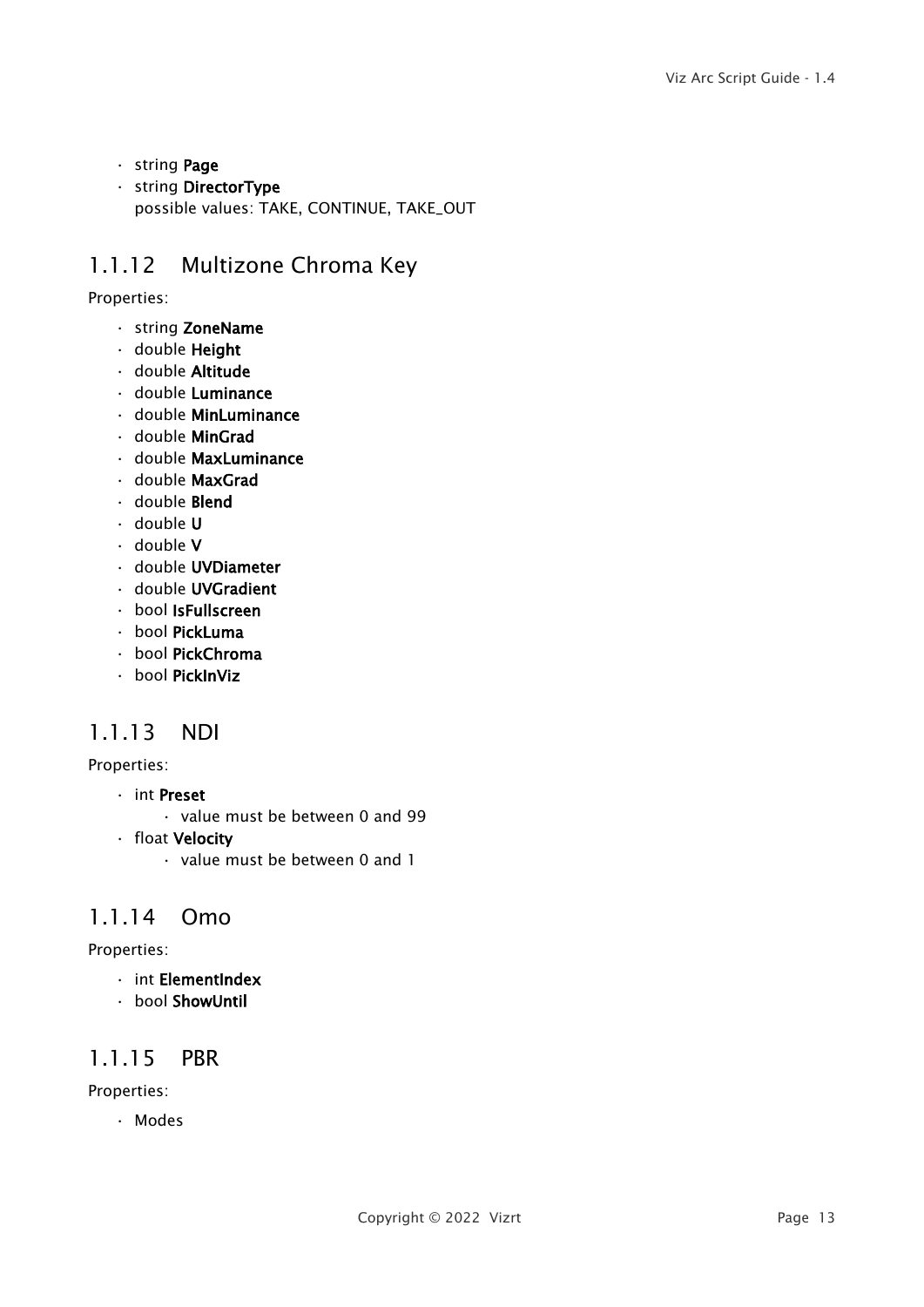- bool IsPreload
- bool IsGHMode
- GH Mode
	- string PhongMaterialAsset

• Value should be a GH path that starts with "MATERIAL\_DEFINITION\*"

- Values Mode
	- Material Settings
		- string ColorTexture
			- Value should be a GH path that starts with "IMAGE\*"
		- |string ColorTint
		- bool ColorIsSRGB
		- string EmissiveTexture
			- Value should be a GH path that starts with "IMAGE\*"
		- string EmissiveColor
		- double EmissiveIntensity
		- string NormalTexture
			- Value should be a GH path that starts with "IMAGE\*"
		- string RoughnessTexture
			- Value should be a GH path that starts with "IMAGE\*"
		- double RoughnessFactor
		- string MetallicTexture
			- Value should be a GH path that starts with "IMAGE\*"
		- double MetallicFactor
		- string AmbientOcclusionTexture
			- Value should be a GH path that starts with "IMAGE\*"
		- string HeightTexture
			- Value should be a GH path that starts with "IMAGE\*"
		- double HeightDepth
		- string EnvironmentTexture
			- Value should be a GH path that starts with "IMAGE\*"
		- double EnvironmentRotation
	- Texture Settings
		- double TillingU
		- double TillingV
		- double UvAngle
		- double UvScaleU
		- double UvScaleV
		- double UvOffsetU
		- double UvOffsetV

# <span id="page-13-0"></span>1.1.16 Phong

### Properties:

- Modes
	- bool IsPreload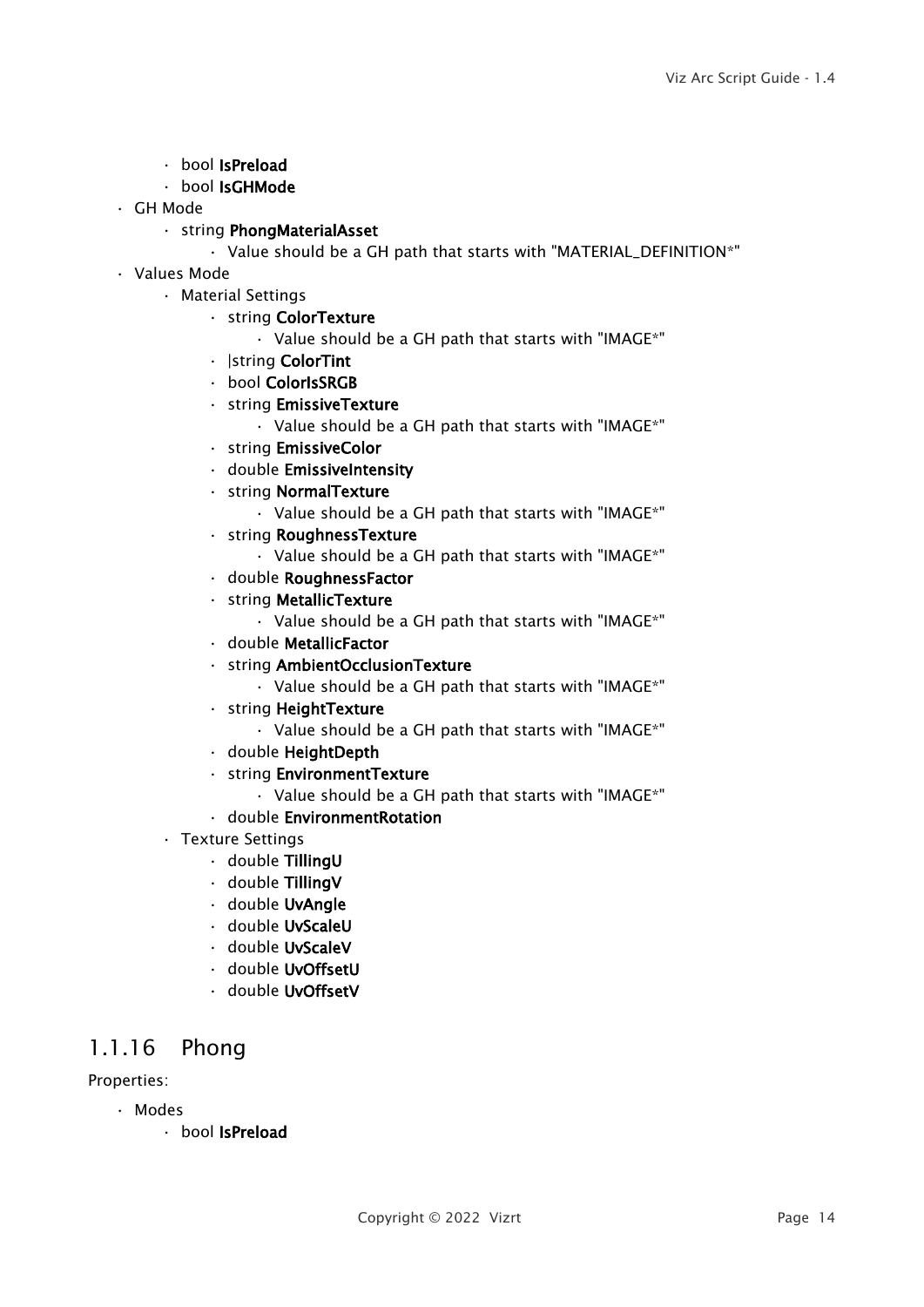### • bool IsGHMode

• GH Mode

### • string PbrMaterialAsset

- Value should be a GH path that starts with "MATERIAL\_DEFINITION\*"
- Values Mode
	- Material Settings
		- string ColorTexture
			- Value should be a GH path that starts with "IMAGE\*"
		- |string ColorTint
		- bool ColorIsSRGB
		- string AmbientTexture
			- Value should be a GH path that starts with "IMAGE\*"
		- string AmbientColor
			- e.g.: "#FF00A0"
		- double AmbientIntensity
		- string DiffuseTexture
		- Value should be a GH path that starts with "IMAGE\*"
	- string DiffuseColor
		- e.g.: "#FF00A0"
	- double DiffuseIntensity
	- string SpecularTexture
		- Value should be a GH path that starts with "IMAGE\*"
	- string SpecularColor
		- e.g.: "#FF00A0"
	- double SpecularIntensity
	- string EmissiveTexture
		- Value should be a GH path that starts with "IMAGE\*"
	- string EmissiveColor
		- e.g.: "#FF00A0"
	- double EmissiveIntensity
	- double Shininess
	- bool Lit
		- whether the material should be lit or not
- Texture Settings
	- double UvAngle
	- double UvScaleU
	- double UvScaleV
	- double UvOffsetU
	- double UvOffsetV

# <span id="page-14-0"></span>1.1.17 Scene Loader

### Properties:

- bool UseGUID
- string FrontUUID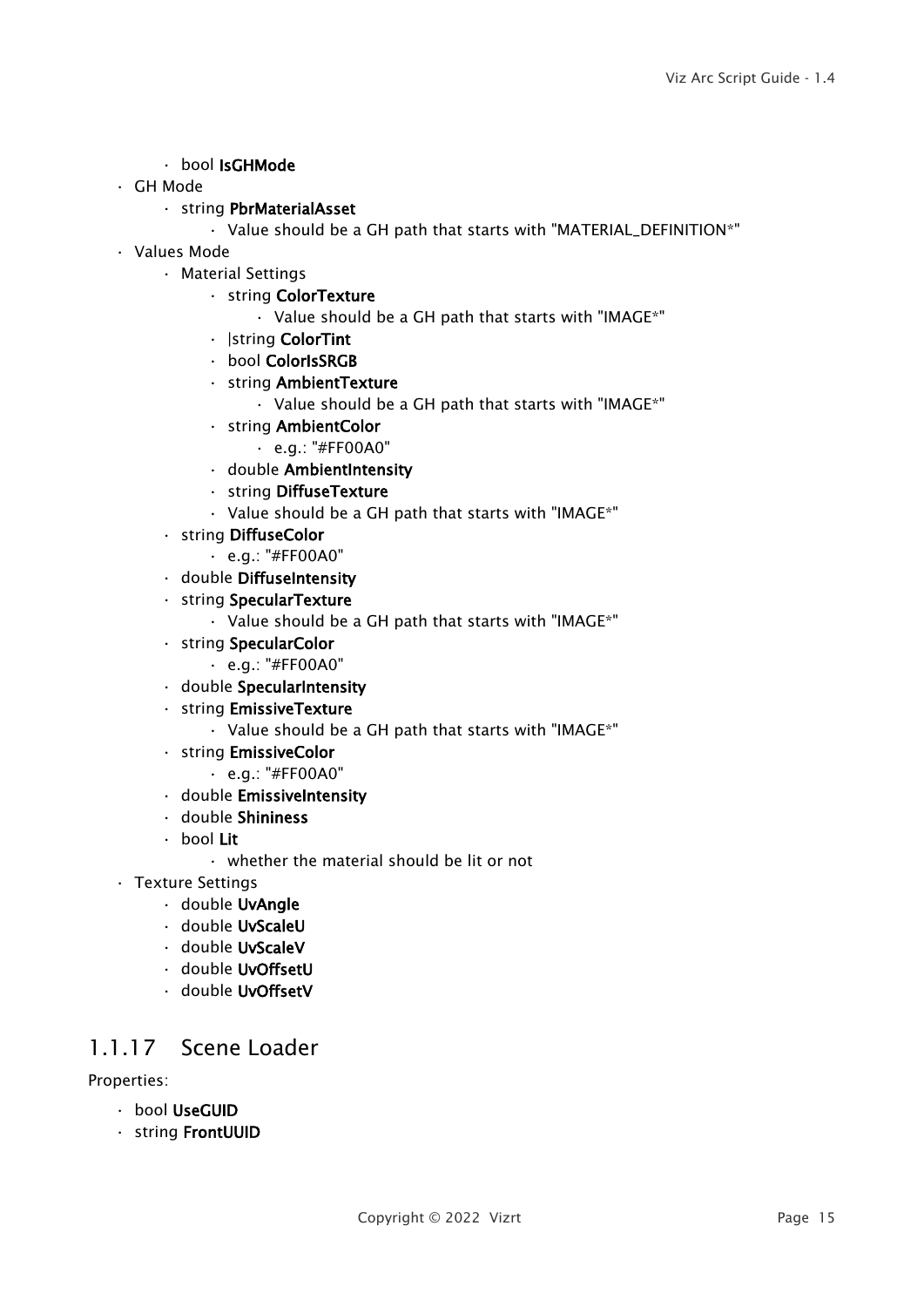- string MainUUID
- string BackUUID
- string GfxUUID
- string SubSceneUUID
- bool FrontClear
- bool MainClear
- bool BackClear
- bool GfxClear
- bool SubSceneClear
- bool FrontResetStage
- bool MainResetStage
- bool BackResetStage
- bool GfxResetStage
- int GfxLayerNumber [0,…,17]
- bool SubSceneResetStage

# <span id="page-15-0"></span>1.1.18 Shared Memory

Functions:

- String[] GetKeys()
- String[] GetValues()
- Void AddKeyValue (string key, string value)
- Void InsertKeyValue (int index, string key, string value)
- Bool Remove (string key)
- Void RemoveAt (int index)

# <span id="page-15-1"></span>1.1.19 Telemetrics

Properties:

- int Program
- int Scene

# <span id="page-15-2"></span>1.1.20 Text

### Properties:

• string Text

# <span id="page-15-3"></span>1.1.21 Tracking Hub Command

### Properties:

• string Command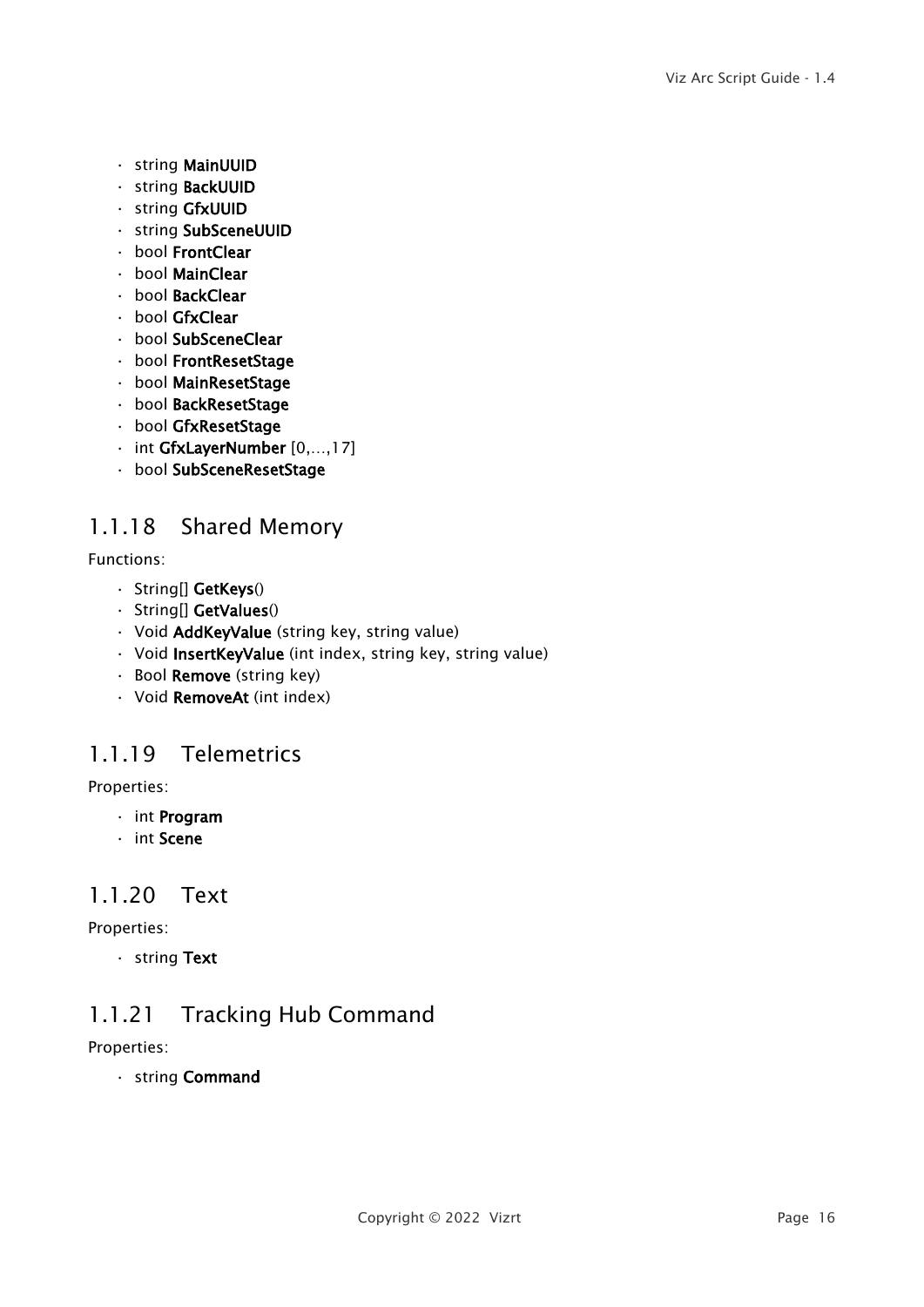# <span id="page-16-0"></span>1.1.22 Transformation

Properties:

- double PosX
- double PosY
- double PosZ
- bool PosEnabled
- double **RotX**
- double RotY
- double RotZ
- bool RotEnabled
- double ScaX
- double ScaY
- double ScaZ
- bool ScaEnabled

# <span id="page-16-1"></span>1.1.23 Utah Router

Properties:

- int Source
- int Desitnation

# <span id="page-16-2"></span>1.1.24 Unreal Animation

Properties:

- string AnimationMode possible values: LOAD, CONTINUE, PAUSE
- bool IsLooping
- double PlayRate
- double BlendTime
- string SelectedAnimation

# <span id="page-16-3"></span>1.1.25 Unreal Blueprint

<span id="page-16-4"></span>See [Control Object Classes](#page-19-0).

# 1.1.26 Unreal Dispatcher

<span id="page-16-5"></span>This action has no additional public properties.

### 1.1.27 Unreal Scene Loader

This action has no additional public properties.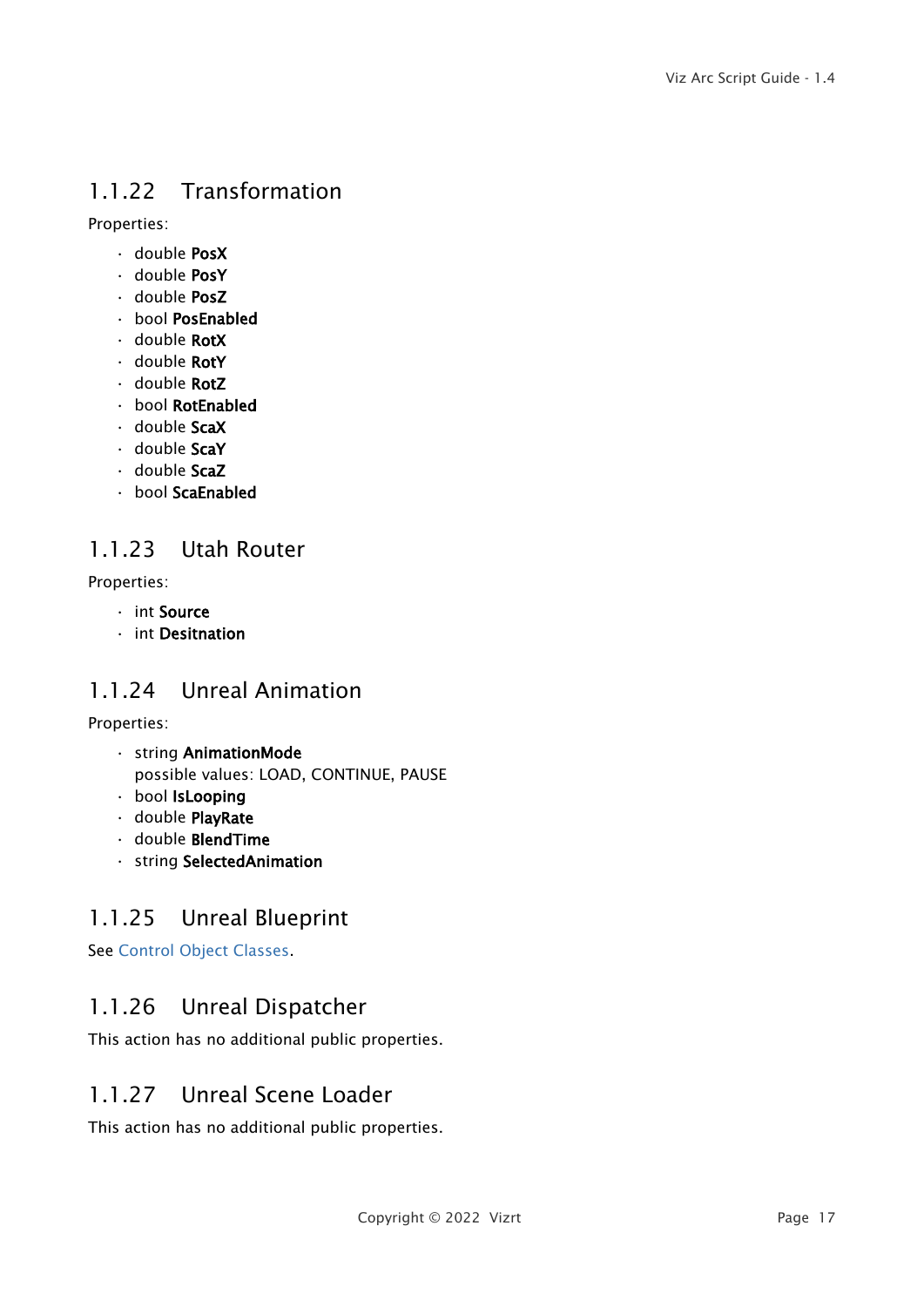# <span id="page-17-0"></span>1.1.28 Unreal Sequencer

Properties:

- string DirectorType possible values: START, STOP, CONTINUE, START\_REVERSE, CONTINUE\_REVERSE, PLAY\_FROM, PLAY\_FROM\_REVERSE, GO\_TO, PAUSE
- int LoopCount
- double PlayRate

# <span id="page-17-1"></span>1.1.29 Unreal Text

Properties:

- string Text
- double ScaleX
- double ScaleY

# <span id="page-17-2"></span>1.1.30 Vinten

<span id="page-17-3"></span>This action has no additional public properties.

### 1.1.31 Virtual Studio

Properties:

- int SelectedSceneIndex
- bool SendPosition
- string SetName
- double PosX
- double PosY
- double PosZ
- double **RotY**

# <span id="page-17-4"></span>1.1.32 Visibility

### Properties:

- bool Visibility
- string VisibilityMode possible values: ON, OFF, ONOFF, DUAL\_MODE

# <span id="page-17-5"></span>1.1.33 Viz Camera

Properties:

• int SelectedCamera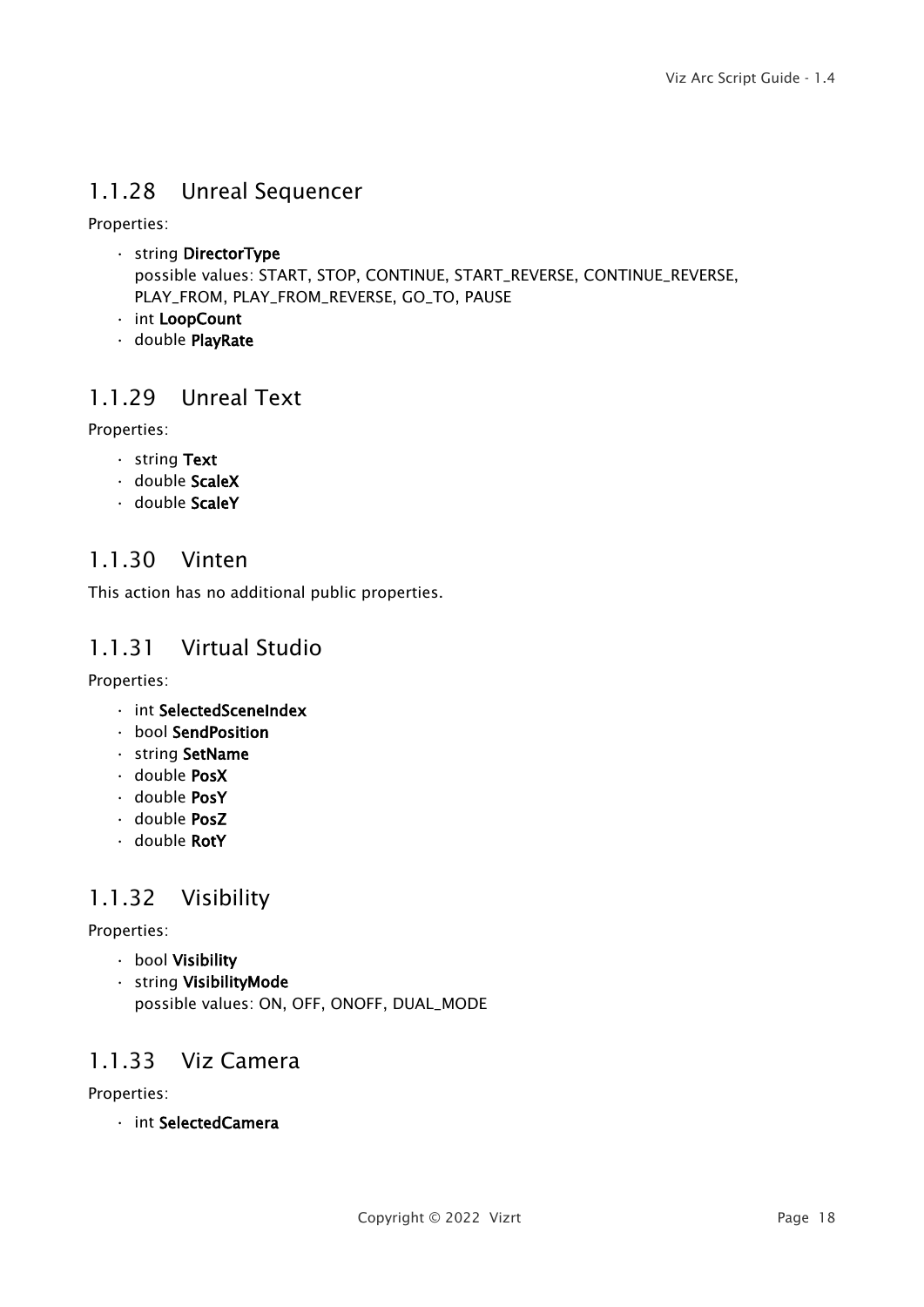- bool RemoteEnabled
- bool IsRemote
- bool AngleEnabled
- double Angle
- bool PosEnabled
- double PosX
- double PosY
- double PosZ
- bool DirEnabled
- double Pan
- double Tilt
- double Twist

# <span id="page-18-0"></span>1.1.34 Viz Clip

### Properties:

- string ClipName
- bool IsLoader
- string ControlType
- possible values: START, STOP, CONTINUE, PAUSE
- string SelectedClipChannel
- bool PlayOnLoad
- bool HasLoop
- bool ShouldQueue

### <span id="page-18-1"></span>1.1.35 Viz PBR Material

### Properties:

- bool IsPreLoad
- bool IsGHMode
- string PbrMaterialAsset
- string ColorTexture
- string ColorTint
	- e.g.: "#FF00A0"
- bool ColorIsSRGB
- string EmissiveTexture
- string EmissiveColor
	- e.g.: "#FF00A0"
- double EmissiveIntensity
- string NormalTexture
- string RoughnessTexture
- double RoughnessFactor
- string MetallicTexture
- double MetallicFactor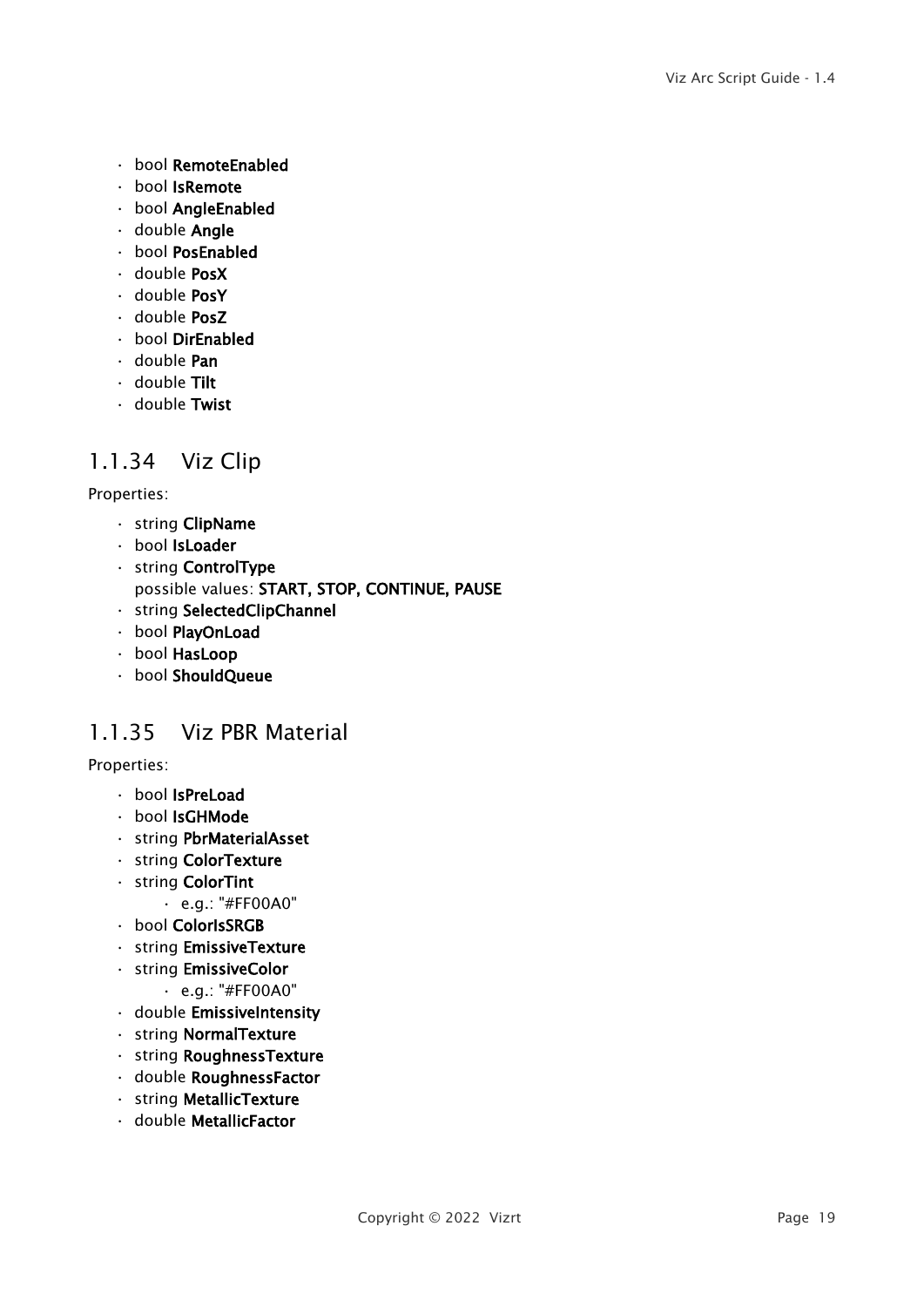- string AmbientOcclusionTexture
- string HeightTexture
- double HeightDepth
- string EnvironmentTexture
- double EnvironmentRotation
- double TillingU
- double TillingV
- double UvAngle
- double UvScaleU
- double UvScaleV
- double UvOffsetU
- double UvOffsetV

# <span id="page-19-0"></span>1.2 Control Object Classes

After having accessed the action holding the list of ControlObjects thought the GetAction method, the single ControlObjects can be retreived using the global method

• BaseControlObject GetcontrolObject (BaseAction action, string ControlObjectID);

Most Control Object types have the following generic properties:

- Text (String)
	- This property adapts to all objects (execute string)
	- IntControl.Text = "5"
	- ImageControl.Text = "IMAGE\*FolderA/SubfolderB/ImageName"
- ID (String)
	- Returns ObjectID
- Description
	- Returns the object description

Each Control Object type has specific properties:

- [Control Container](#page-20-0)
- [Control Image](#page-20-1)
- [Control Material](#page-20-2)
- [Control Omo](#page-20-3)
- [Control Text](#page-20-4)
- [Control List](#page-21-0)
	- [Single Cells Properties](#page-21-1)
- [Control Integer](#page-22-0)
- [Control Double](#page-22-1)
- [Control Boolean](#page-22-2)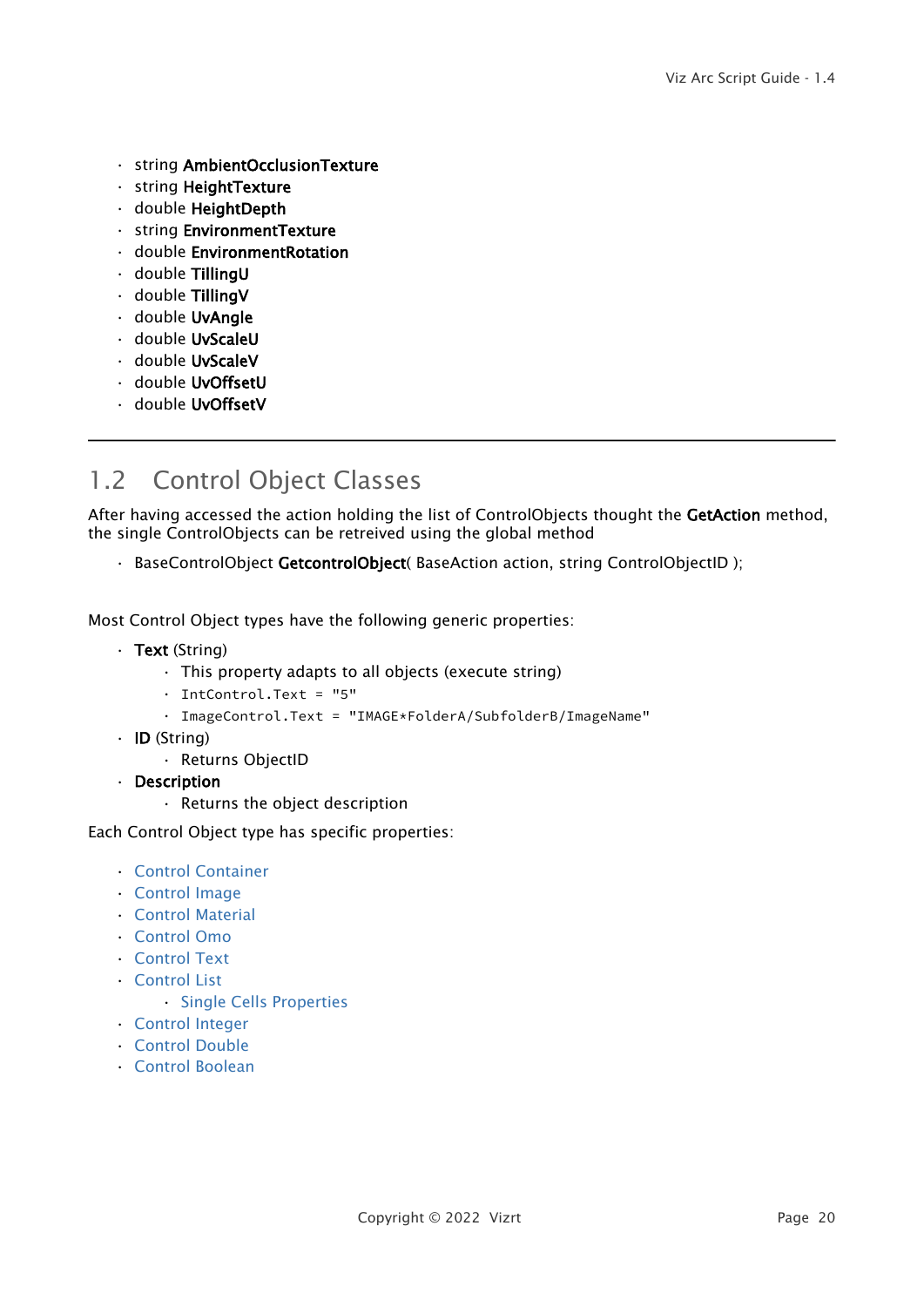# <span id="page-20-0"></span>1.2.1 Control Container

Properties:

- Visibility
- Position
	- posX (double)
	- posY (double)
	- posZ(double)
- Rotation
	- rotX (double)
	- rotY (double)
	- rotZ (double)
- Scaling
	- scaX (double)
	- scaY (double)
	- scaZ (double)

<span id="page-20-1"></span>This type doesn't have the Text property.

# 1.2.2 Control Image

### Properties:

- Path (string)
- Position
	- posX (double)
	- posY (double)
- Scaling
	- scaX (double)
	- scaY (double)

# <span id="page-20-2"></span>1.2.3 Control Material

Properties:

• Path (string)

# <span id="page-20-3"></span>1.2.4 Control Omo

### Properties:

• Value (integer)

# <span id="page-20-4"></span>1.2.5 Control Text

Properties: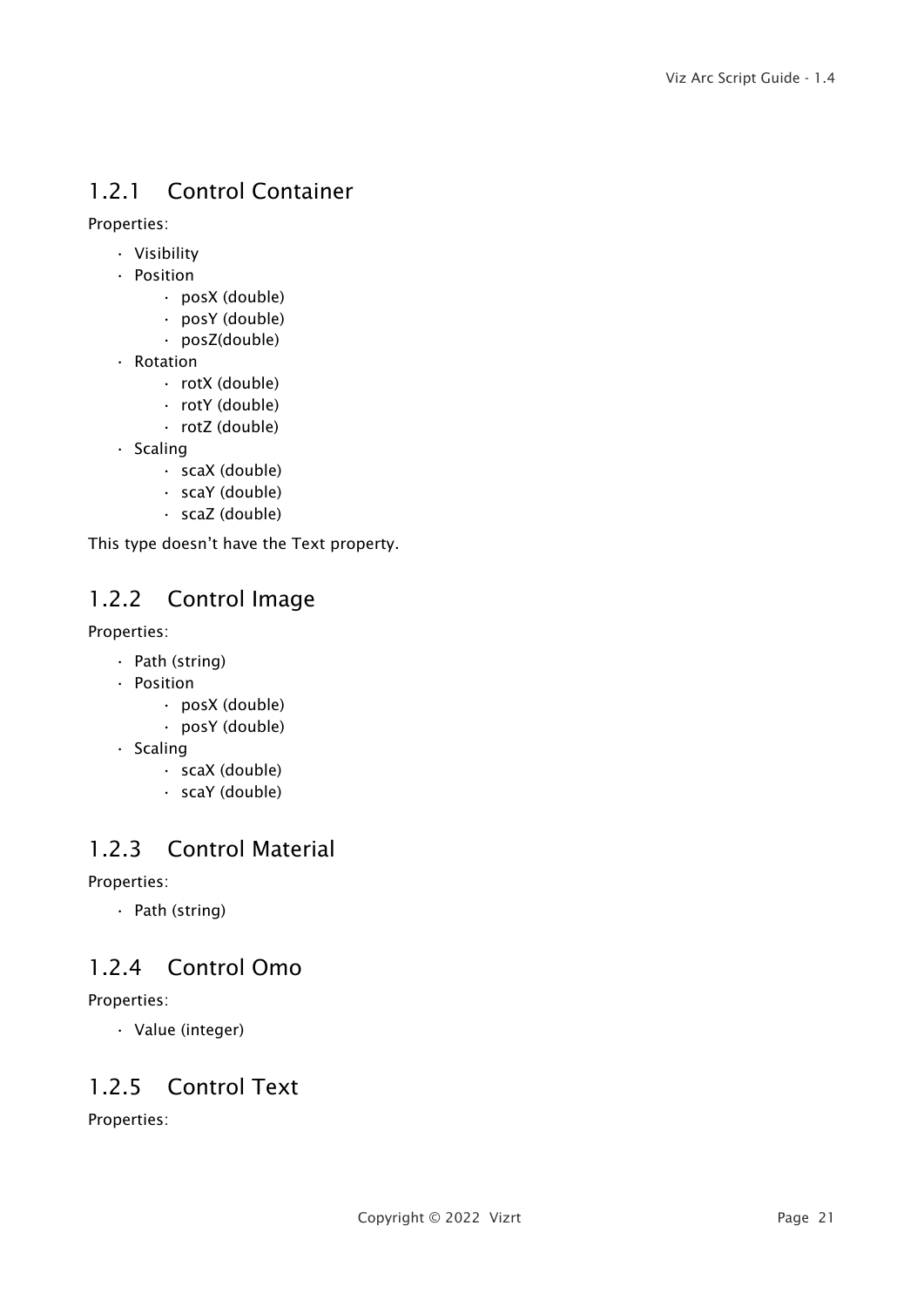• Value (string)

# <span id="page-21-0"></span>1.2.6 Control List

```
Example:
     sub OnInit()
          'declare variables
          dim objAction, table, cell
          dim output1, output2, output3
          'get table obj action
          objAction = arc.GetAction("object")
          table = arc.GetControlObject (objAction, "controlObj_ID")
          Console.WriteLine("Table name: " & table.Text)
          'set values in single cells inside the table
          table(0,0).value = false
         table(0,1).value = 5table(2,5) . x = 12table(3,6).value = "IMAGE*/Default/GER"
          'assign values to a variable and show in debug console
         output1 = table(0,0). Text
         output2 = table(0,1). Text
         output3 = table(0,2). Text
         Console.WriteLine("cell - " & output1 & " | " & output2 & " | " & output3)
     end sub
```
### Properties:

### • Accessor

- table[int row, int col]
	- returns a cell
- nbcolumns (integer) number of columns
- nbrows (integer) numbers of rows

### <span id="page-21-1"></span>Single Cells Properties

| <b>Cell</b>    | Type               | <b>Additional Information</b>                               | <b>Example</b>                                                                      |
|----------------|--------------------|-------------------------------------------------------------|-------------------------------------------------------------------------------------|
| BaseCe         | Text (string)      | Sets or gets value as string.<br>Common to every cell type. | $table(0,5) \nvert x = 12 \nvert (intCell)$<br>$table(0,5) . text = "12" (intCell)$ |
| <b>BoolCel</b> | Value<br>(boolean) |                                                             | $table(0,5)$ .active= true                                                          |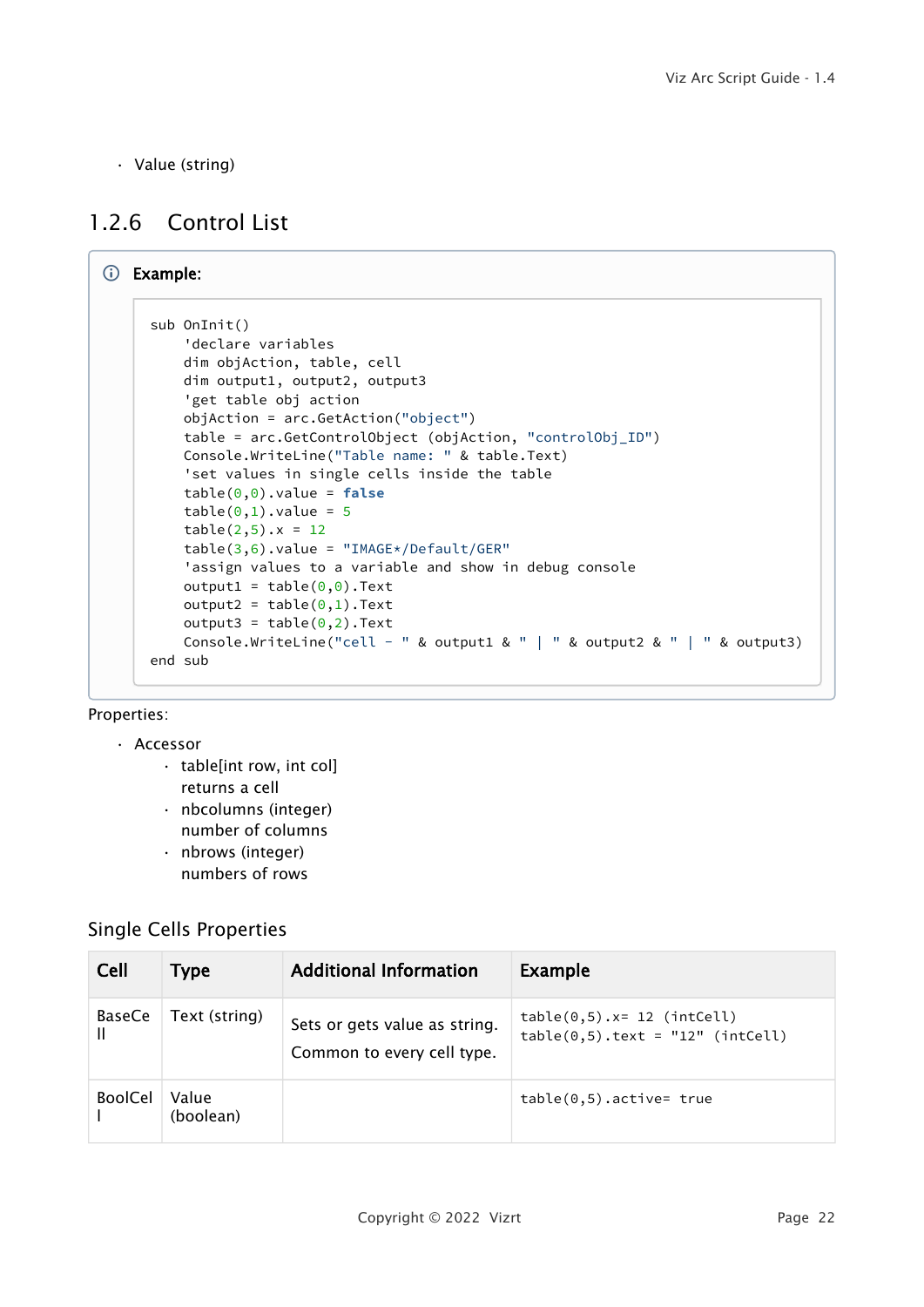| Cell                    | <b>Type</b>                            | <b>Additional Information</b> | <b>Example</b>                                        |
|-------------------------|----------------------------------------|-------------------------------|-------------------------------------------------------|
| Double<br>Cell          | Value<br>(double)                      |                               | $table(0,5) .x = 12.8$                                |
| Duplet<br>Cell          | X (double)<br>Y (double)               |                               | $table(0,5) . text = "0.55 0.2"$                      |
| GeomC<br>ell            | Value (string)                         |                               | $table(0,5)$ .value = "GEOM*/folder/<br>geometry"     |
| <b>ImageC</b><br>ell    | Value (string)                         |                               | $table(0,5)$ .value = "IMAGE*/folder/image"           |
| IntCell                 | Value<br>(integer)                     |                               |                                                       |
| Materia<br><b>ICell</b> | Value (string)                         |                               | $table(0,5)$ .value = "MATERIAL*/folder/<br>material" |
| <b>TextCe</b><br>Ш      | Value (string)                         |                               |                                                       |
| Triplet<br>Cell         | X (double)<br>Y (double)<br>Z (double) |                               | $table(0,5) . text = "0.55 0.23 1.23"$                |

# <span id="page-22-0"></span>1.2.7 Control Integer

Properties:

• Value (integer)

# <span id="page-22-1"></span>1.2.8 Control Double

Properties:

• Value (double)

# <span id="page-22-2"></span>1.2.9 Control Boolean

### Properties:

• Value (boolean)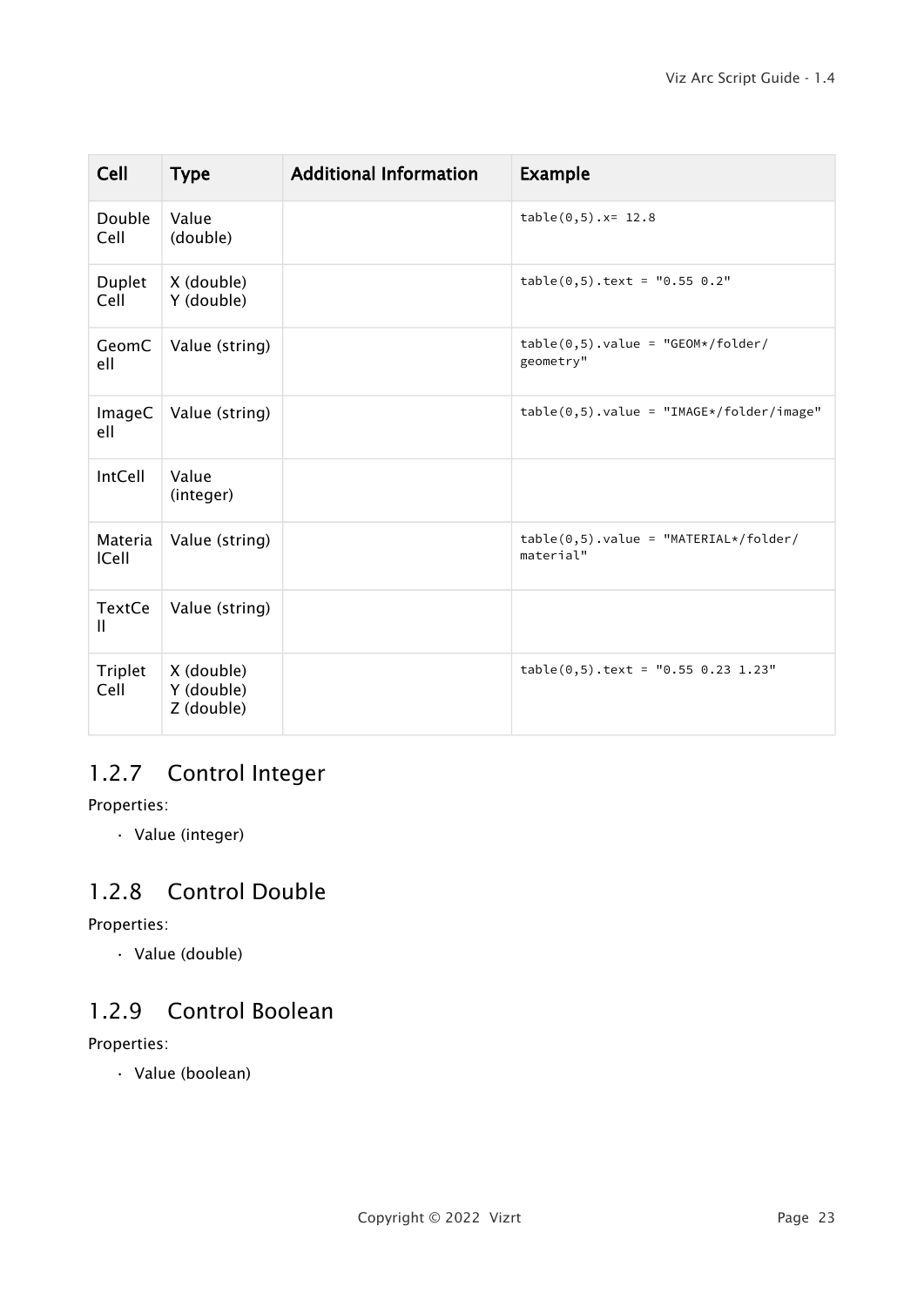# <span id="page-23-0"></span>1.3 Debugging

# <span id="page-23-1"></span>1.3.1 DevTools

You can use any chrome based web browser (for example, Google Chrome or Microsoft Edge) to step through Viz Arc scripts.

- 1. Open your browser.
- 2. Enter <chrome://inspect/> in the address bar.

| Inspect with Chrome Developer T X<br>G.               | $\pm$                            |                 |  |  |  |  |  |
|-------------------------------------------------------|----------------------------------|-----------------|--|--|--|--|--|
| $\rightarrow$ C<br>Chrome   chrome://inspect/#devices |                                  |                 |  |  |  |  |  |
| <b>H</b> Apps                                         |                                  |                 |  |  |  |  |  |
| <b>DevTools</b>                                       | <b>Devices</b>                   |                 |  |  |  |  |  |
| <b>Devices</b>                                        | Discover USB devices             |                 |  |  |  |  |  |
| Pages                                                 |                                  | Port forwarding |  |  |  |  |  |
| Extensions                                            | Discover network targets         | Configure       |  |  |  |  |  |
| Apps                                                  | Open dedicated DevTools for Node |                 |  |  |  |  |  |
| Shared workers                                        |                                  |                 |  |  |  |  |  |
| Service workers                                       |                                  |                 |  |  |  |  |  |
| Other                                                 |                                  |                 |  |  |  |  |  |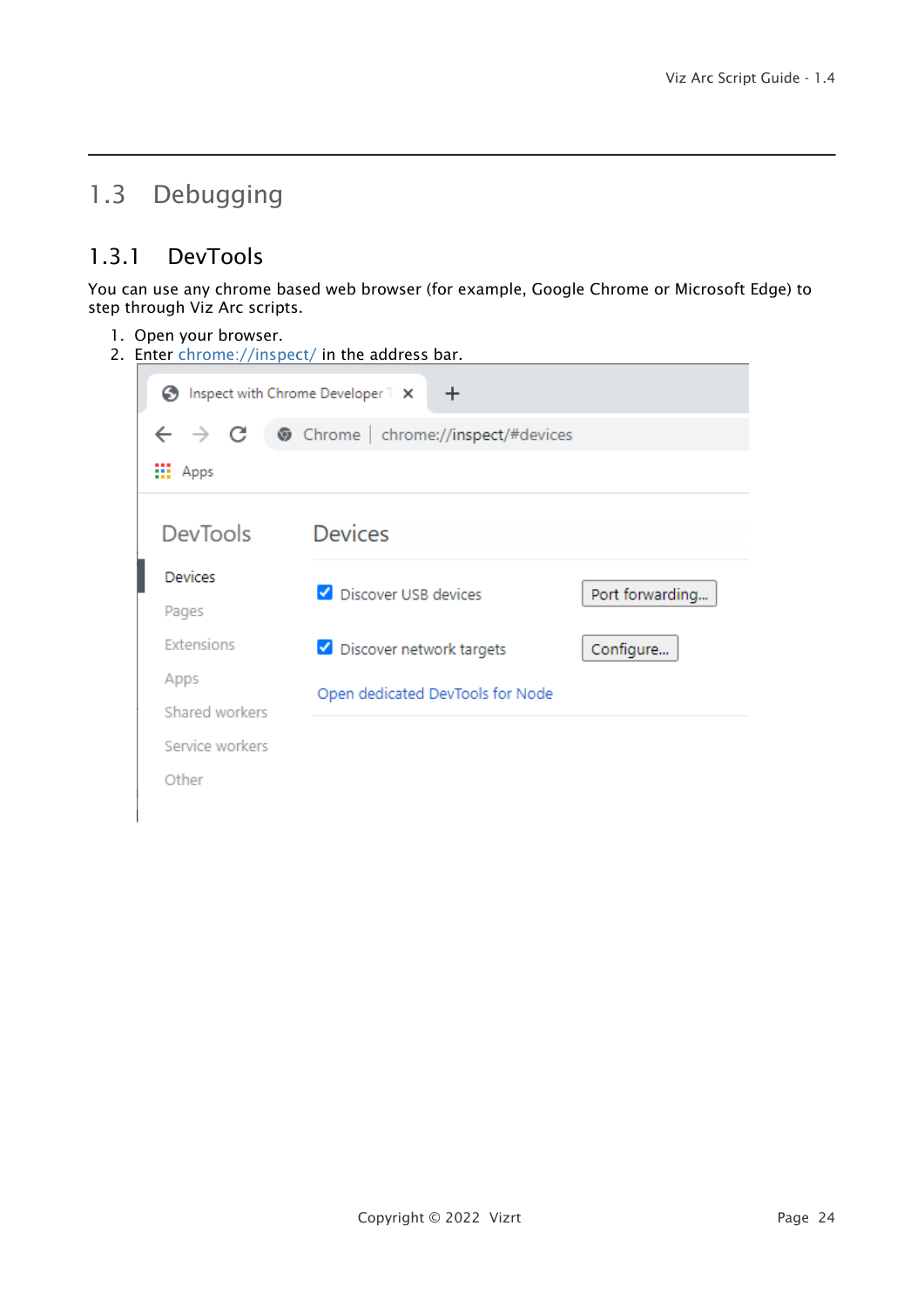### 3. Click Configure...

Target discovery settings

| localhost:9222                                              |   |
|-------------------------------------------------------------|---|
| localhost:9229                                              |   |
| Iocalhost:9223                                              | x |
| IP address and port                                         |   |
| Specify hosts and ports of the target<br>discovery servers. |   |

```
□ Enable port forwarding
```
Done

Add the host name where Viz Arc is running and specify the debug script port (by default, port 9222 for the global script and port 9223 for the template builder script). Confirm by clicking the Done button.

 $\times$ 

4. Open a template in Viz Arc's template builder and start it.

| <b>Tools</b>   | H Save<br><b>O</b> New<br><b>D</b> Open                                                             | <b>白</b> Save as |                                             | $\times$ $\sim$ START<br>$\blacksquare$ STOP                                       | $\Gamma$ Execute | ∗ Continue |            |                 | $\triangle$ Out     | C Update  |                 |               |
|----------------|-----------------------------------------------------------------------------------------------------|------------------|---------------------------------------------|------------------------------------------------------------------------------------|------------------|------------|------------|-----------------|---------------------|-----------|-----------------|---------------|
| <b>ACTIONS</b> | 7ableLeagues<br>v T= object<br>■ 01-league-logo - (League Logo)<br>a.                               |                  |                                             | League English Premier League                                                      |                  |            |            | $\Delta$        | Season: 2019-2020 + |           |                 | <b>Update</b> |
|                | -Ai- 01-league-name - (League Name)<br>B                                                            |                  |                                             | Logo uri https://www.thesportsdb.com/images/media/league/logo/4c377s1535214890.png |                  |            |            |                 |                     |           |                 |               |
|                | -Ai- 01-season - (Season)                                                                           |                  | number                                      | team                                                                               |                  | pl         | wins       | draws           | lose                | gd        | gd              | pts           |
| <b>SET</b>     | $\equiv$ 01-table - (League Results)                                                                | $\mathbf{0}$     |                                             | Liverpool                                                                          |                  | 38         | 32         | B               | $\overline{3}$      | 111-59    | 52              | 99            |
|                |                                                                                                     |                  | $\overline{2}$                              | Man City                                                                           |                  | 38         | 26         | $\vert$ 3       | 9                   | 145-47    | 98              | 81            |
| ≣              |                                                                                                     |                  | $\vert$ <sub>3</sub>                        | Chelsea                                                                            |                  | 38         | 20         | $6\overline{6}$ | 12                  | $96 - 73$ | 23              | 66            |
|                |                                                                                                     |                  |                                             | <b>Man United</b>                                                                  |                  | 38         | 18         | 12              | 8                   | 106-46    | 60              | 66            |
| <b>SCRIPT</b>  |                                                                                                     |                  | $\overline{5}$                              | Leicester                                                                          |                  | 38         | 18         | $\overline{8}$  | 12                  | 83-48     | 35              | 62            |
|                |                                                                                                     |                  | 6                                           | Tottenham                                                                          |                  | 38         | 16         | 11              | 11                  | $87 - 72$ | 15              | 59            |
| <b>s</b>       |                                                                                                     | 6                | 17                                          | <b>Wolves</b>                                                                      |                  | 38         | 15         | 14              | $\overline{9}$      | $87 - 57$ | 30              | 59            |
| <b>DESIGN</b>  |                                                                                                     | $\overline{7}$   | $\overline{8}$                              | Arsenal                                                                            |                  | 38         | 14         | 14              | 10                  | $87 - 63$ | 24              | 56            |
|                |                                                                                                     | 8                | $\overline{9}$                              | Burnley                                                                            |                  | 38         | 15         | $\vert$ 9       | 14                  | 49-57     | $-8$            | 54            |
|                |                                                                                                     | $\overline{9}$   | 10                                          | <b>Sheffield United</b>                                                            |                  | 38         | 14         | 12              | 12                  | $47 - 43$ | $\vert 4 \vert$ | 54            |
|                |                                                                                                     | 10 <sup>10</sup> | 11                                          | Southampton                                                                        |                  | 38         | 15         | 7               | 16                  | 62-67     | $-5$            | 52            |
|                |                                                                                                     | 11               | $\overline{12}$                             | Everton                                                                            |                  | 38         | 13         | 10              | 15                  | $54 - 61$ | $-7$            | 49            |
|                | <b>V</b> SCENE INFORMATION                                                                          |                  | $12$ 13                                     | Newcastle                                                                          |                  | 38         | 11         | 11              | 16                  | $50 - 65$ | $-15$           | 44            |
|                | Template name: TableDataFromSportsDb                                                                | 13               | 14                                          | <b>Crystal Palace</b>                                                              |                  | 38         | 11         | 10              | 17                  | $31 - 51$ | $-20$           | 43            |
|                | 119D38F2-B10F-E943-B2D9-0FC50E72D<br>Scene UUID:<br>F85D03A3-4FB4-D447-8D2D-C56697338<br>Geom UUID: |                  | $44$ 15                                     | <b>Drighton</b>                                                                    |                  | 20         | $\sqrt{2}$ | $\overline{14}$ | 15                  | 12550     | 17              | A4            |
|                | TableLeagues<br>Scene name:<br>Scene full path: /VizArc/TableLeagues                                |                  | $\blacktriangledown$ $\boxed{\geq}$ console |                                                                                    |                  |            |            |                 |                     |           |                 |               |
|                |                                                                                                     |                  |                                             | [Debugging] Remote debugging is available on port 9223.                            |                  |            |            |                 |                     |           |                 |               |
|                |                                                                                                     |                  |                                             |                                                                                    |                  |            |            |                 |                     |           |                 |               |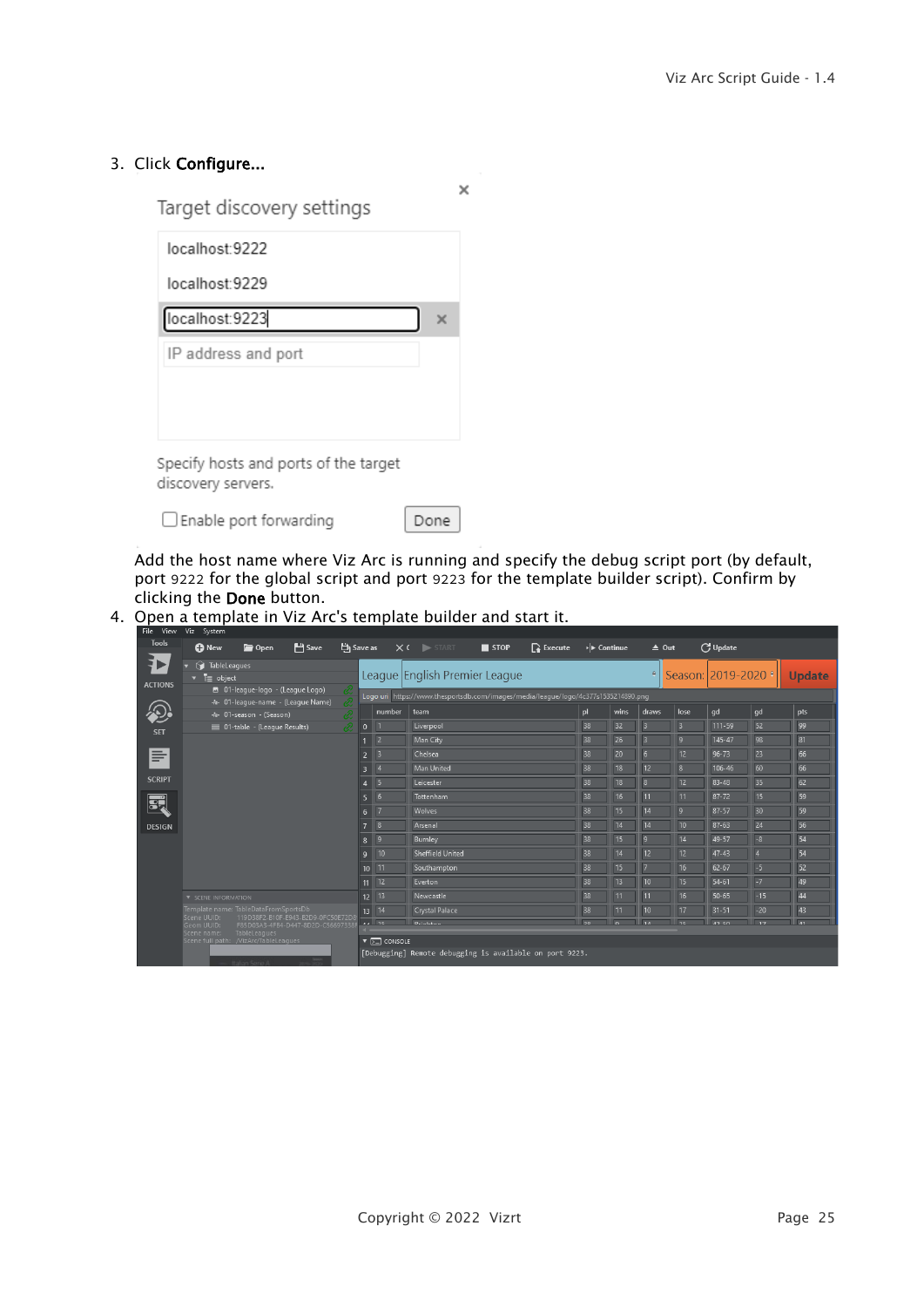| G)                     | Inspect with Chrome Developer T X<br>$\pm$                                      |                 |
|------------------------|---------------------------------------------------------------------------------|-----------------|
| $\rightarrow$ C        | Chrome   chrome://inspect/#devices                                              |                 |
| $\frac{111}{111}$ Apps |                                                                                 |                 |
| <b>DevTools</b>        | <b>Devices</b>                                                                  |                 |
| <b>Devices</b>         | Discover USB devices                                                            | Port forwarding |
| Pages                  |                                                                                 |                 |
| Extensions             | Discover network targets                                                        | Configure       |
| Apps                   | Open dedicated DevTools for Node                                                |                 |
| Shared workers         |                                                                                 |                 |
| Service workers        | Remote Target #LOCALHOST                                                        |                 |
| Other                  | Target (v7.1.6, V8 9.4.146.16-ClearScript) trace                                |                 |
|                        | VizArc_file:///C:/Program%20Files/Vizrt/Viz%20Arc%201.4.1/VizArc.exe<br>inspect |                 |

5. In the Chrome browser, you should now see the Viz Arc script available for debugging.

6. Click the inspect link to open the debugger. The first time you open the debugger it does not show any code.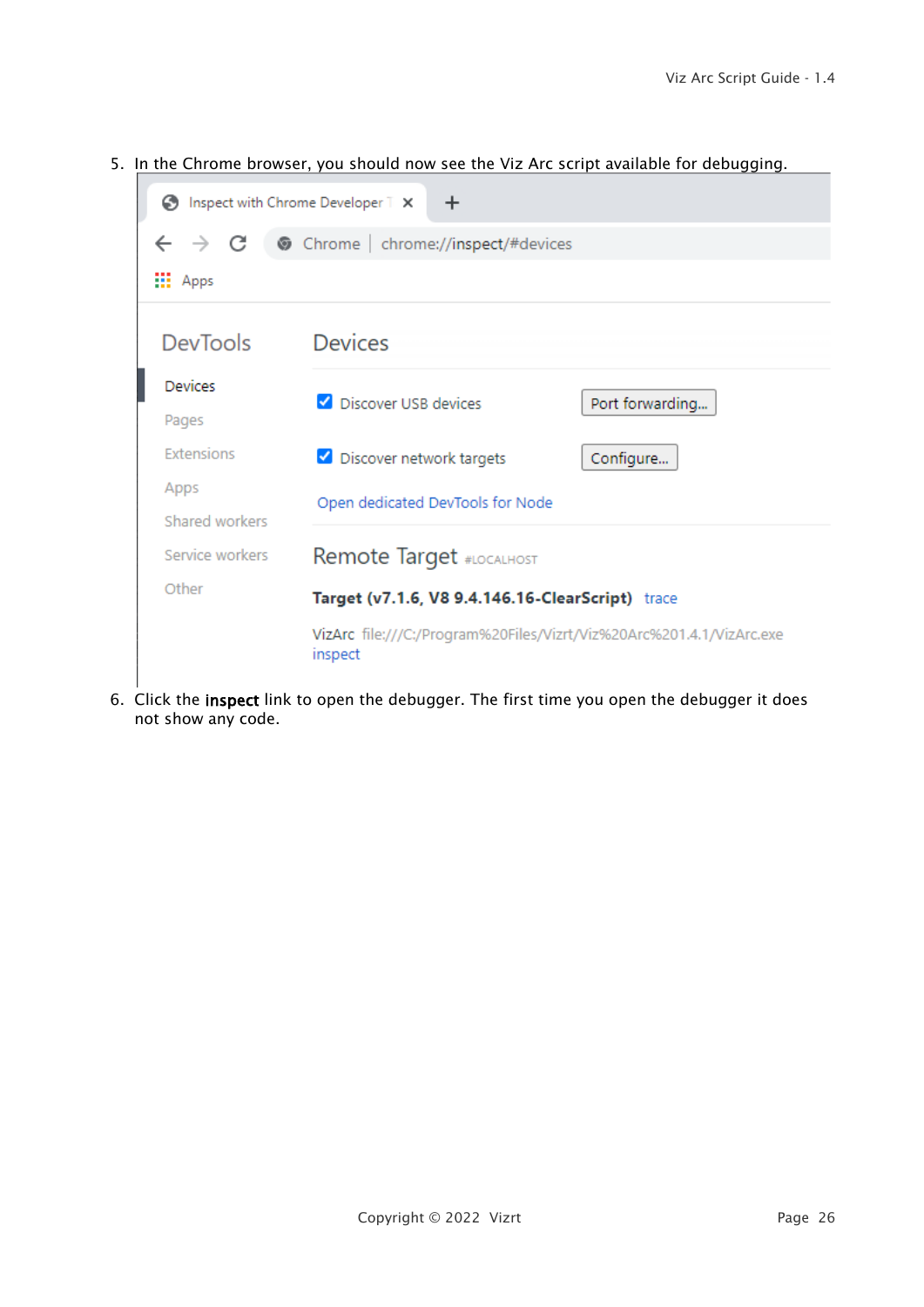| <b>O</b> DevTools                                                                 |                                                       | $\Box$<br>$\times$<br>$\overline{\phantom{m}}$                                |
|-----------------------------------------------------------------------------------|-------------------------------------------------------|-------------------------------------------------------------------------------|
| Profiler<br>Console<br>Sources<br>Memory                                          |                                                       | ☆<br>$\ddot{\cdot}$                                                           |
| $\ddot{\cdot}$<br>Snippets<br>Filesystem                                          | $\boxed{\blacktriangleleft}$<br>$\blacktriangleright$ | $H \curvearrowright$ $\div$<br>个<br>$\rightarrow$ $\circ$<br>$\bullet$<br>v/d |
| + Add folder to workspace                                                         |                                                       | $\triangleright$ Watch                                                        |
|                                                                                   |                                                       | ▼ Breakpoints                                                                 |
|                                                                                   | Open file<br>$Ctrl + P$                               | No breakpoints                                                                |
|                                                                                   | $Ctrl + Shift + P$<br>Run command                     | $\blacktriangledown$ Scope                                                    |
|                                                                                   | Drop in a folder to add to workspace                  | Not paused                                                                    |
|                                                                                   | Learn more about Workspaces                           | ▼ Call Stack                                                                  |
| Sync changes in DevTools with the local filesystem<br>Learn more about Workspaces |                                                       | Not paused                                                                    |
| Quick source<br>Console Changes<br>Coverage                                       |                                                       | $\times$                                                                      |
| S V8ScriptEngine [4] ▼ © Filter<br>$\blacktriangleright$                          |                                                       | $\frac{1}{2} \frac{1}{2}$<br>No Issues<br>Default levels ▼                    |
| ×                                                                                 |                                                       |                                                                               |

### Hit CTRL + P and select *Module*.

| <b>O</b> DevTools            |                                                                 |                           |
|------------------------------|-----------------------------------------------------------------|---------------------------|
| Console<br>Sources<br>Memory | Profiler                                                        |                           |
| Snippets<br>Filesystem       | <b>Open File</b>                                                |                           |
| + Add folder to workspace    | Use Tab to switch commands. Type '?' to see available commands  | $\overline{\mathbf{v}}$   |
|                              | V8ScriptEngine [internal]<br>$\circ$                            | $\boldsymbol{\mathrm{v}}$ |
|                              | CommonJS-createModule [internal] [temp]<br>$\overline{\bullet}$ |                           |
|                              | <b>Module</b><br>$\hfill \Box$                                  |                           |
|                              |                                                                 |                           |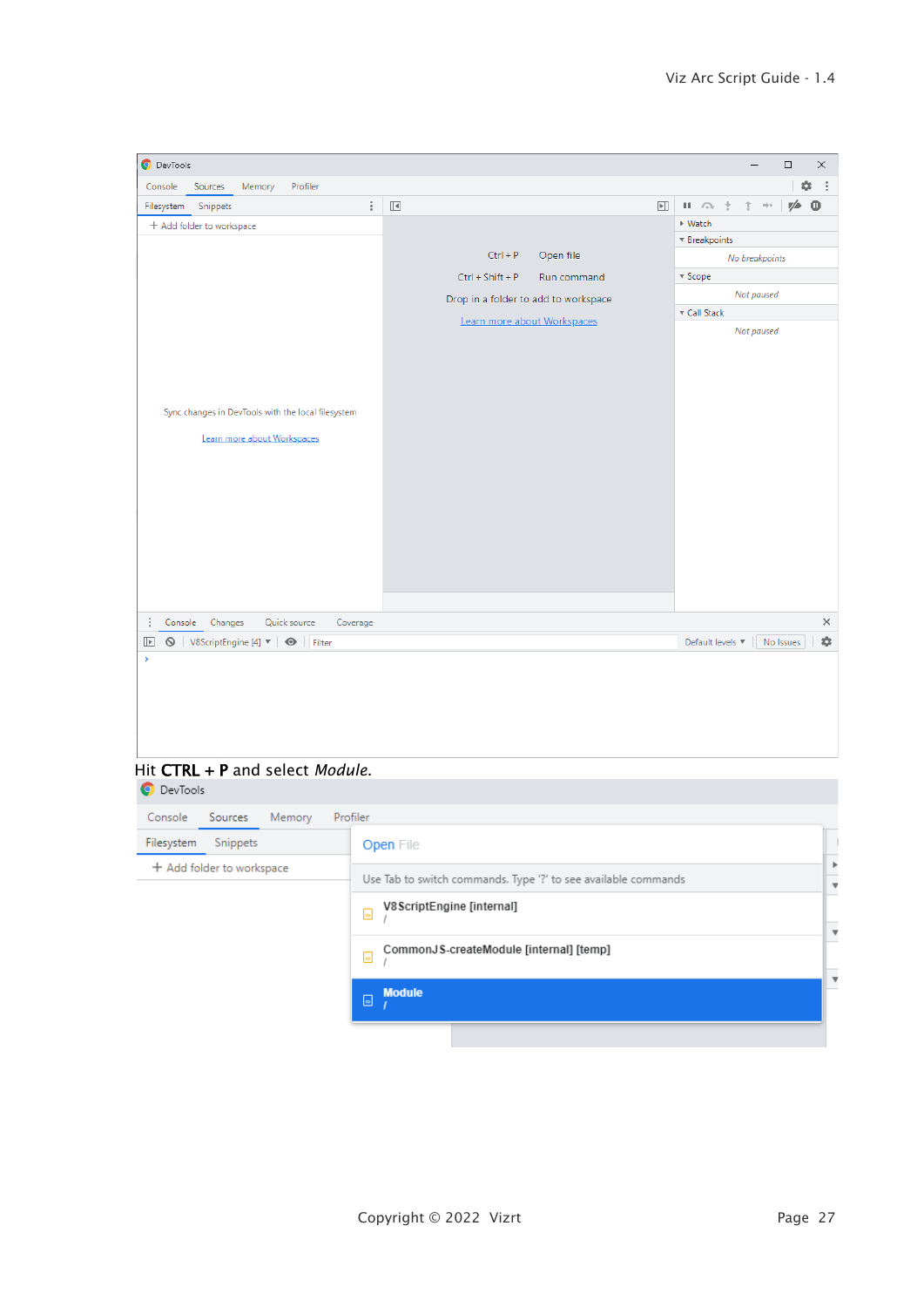| roa ir now be able to set breakponts and see the code.<br><b>O</b> DevTools<br>×<br>□                                                                      |                                                                                                                                                                                                                                                                                                                                                                                                                                                                                                                                                                                                                                                                                                                                                                                                                                                                                                                                                                               |                                                                                                                                                                                                         |  |  |
|------------------------------------------------------------------------------------------------------------------------------------------------------------|-------------------------------------------------------------------------------------------------------------------------------------------------------------------------------------------------------------------------------------------------------------------------------------------------------------------------------------------------------------------------------------------------------------------------------------------------------------------------------------------------------------------------------------------------------------------------------------------------------------------------------------------------------------------------------------------------------------------------------------------------------------------------------------------------------------------------------------------------------------------------------------------------------------------------------------------------------------------------------|---------------------------------------------------------------------------------------------------------------------------------------------------------------------------------------------------------|--|--|
| Console<br>Sources<br>Memory<br>Profiler                                                                                                                   |                                                                                                                                                                                                                                                                                                                                                                                                                                                                                                                                                                                                                                                                                                                                                                                                                                                                                                                                                                               | 森<br>÷                                                                                                                                                                                                  |  |  |
| $\ddot{\cdot}$<br>Snippets<br>Filesystem<br>+ Add folder to workspace<br>Sync changes in DevTools with the local filesystem<br>Learn more about Workspaces | $\boxed{4}$ Module $\times$<br>$\blacktriangleright$<br>1 (function (module, exports, require) {<br>$\overline{2}$<br>$3$ var jsonData = ParseJson("{test: 'test'}")<br>4<br>5 Global.OnParameterChanged = function (id)<br>6 <sub>1</sub><br>7<br>var leagueId = jsonData.SelectToken('\$.leagues[<br>8<br>var leagueIdStr = (leagueId == $null$ ) ? 'No dat<br>9<br>Console.WriteLine('Selected League ID is: \${lea<br>if $(id == 'leagueDropdown')$ {<br>10<br>var leagueId = jsonData.SelectToken('\$.leag<br>11<br>12<br>var leagueIdStr = (leagueId == $null$ ) ? 'No<br>13<br>Console.WriteLine('Selected League ID is: \$<br>14<br>getSeasons(leagueIdStr)<br>15<br>} else if (id == 'seasonDropdown')<br>refreshTable()<br>16<br>$17$ }<br>18<br>19 Global.OnButtonPressed = function (id)<br>$20^{6}$<br>21<br>refreshTable()<br>$22$ }<br>23<br>$24 G1obal.OnCreated = function ()$<br>$25$ {<br>26<br>getLeagues()<br>$27$ }<br>28<br>29 function refreshTable() | $\mathsf{H}$ $\varpi$ $\pm$<br>$\Rightarrow$ $\circ$<br><b>V</b><br>⋒<br>Ϋ<br>▶ Watch<br>$\Delta$<br>▼ Breakpoints<br>No breakpoints<br>$\triangledown$ Scope<br>Not paused<br>Call Stack<br>Not paused |  |  |
| Console Changes<br>Quick source<br>Coverage<br>V8ScriptEngine [4] ▼ © Filter<br>$\circ$<br>$\blacktriangleright$<br>× I                                    | $30 \mid \{$<br>31<br>var leagueId = jsonData.SelectToken('\$.leagues[<br>32<br>var leagueIdStr = (leagueId == null ) ? 'No dat<br>33<br>34<br>setTableData(leagueIdStr, seasonDropdown.Value) =<br>35<br>k.<br>эc<br>$\{\}$ Line 2, Column 1<br>Coverage: n/a                                                                                                                                                                                                                                                                                                                                                                                                                                                                                                                                                                                                                                                                                                                | $\times$<br>森<br>Default levels ▼<br>No Issues                                                                                                                                                          |  |  |

### You'll now be able to set breakpoints and see the code.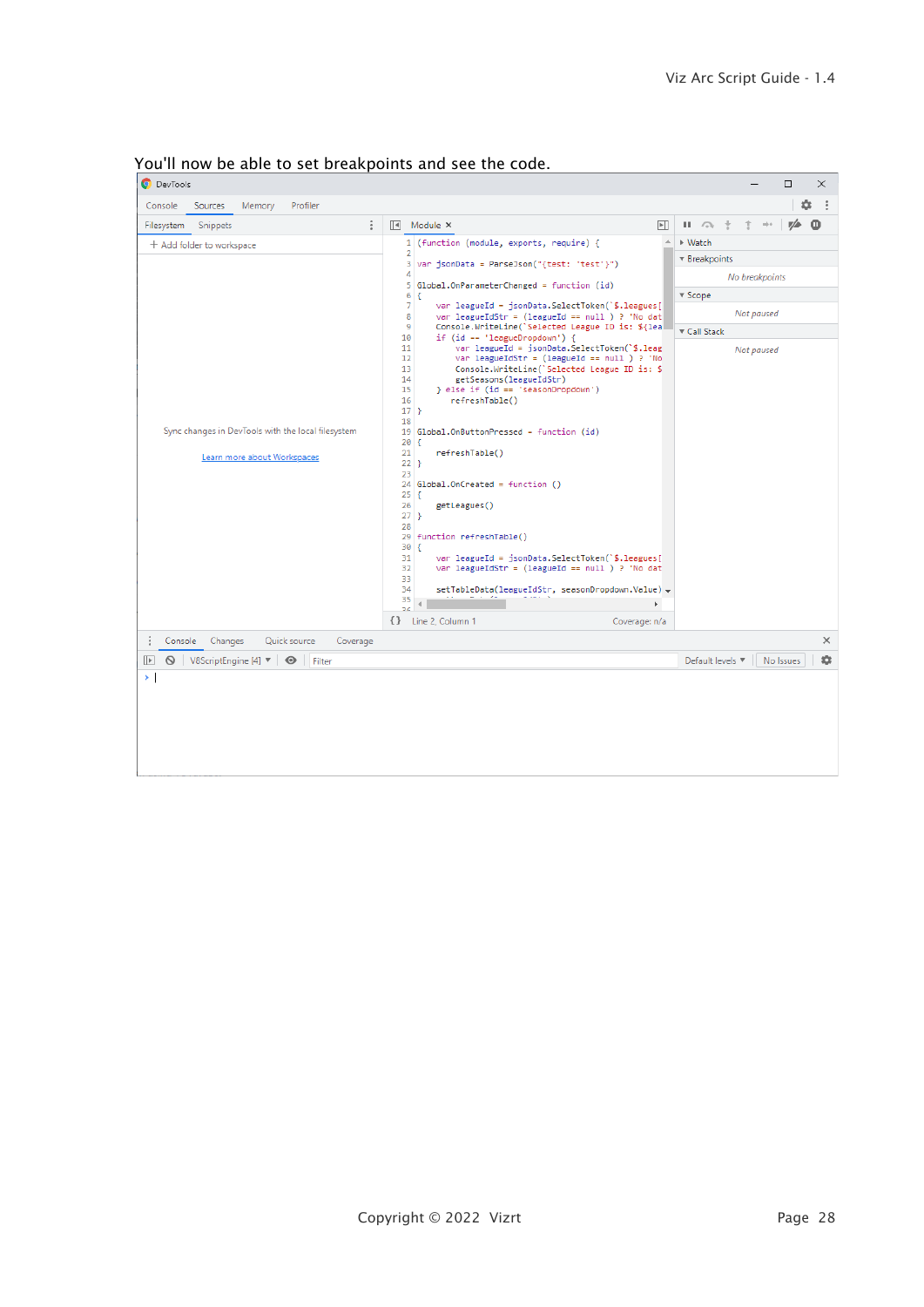7. Set a breakpoint and analyze your variables and code.



# <span id="page-28-0"></span>1.3.2 Visual Studio Code

You can debug scripts with [Visual Studio Code](https://code.visualstudio.com/) when using V8 JavaScript in the global script or in any scripted template.

- 1. Install and launch [Visual Studio Code.](https://code.visualstudio.com/)
- 2. Set up one or more Viz Arc V8 debug configurations:
	- a. Click File > Preferences > Settings to open your user settings.
	- b. Locate or search for the Launch configuration and click Edit in settings.json.
	- c. Add the following section to the file:

```
{
"debug.javascript.usePreview": false,
"launch": {
     "version": "1.2.0",
     "configurations": [
         {
             "name": "Attach to Viz Arc Global Script on port 9222",
             "type": "node",
             "request": "attach",
             "protocol": "inspector",
             "address": "localhost",
             "port": 9222
         },
```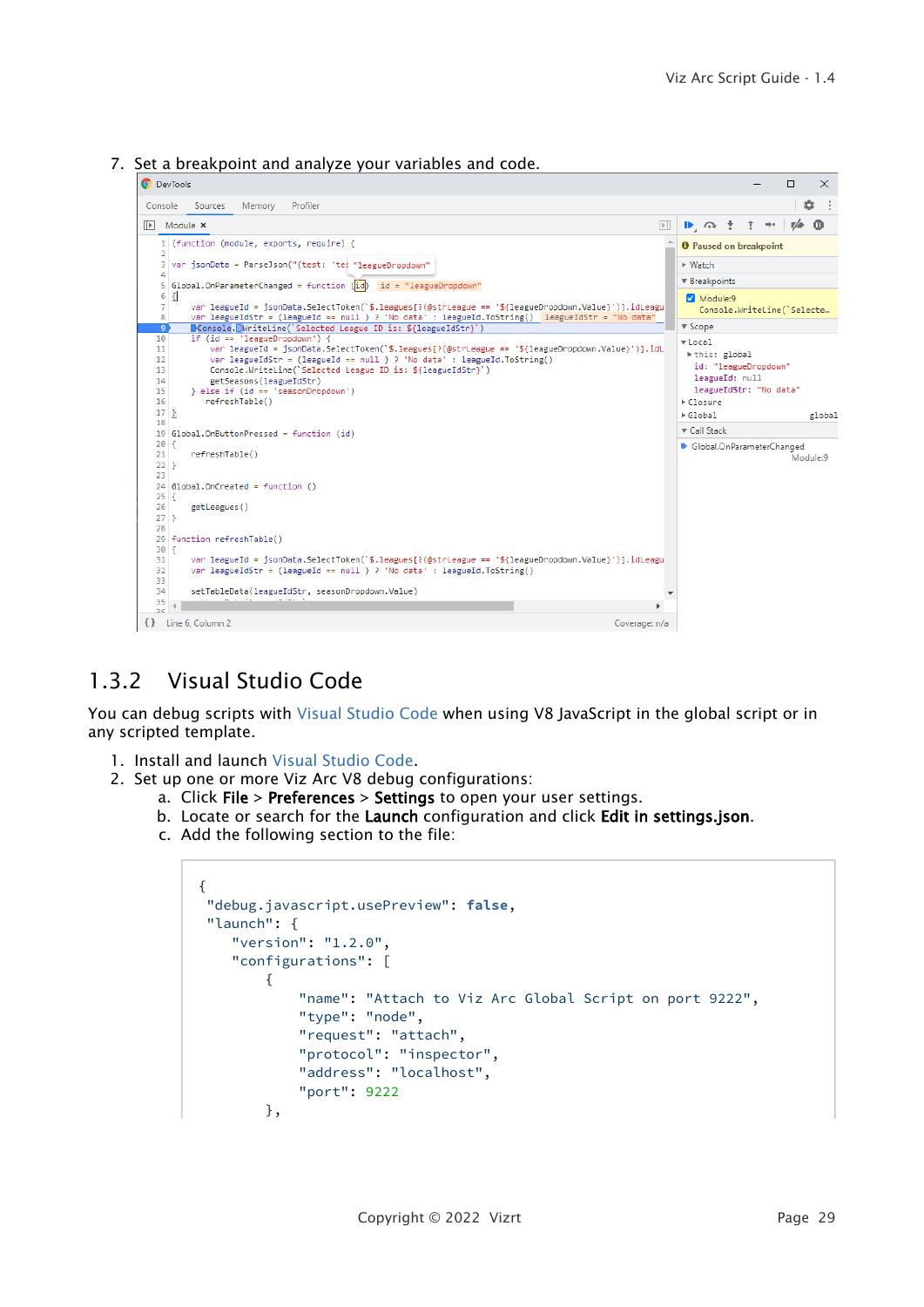```
 {
              "name": "Attach to Viz Arc Template Scrip on port 9223",
              "type": "node",
              "request": "attach",
              "protocol": "inspector",
              "address": "localhost",
              "port": 9223
      }
   ]
 }
}
```
- d. You can specify additional configurations for different hosts, port numbers, and other options. See [Node.js debugging in VS Code](https://code.visualstudio.com/docs/nodejs/nodejs-debugging) for more information.
- e. Click File > Save.
- 3. If you'd like to debug your application remotely, you must also make sure that your firewall allows incoming connections to your TCP port.
- 4. Attach the Visual Studio Code debugger to your application:
	- a. Click View > Debug to bring up the Debug view.
	- b. Select the appropriate debug configuration at the top of the Debug Side Bar.
	- c. Click Debug > Start Debugging.
- A Note: There are two different ports in use: One for the global script (default 9222) and one for template scripts (default 9223). Template scripts can be debugged only when running in the designer. The ports can be configured in the global configuration settings.

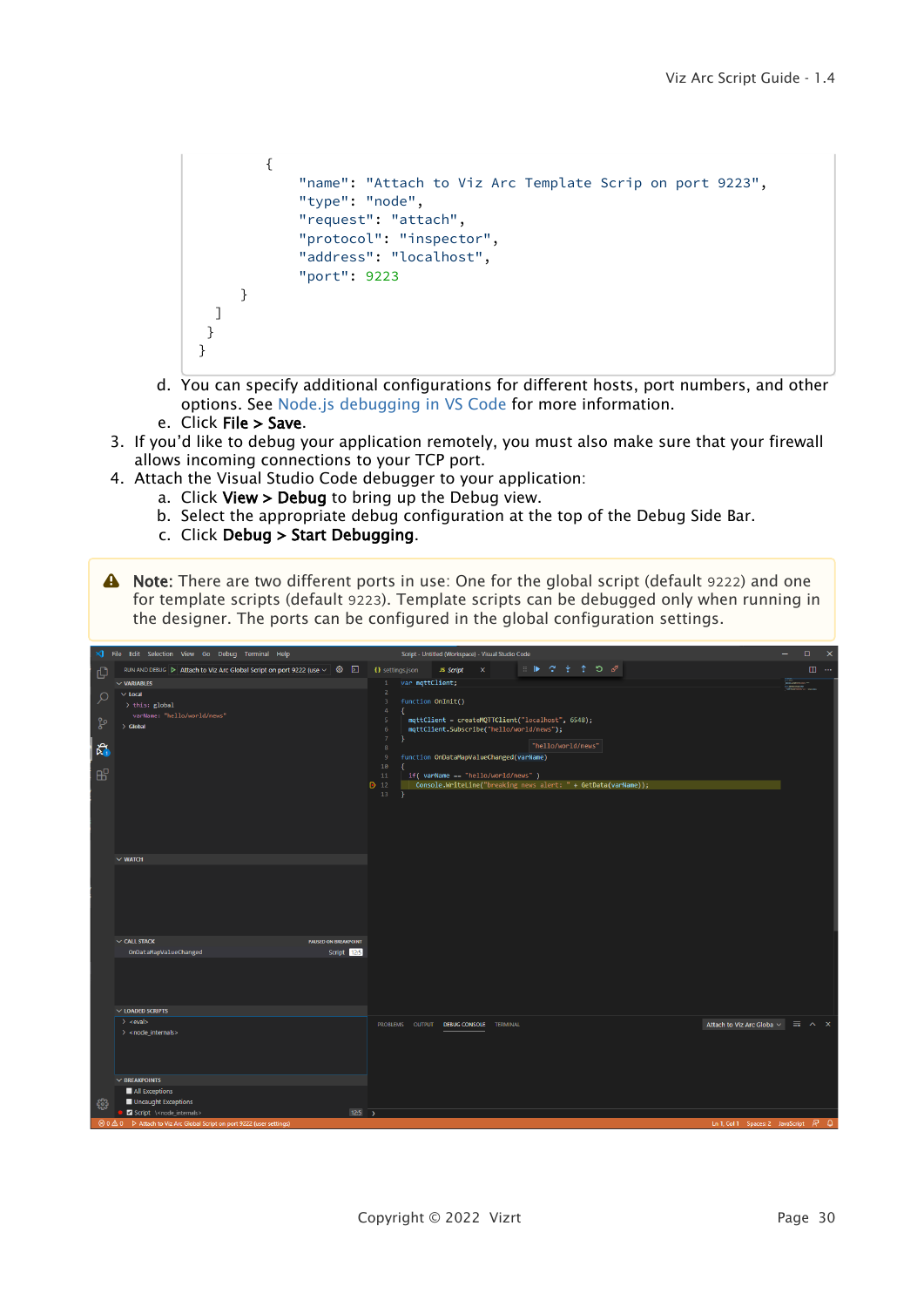*The screenshot above shows a global script being stopped at a breakpoint.*

#### See Also

• [Node.js debugging in VS Code](https://code.visualstudio.com/docs/nodejs/nodejs-debugging)

# <span id="page-30-0"></span>1.4 Profiles Classes

This section contains a list of properties and functions grouped by type that are useful for communicating with Profile, Channel, and Engine (Viz and Unreal).

- [Scripting Profile](#page-30-1)
- [Scripting Channel](#page-30-2)
- [Scripting Engine](#page-31-0)

# <span id="page-30-1"></span>1.4.1 Scripting Profile

- string Name [ Get ]
	- Returns the profile's name
- int NumChannels [ Get ]
	- Returns the number of channels
- ScriptingChannel VizEditingEngine [ Get ]
	- Returns the configured Viz Editing Engine of the profile
- ScriptingChannel UnrealEditingEngine [ Get ]
	- Returns the configured Unreal Editing Engine of the profile
- ScriptingChannel Accessor [ int index] [ Get ]
	- Returns the *index*-indexed Scripting Channel
- ScriptingChannel GetChannel ( int index )
	- Returns the *index*-indexed Scripting Channel
- ScriptingChannel GetChannel ( string channelName )
	- Returns the first channel found with name *channelName*

# <span id="page-30-2"></span>1.4.2 Scripting Channel

- string Name [ Get ]
	- Returns the channel's name
- int NumChannels [ Get ]
	- Returns numbers of Engines in the channel
- ScriptingChannel Accessor [ int index] [ Get ]
	- Returns the *index*-indexed Scripting Engine Class
- void SendSingleCommand (string command)
	- Sends the command to all the Engines in the channel
- ScriptingEngine GetEngineByName (string name)
	- Return the first Engine found with name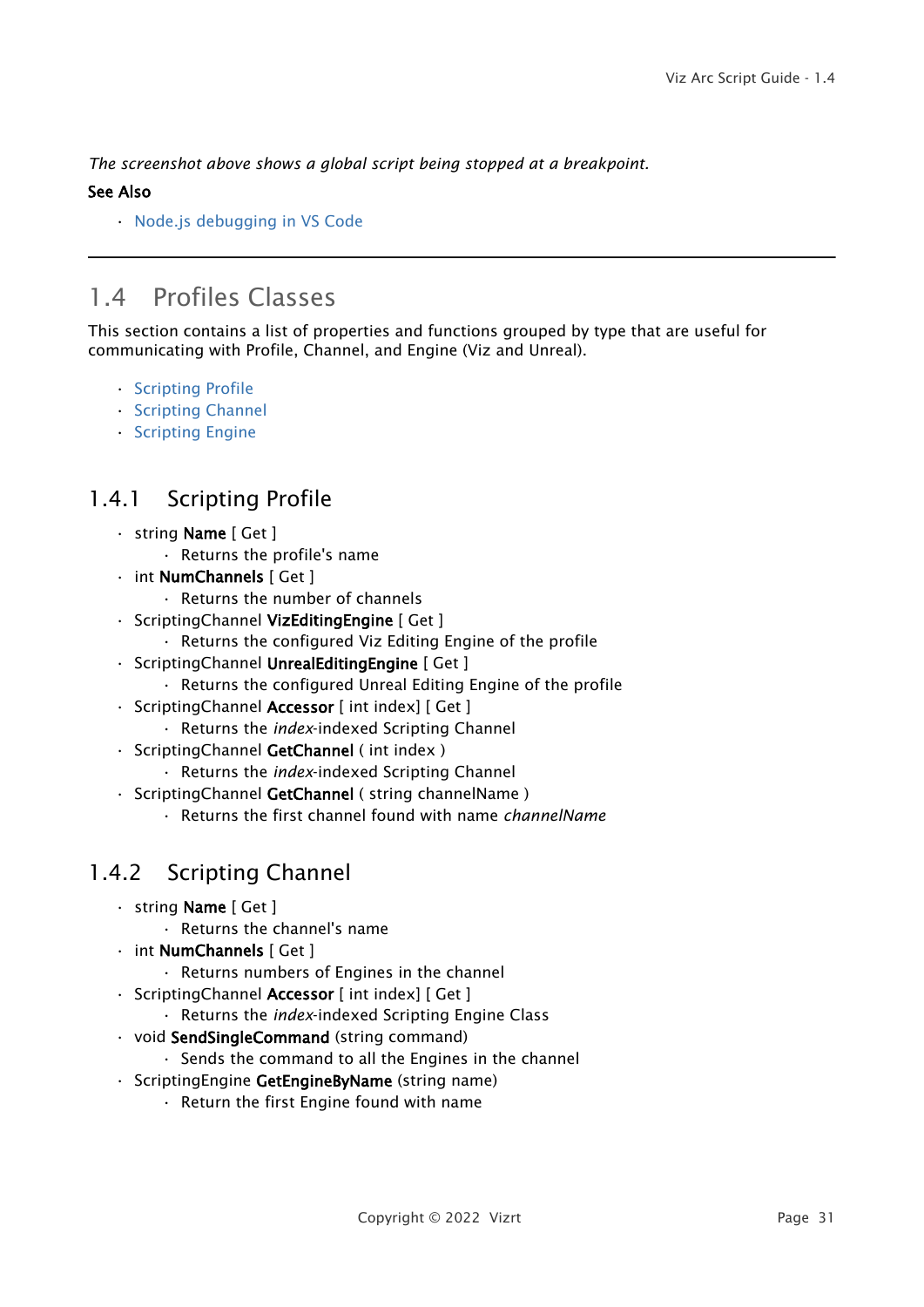# <span id="page-31-0"></span>1.4.3 Scripting Engine

- void SendSingleCommand (string command)
	- Sends the command to the Engine
- string **QueryEngine** (string command)
	- Queries the Engine with command

# <span id="page-31-1"></span>1.5 Scripting Classes

This section covers the following topics:

- [General](#page-32-0)
- [Action](#page-33-0)
- [Playlist](#page-34-0)
- [Control Object](#page-34-1)
- [MIDI](#page-35-0)
- [MQTT](#page-35-1)
- [Parameter](#page-37-0)
- [Channel](#page-38-0)
- [Viz/Unreal Engine Communication](#page-39-0)
- [Tracking Hub Command](#page-40-0)
- [SMM Handling](#page-40-1)
- [GPI](#page-40-2)
- [Timer](#page-41-0)
- [StreamDeck](#page-42-0)
- [DataMap](#page-42-1)
- [NDI](#page-43-0)
- [File Handling](#page-44-0)
- [JSON](#page-44-1)
- [Excel](#page-44-2)
- [Parameter Callbacks](#page-45-0)
- [Exposed Objects](#page-46-0)
	- [Console](#page-46-1)
	- [MessageBox](#page-46-2)
	- [XmlDocument](#page-47-0)
	- [XMLHttpRequest](#page-47-1)
	- [xlAppType](#page-48-1)
	- [FSO](#page-48-2)
- [xHost](#page-48-0)
- [SQLite Sample](#page-49-0)
- [Main Script-only](#page-51-0)
	- [Canvas Tabs Handling](#page-51-1)
	- [Action Template Handling](#page-51-2)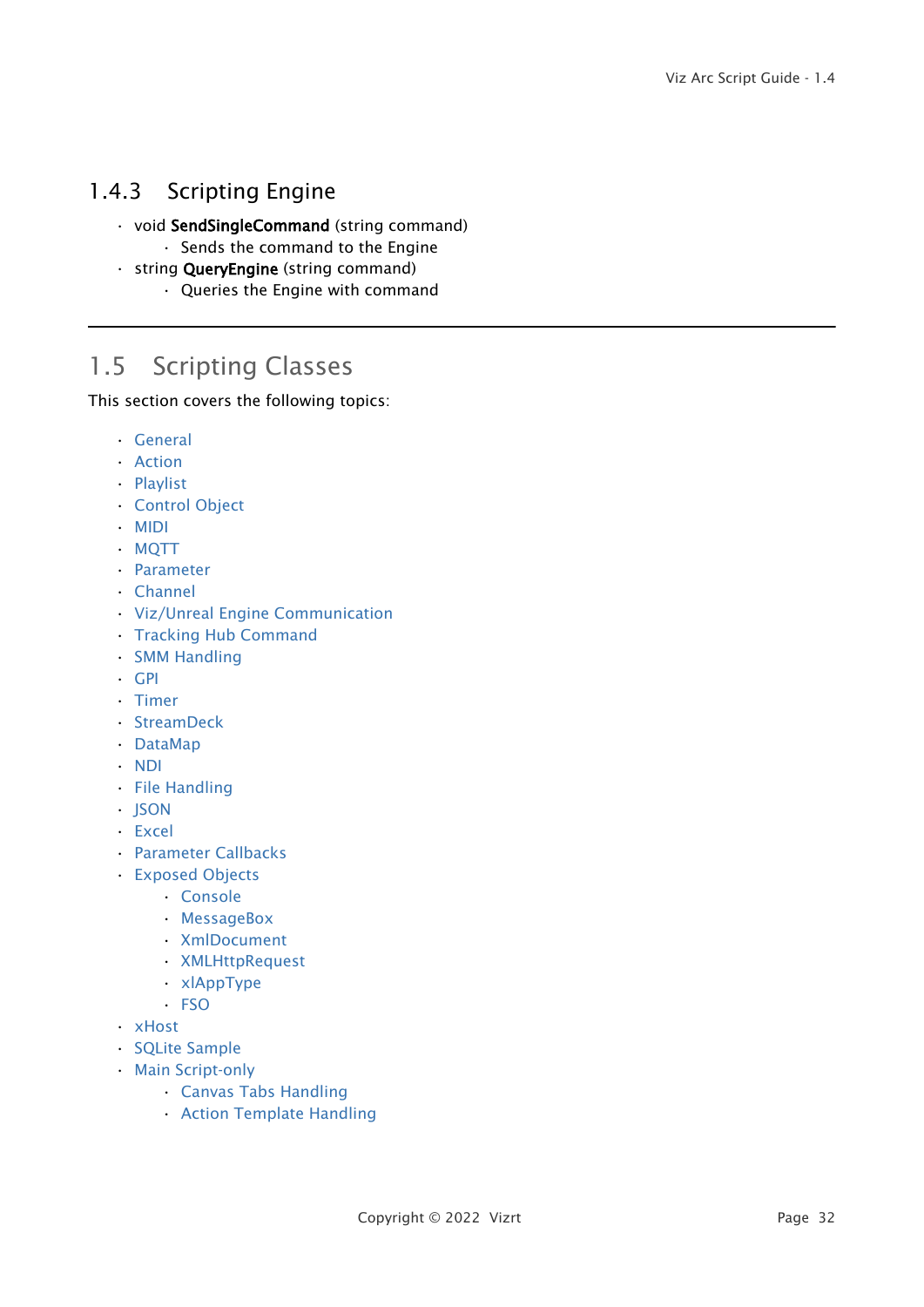- [Callbacks](#page-51-3)
- [Template Script-only](#page-52-0)
	- [Action/Designer Handling](#page-52-1)
	- [Control Object Handling](#page-52-2)
	- [Template Channels Handling](#page-53-0)
	- [ScriptingChannel](#page-53-1)
		- [Properties](#page-53-2)
		- [Methods](#page-53-3)
	- [Template Scene Handling](#page-53-4)
	- [Template Action Configuration](#page-53-5)
	- [Callbacks](#page-54-1)
- [Parameters](#page-54-0)
	- [Base Parameters Functionality](#page-54-2)
	- [Layout](#page-55-0)
		- [Panel](#page-55-1)
		- [Tabs](#page-55-2)
		- [Info](#page-55-3)
		- [Label](#page-56-0)
	- [Dialogs](#page-56-1)
		- [Color](#page-56-2)
		- [Directory](#page-56-3)
		- [File](#page-56-4)
		- [Asset](#page-56-5)
		- [WebView](#page-56-6)
	- [Input](#page-56-7)
		- [Bool](#page-56-8)
		- [Button](#page-57-0)
		- [Double / Double Slider](#page-57-1)
		- [Dropdown / Radio](#page-57-2)
		- [Int / Int Slider](#page-58-0)
		- [MultiText / Text](#page-58-1)
		- [Triplet](#page-58-2)
		- [Table](#page-58-3)
			- [Properties](#page-58-4)
			- [Methods](#page-59-0)
				- [Cell Handling](#page-59-1)
				- [Columns Handling](#page-59-2)
				- [Rows Handling](#page-60-0)

### <span id="page-32-0"></span>1.5.1 General

Viz Arc's scripting has many classes and types that are exposed and accessible via code. The script's main class is called arc and it exposes all the functions that are capable of interacting with the remaining parts of Viz Arc as well as many helper functions. All of arc's functions can be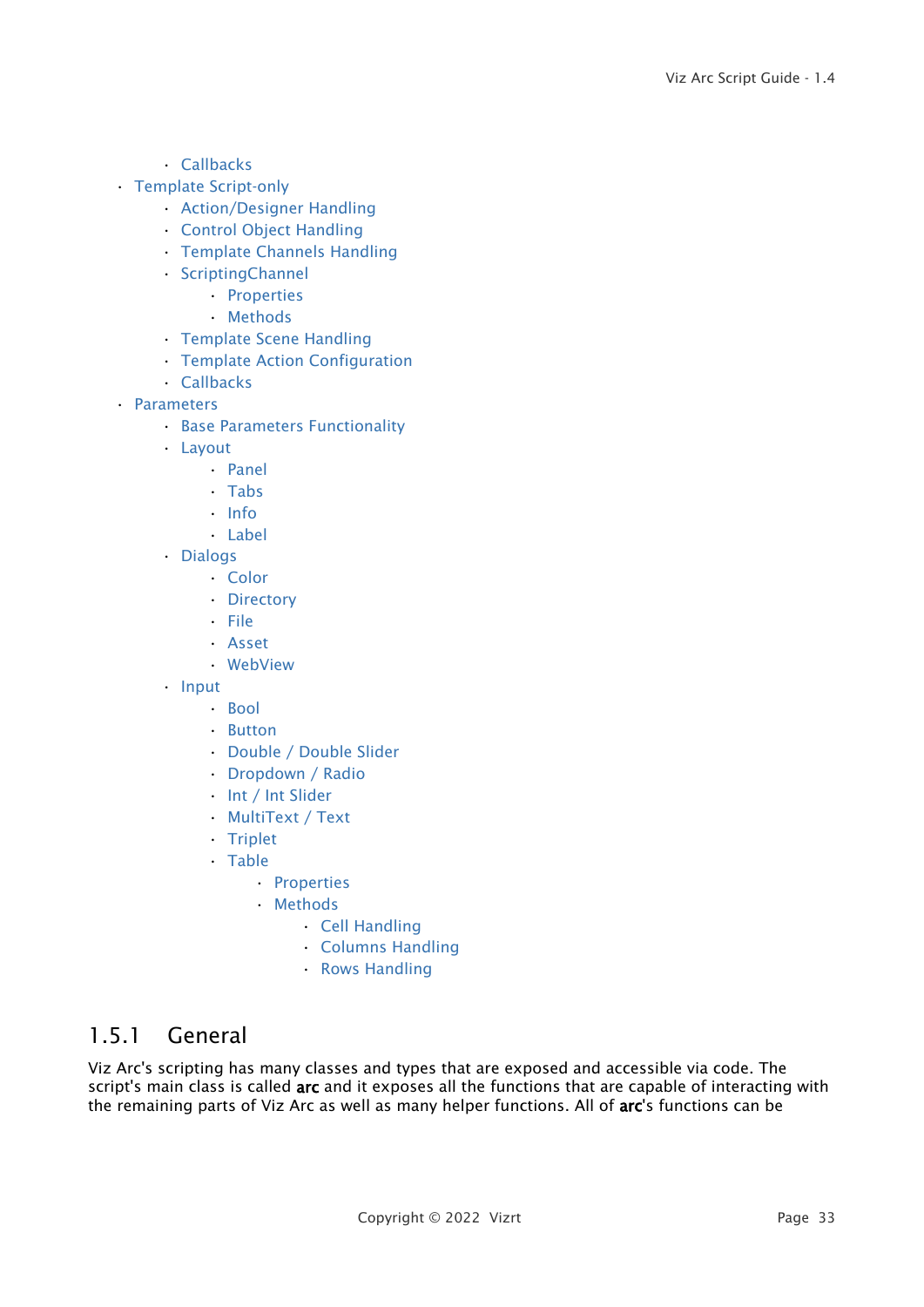accessed via scripting by calling them directly, since they are all exposed directly to the global script, or via the arc keyword.

The following samples and codes snippets are all written using the V8 JavaScript syntax:



# <span id="page-33-0"></span>1.5.2 Action

All actions in the current project can be accessed using the GetAction method, whose content can be manipulated. See [Action Properties](#page-6-0) for more details.

- BaseAction GetAction (string actionNameOrGUID)
	- Returns the first action found with the name provided. When a valid GUID is provided as a string, it returns the action found with the provided GUID.
- BaseAction GetAction (string actionName, string tabName)
	- Returns the first action found with the name provided inside the action tab named tabName.
- BaseAction GetActionByName (string actionName)
	- Returns the first action found with the name provided.
- . BaseAction GetActionByName (string actionName, string tabName)
	- Returns the first action found with the name provided inside the action tab named tabName.
- BaseAction GetActionByUUID (Guid actionUUID)
	- Returns the first action found with the provided GUID.
- BaseAction[] GetSelectedActions()
	- Returns an array containing all the actions that are selected on the action canvas
- BaseAction[] GetActionsOfTab(string tabName, string actionType = "ALL")
	- Returns an array with all the actions inside the tab named tabName of type equal to the one provided in actionType input. Default value ("ALL") includes all actions found.

#### **GetAction example**

// Getting a reference to an action explicitly by its name "VersusTemplate" **var** versus = GetActionByName("VersusTemplate");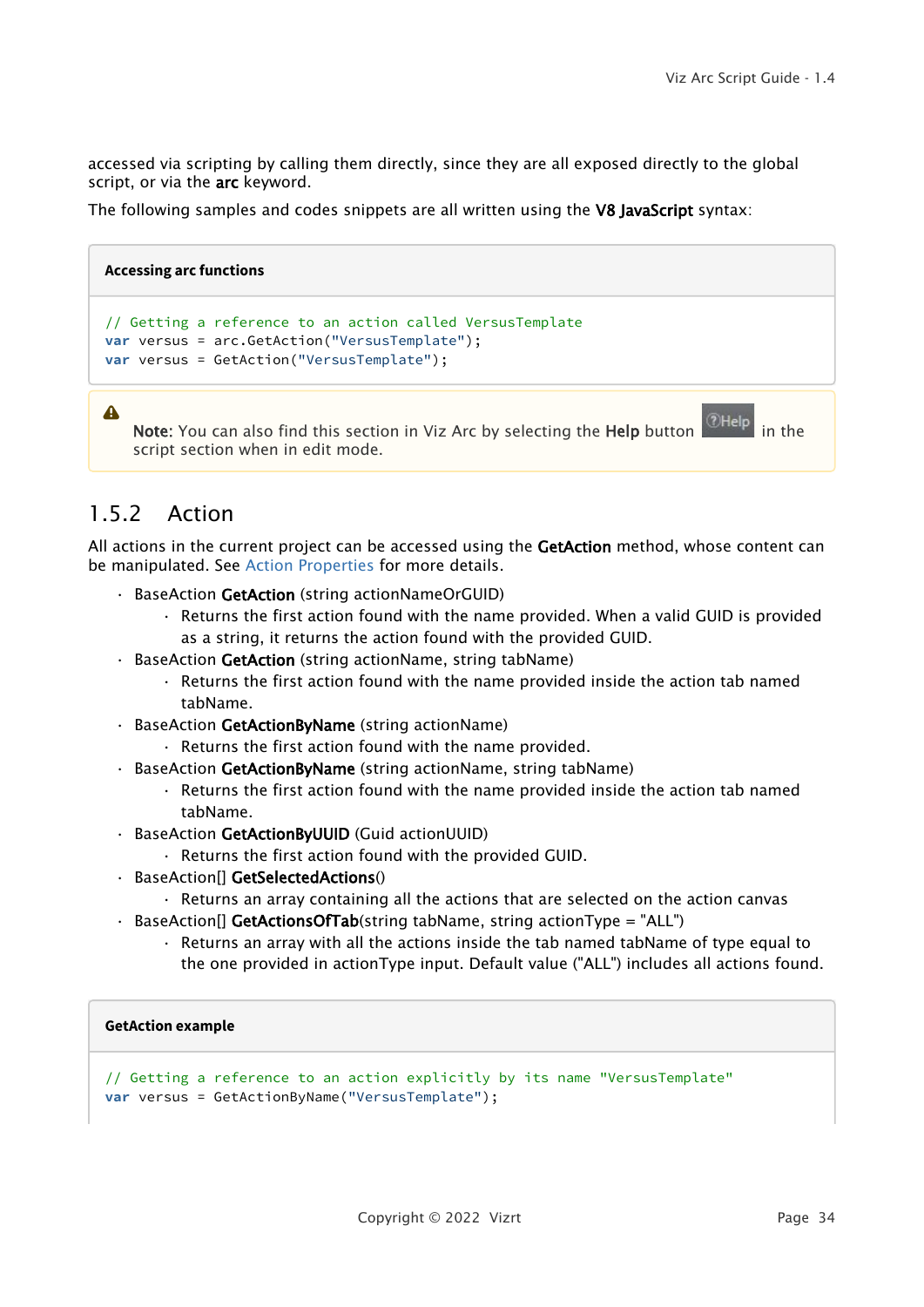```
// Getting a reference using a GUID
var versus = GetAction("e87a8031-a86b-4997-a169-c6f791920449");
// Getting a reference to an action called VersusTemplate
var versus = GetAction("VersusTemplate");
```
# <span id="page-34-0"></span>1.5.3 Playlist

arc provides an alternative way of getting a [BaseControlObject](#page-19-0) from a [ControlObject/Blueprint](#page-6-0) action.

- void ExecuteSelectedPlaylistRow()
	- Executes the selected row on the playlist.
- void ExecuteSelectedPlaylistRowAndNext()
	- Executes the selected row on the playlist and changes selection to the next row.
- void PreviewSelectedPlaylistRow()
	- Previews the selected row on the playlist.
- BaseAction GetSelectedPlaylistRowAction()
	- Returns the action that's attached to the selected row on the playlist.
- void SetSelectedPlaylistRow(params string[] path)
	- Tries to find the row at path (path should contain a string per depth level) and makes it the selected row.

#### **Playlist example**

```
// Selects the row at "StatsDisplayGroup/AwayTeam/Show" and then previews and 
executes it.
SetSelectedPlaylistRow("StatsDisplayGroup", "AwayTeam", "Show");
PreviewSelectedPlaylistRow();
ExecuteSelectedPlaylistRowAndNext();
```
# <span id="page-34-1"></span>1.5.4 Control Object

arc provides an alternative way of getting a [BaseControlObject](#page-19-0) from a [ControlObject/Blueprint](#page-6-0) action.

- BaseControlObject GetControlObject (ControlObjectAction action, string id)
	- Returns the control object with a specific ID from ControlObject action.

#### **Getting a specific ControlObject from a ControlObjectAction**

```
// Get the ControlObject Action
var MatchDayAction = GetAction("MatchdayTable");
// Get Title ControlObject (ControlText) and change its value
GetControlObject(Co, "Title").Value = "Sunday Fixtures";
```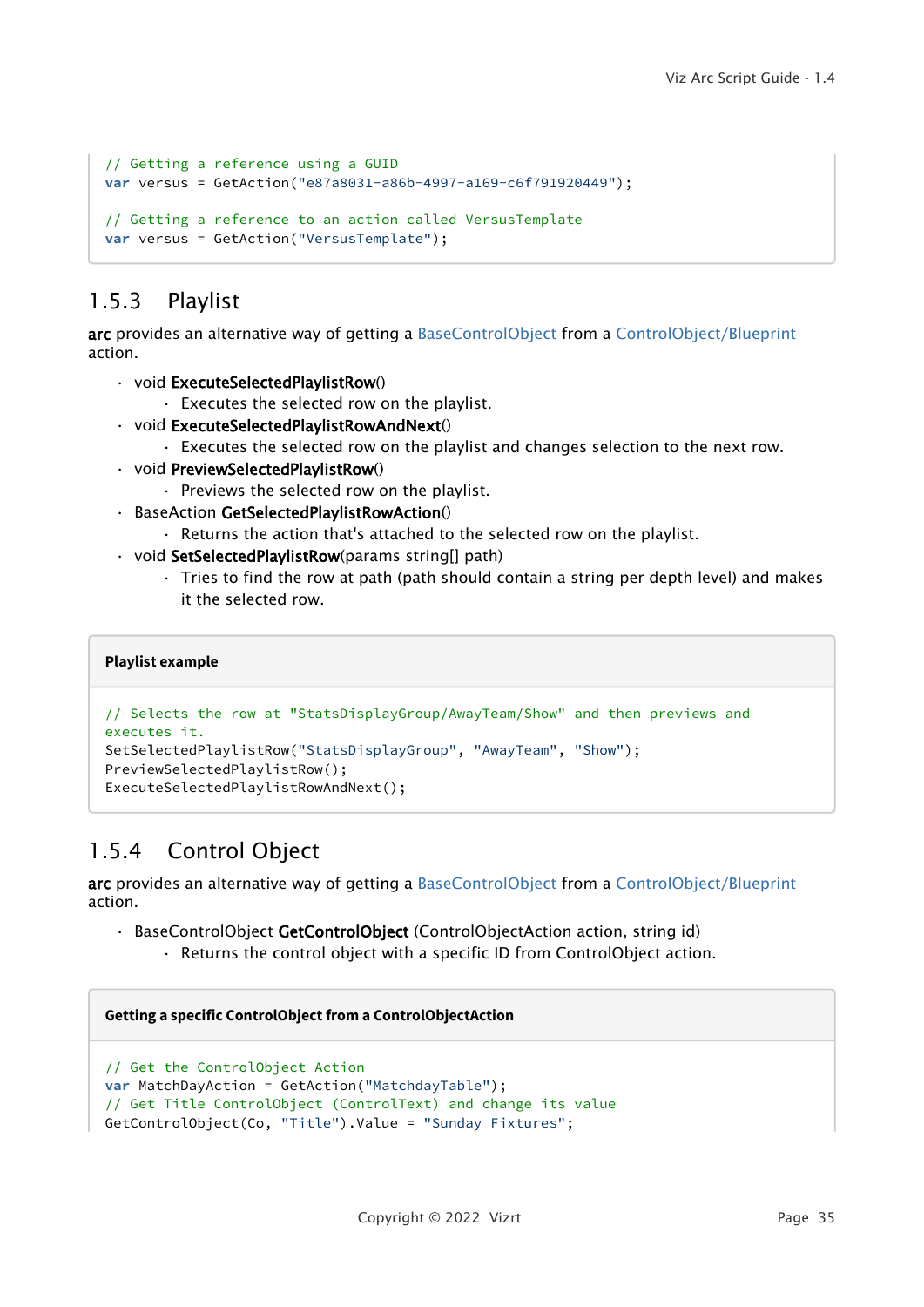```
// Get the Blueprint Action
var HeadlineBp = GetAction("HeadlineBp");
// Get Title ControlObject (String Variable) and change its value
GetControlObject(HeadlineBp , "Title").Value = "Lorem Ipsum";
```
# <span id="page-35-0"></span>1.5.5 MIDI

Attached and configured MIDI devices can be used to receive MIDI events using the OnMIDIEvent callback. It's also possible to send MIDI events to an attached device using the following methods:

- bool SendMIDIControlMessage(string DeviceName, int Channel, int Number, int Value)
	- Sends a MIDI control message to a the device named DeviceName, using Channel, Number and Value
- bool SendMIDINoteMessage(string DeviceName, bool On, int Channel, int Note, int Velocity)
	- Sends a MIDI note message to a the device named DeviceName, using Channel, Note and Velocity. The parameter On determines whether the event is a note on or note off event.

A Note: Both of the methods above return true on successful completion and false if not successful.

#### **MIDI Sample**

```
function OnButtonPressed(id)
{
   SendMIDIControlMessage("Midi Fighter Twister", 1, 1, 127); // send control message 
to Midi Fighter Twister on channel 1, number 1, value 127
   SendMIDINoteMessage("nanoPAD2", true, 1, 5, 100); // send note down event to 
nanoPAD2 device 
}
function OnMIDIEvent(midiEvent)
{
   // just print the midi event on the console
   Console.WriteLine("midi event |" + midiEvent.DeviceName + "| " + 
midiEvent.EventType + "\n" + midiEvent.ToString());
}
```
# <span id="page-35-1"></span>1.5.6 MQTT

Message Queuing Telemetry Transport is supported through the possibility to instantiate a MQTT client and send/receive messages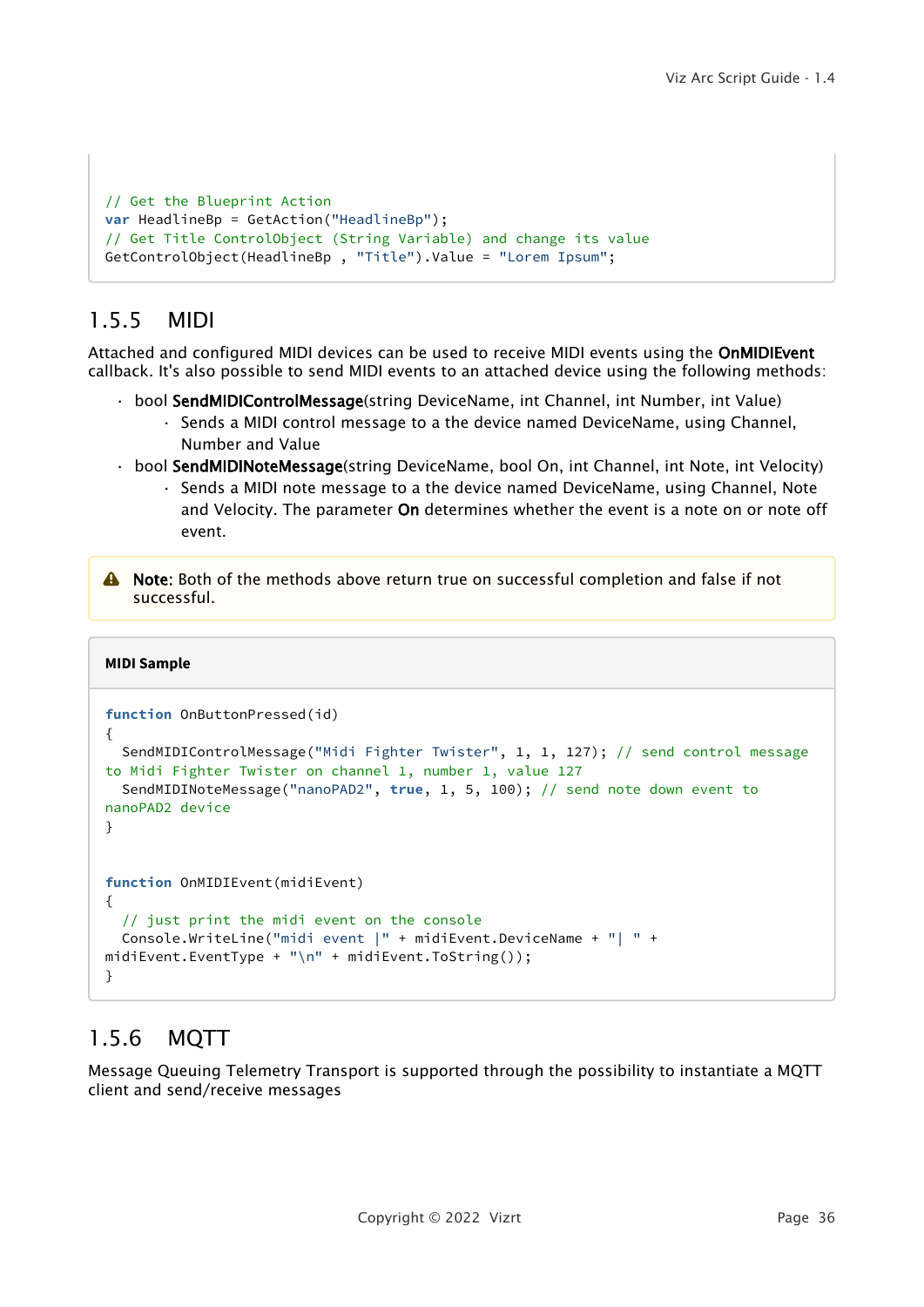• ArcMqttClient createMQTTClient(string server, int port)Creates a MQTT client connected using server and port

The returned client ArcMqttClient supports the following methods

- $\cdot$  void **Subscribe**(string topic, int qos = 1) Subscribe the client to the given topic with the specified quality of service (default 1)
- void Unsubscribe(string topic) Unsubscribe the client from the given topic
- void sendMessage(string topic, string payload) Send a message payloadto topic
- void Dispose() disconects and deletes the client

Whenever a message is received from a topic a client has subscribed to, the new data is set to the global DataMap using the topic as key and the payload as value. Payload data in json format is passed as a json object, anything else is passed as a string object.

# **mqtt sample**

```
var mqttClient;
function OnInit()
{
   mqttClient = createMQTTClient("localhost", 6548); 
   mqttClient.Subscribe("hello/world/news");
}
function OnDataMapValueChanged(varName)
{
   if( varName == "hello/world/news" )
     Console.WriteLine("breaking news alert: " + GetData(varName));
}
```
A sample server written in C# illustrating the server side code using the MQTTnet library.

### **MQTT server saple**

```
using MQTTnet;
using MQTTnet.Extensions.ManagedClient;
using MQTTnet.Server;
using System;
using System.Threading;
namespace testmqtt
{
     class Program
     {
```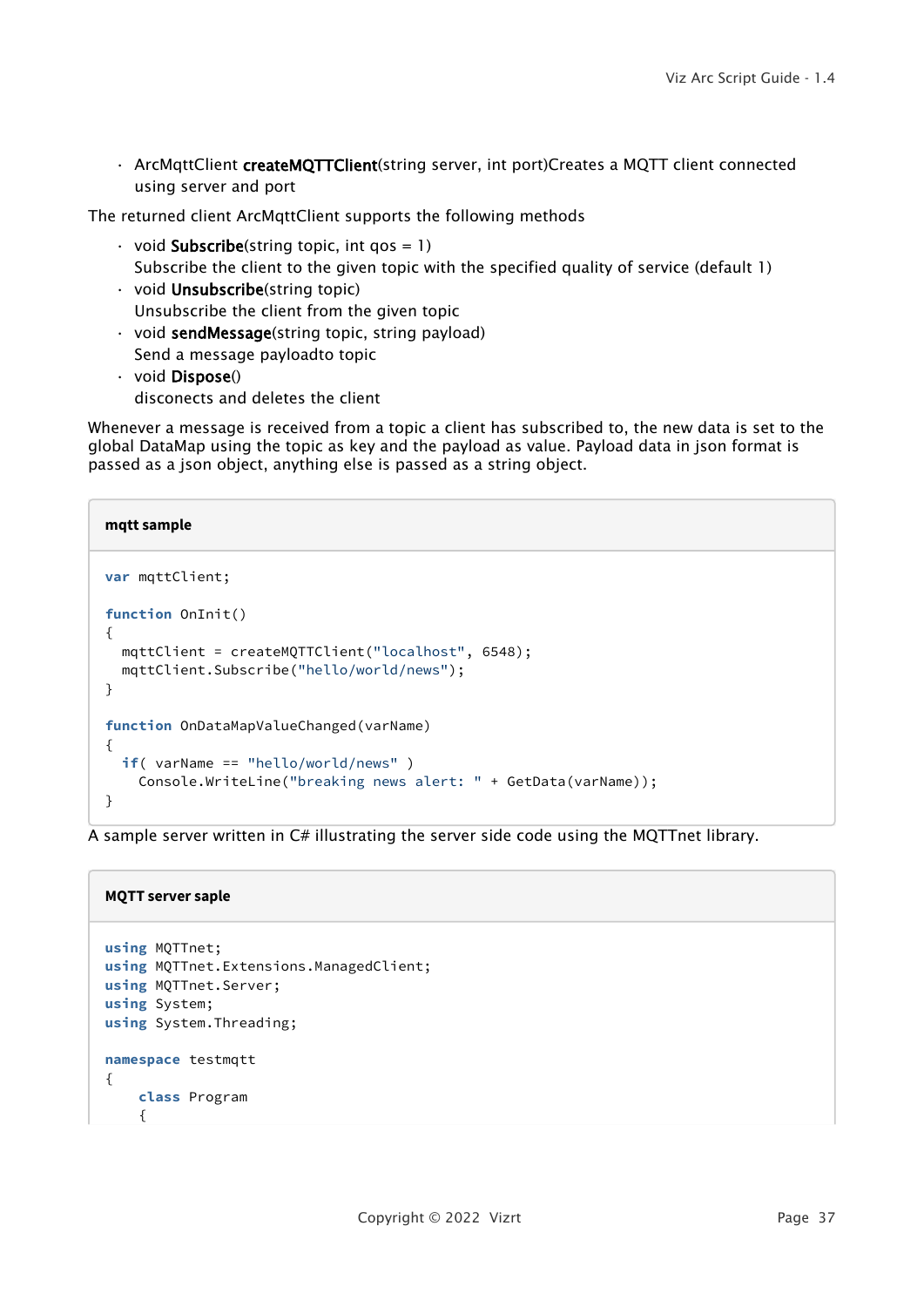```
 static void Main(string[] args)
         {
             var optionsBuilder = new MqttServerOptionsBuilder()
              .WithConnectionBacklog(100)
              .WithDefaultEndpointPort(6548);
             var mqttServer = new MqttFactory().CreateMqttServer();
             mqttServer.StartAsync(optionsBuilder.Build());
             int i = 0;
             MqttApplicationMessage message = null;
             while (true)
{
                 message = new MqttApplicationMessageBuilder()
                          .WithTopic("hello/world/news")
                         .WithPayload("Temperatures below " + i + " "!")
                          .WithExactlyOnceQoS()
                          .Build();
                 mqttServer.PublishAsync(message);
                 Thread.Sleep(1000);
                 Console.WriteLine(i + "");
                  i--;
             }
         }
     }
}
```
# <span id="page-37-0"></span>1.5.7 Parameter

All parameters are exposed to the global script and can be accessed via their unique ID.

arc provides an alternative way of getting them.

- BaseParameter GetParameter(string id)
	- Gets the parameter identified by the unique id that was input.

It's also possible to get and set a parameter's value directly from arc.

- dynamic GetParameterValue(string id)
	- Gets the value of the parameter identified by the unique id that was input.
	- [dynamic] The returned value's type depends on the parameter type
- void SetParameterValue (string id, dynamic value)
	- Sets the value of the parameter identified by the unique id that was input.
	- [dynamic] Input variable value can be of any type, see parameters for valid types.

In case you don't want the callback function **OnParameterChanged** to be triggered when changing a value using SetParameterValue, you can use SetParameterRawValue. This method does not trigger any calls to OnParameterChanged.

- void SetParameterRawValue (string id, dynamic value)
	- Sets the value of the parameter identified by the unique id that was input.
	- [dynamic] Input variable value can be of any type, see parameters for valid types.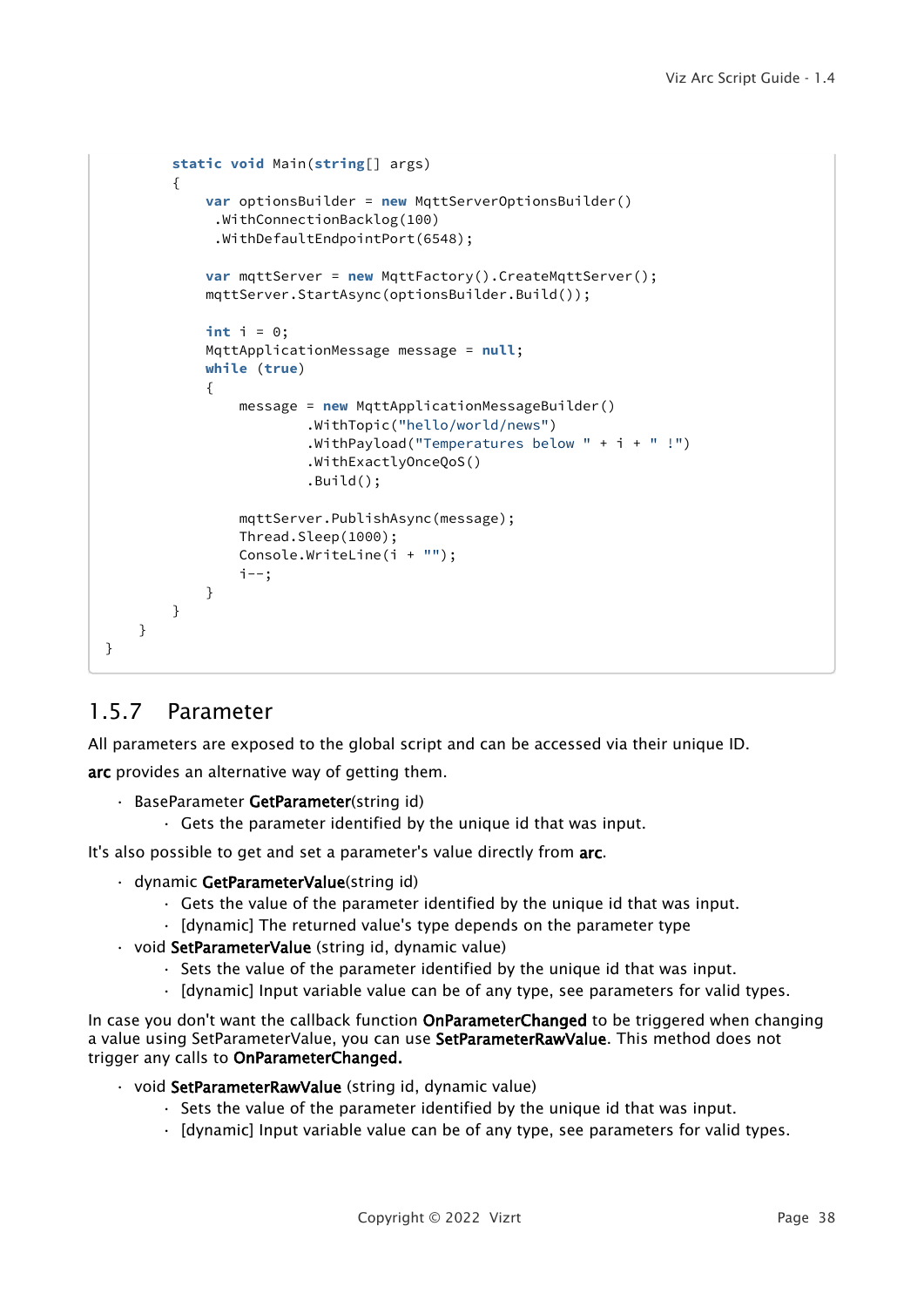Buttons are a special case in the sense that they don't hold a value, and therefore have a separate method for triggering their *click*.

#### • void **PushParameterButton** (string id)

• Triggers a pressed event on the button identified by the unique id that was input.

**A** Note: Button presses trigger the global script's callback OnButtonPressed

A Note: Parameter value changes trigger the global script's callback OnParameterChanged

**Parameter examples**

```
// Setting the value of a bool parameter (id = ShowHighlights) to false
// direct assigment
ShowHighlights.Value = false;
// Get parameter via arc and then assign to Value
GetParameter("ShowHighlights").Value = false;
// Set Parameter value via arc without interacting with the actual parameter
SetParameterValue("ShowHighlights", false);
// Getting the value of a bool parameter (id = ShowHighlights)
var highlightState = GetParameterValue("ShowHighlights");
// Push LoadFixtures button
```
PushParameterButton("LoadFixtures");

### <span id="page-38-0"></span>1.5.8 Channel

arc grants access to Viz Arc profiles. This is useful whenever more precise control is required for communicating with the Engines.

- ScriptingProfile GetSelectedProfile ( )
	- Returns the currently selected profile.
- int GetChannelCount ( )
	- Returns the number of channels on the currently selected profile.
- ScriptingChannel GetChannel (int index)
	- Returns the channel at the *index* position on the currently selected profile.
- ScriptingChannel GetChannel (string channelName)
	- Returns the channel named *channelName* on the currently selected profile.
- ScriptingChannel GetPreviewChannel();
	- Returns the preview channel.

#### **Channel handling examples**

// Clear main layer on all channels using GetChannelCount() and GetChannel(int)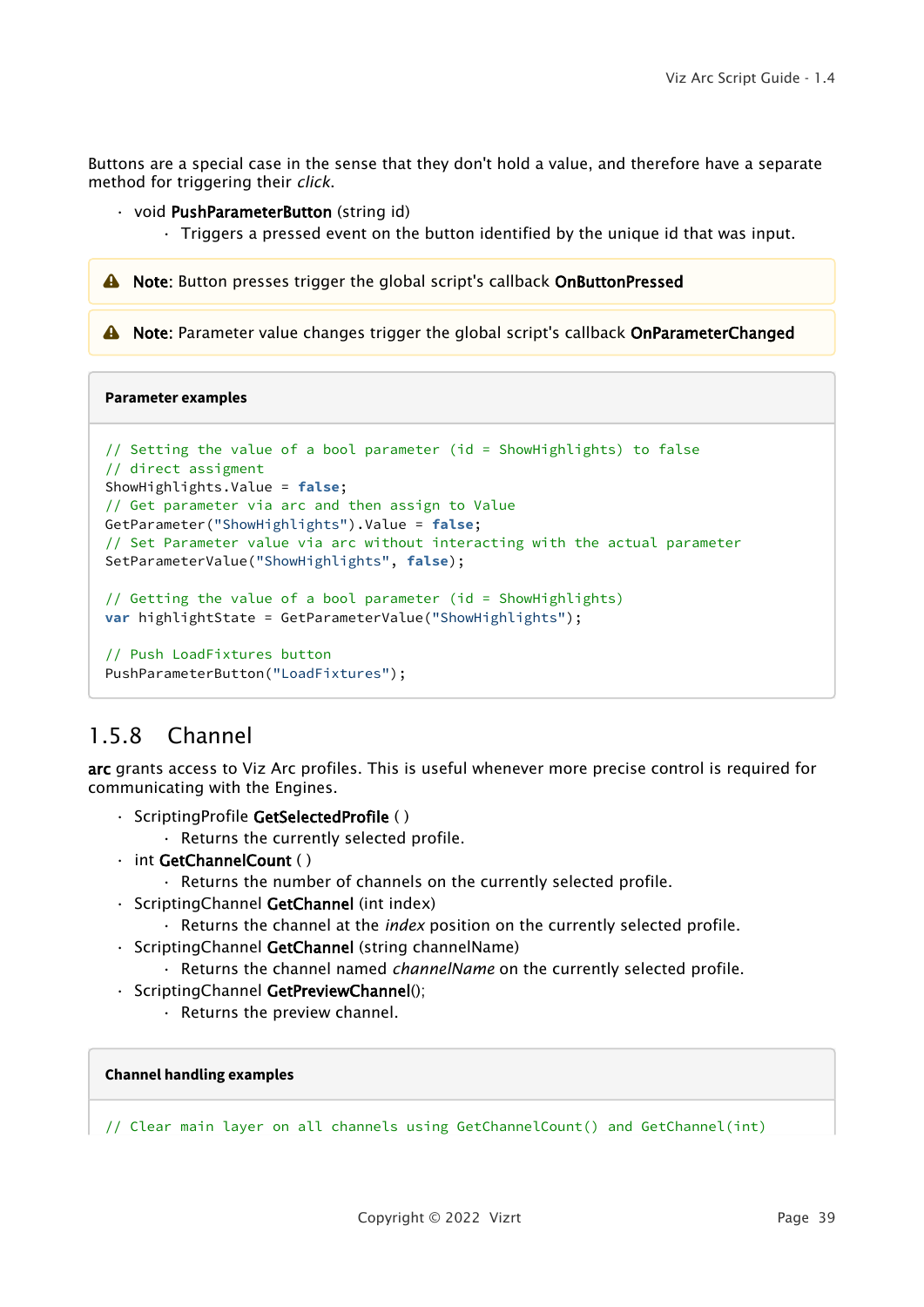```
for (var i = 0; i < GetChannelCount(); i++) {
  GetChannel(i).SendSingleCommand("RENDERER*MAIN_LAYER SET_OBJECT");
} 
// Send message to VideoWallchannel via GetSelectedProfile () and GetChannel(string)
GetChannel("VideoWall").SendSingleCommand("RENDERER*MAIN_LAYER SET_OBJECT");
GetSelectedProfile().GetChannel("VideoWall").SendSingleCommand("RENDERER*MAIN_LAYER 
SET_OBJECT");
```
# <span id="page-39-0"></span>1.5.9 Viz/Unreal Engine Communication

arc provides quick access functions for sending messages to specific channels/Engines.

- void SendSingleCommand (string command, string channelName)
	- Sends *command* to all the Engines in the specified channel channelName
- void SendMultipleCommands (string[] commands, string channelName)
	- Sends all the input *commands* to all the Engines in the specified channel *channelName*
- stringGetFromEngine (string command, string channelName)
	- Sends *command* to all the Engines in the specified channel *channelName*
	- Returns the answer to the sent *command*
- string GetFromEngine (string command, string channelName)
	- Sends *command* to all the Engines in the specified channel *channelName*
	- Returns the answer to the sent *command*
- string GetFromVizEngine (string command)
	- Sends command to the currently selected profile's viz editing Engine
	- Returns the answer to the sent *command*
- string GetFromUnrealEngine (string command)
	- Sends command to the currently selected profile's unreal editing engine
	- Returns the answer to the sent *command*

#### **Engine communication**

```
// Get scene from parameter and set it to viz engine main layer
SendSingleCommand(GetParameterValue("MainSceneSelector"), "Main");
// Clear Main, Back and Front layers on channel
var CleanCommands = ["RENDERER*MAIN_LAYER SET_OBJECT", "RENDERER*BACK_LAYER 
SET_OBJECT", "RENDERER*FRONT_LAYER SET_OBJECT"]; 
SendMultipleCommands(CleanCommands, "Viz");
// Query viz channel and viz editing engine for the currently loaded scene
GetFromEngine("SCENE SCENE*SCENE GET", "Viz");
GetFromVizEngine("SCENE SCENE*SCENE GET");
```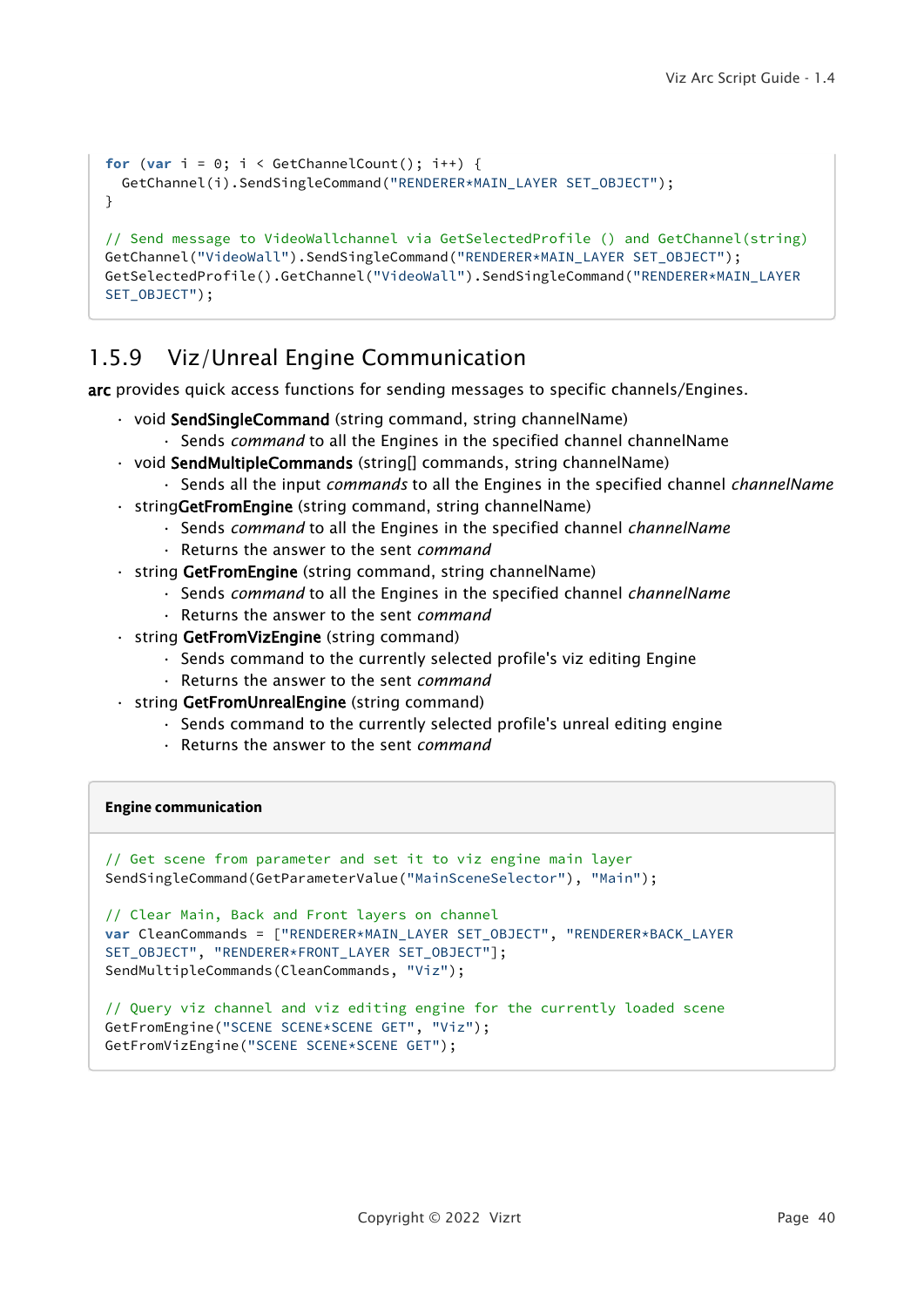# <span id="page-40-0"></span>1.5.10 Tracking Hub Command

arc provides quick access functions for sending messages the configured Tracking Hub.

- void SendSingleTHCommand (string command)
	- Sends *command* to the tracking hub (if configured and connected)

# <span id="page-40-1"></span>1.5.11 SMM Handling

- void SendToSMM (string key, string value, bool doEscape)
	- Sends key-value pair to Shared Memory to the first channel of the current profile. doEscape specifies whether the value string is escaped.
- void **SendToSMM** (string key, string value, bool doEscape, string channel)
	- Sends key-value pair to Shared Memory to all Engines contains
		- in *channel*. doEscape specifies whether the value string is escaped.

The shared memory updates are sent to the UDP or TCP port configured on the target Engine; if both are configured, it is sent to the UDP port. The Viz Communication Shared Memory map is therefore utilized. You can read more on Shared Memory configuration in the Profiles section in the *Viz Arc User Guide*.

```
SMM example
```

```
// Send to Viz Channel SMM the variable "Target1" with the value from TargetState 
(Bool parameter)
SendToSMM("Target1", TargetState.Value, false, "Viz");
```
# <span id="page-40-2"></span>1.5.12 GPI

The connected GPI state can be changed via the arc functionalities:

- void SignalGpiChannel (int channelIndex, bool signalHigh)
	- Signals set the GPI channel at *channelIndex* to either high or low.

The following snippet presents a function that loads a scene to the "Main" channel and signals the GPI:

#### **GetAction example**

```
function LoadScene()
{
     // Get scene from parameter and set it to viz engine main layer
     SendSingleCommand(GetParameterValue("MainSceneSelector"), "Main");
     // Set gpi channel 2 to High
     SignalGpiChannel(2, true);
```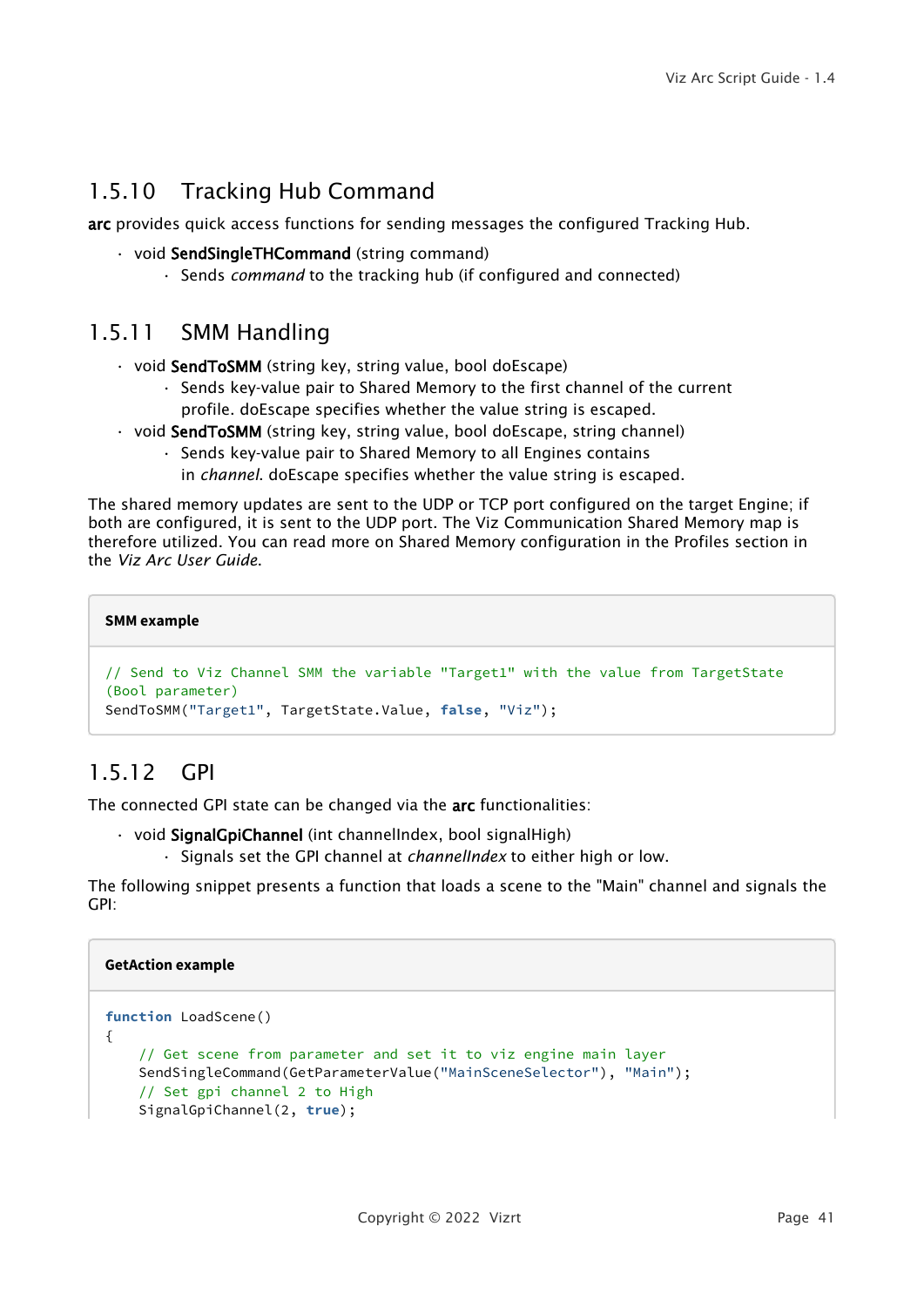<span id="page-41-0"></span>A Note: GPI must be enabled on the config.

# 1.5.13 Timer

}

- void CreateTimer (string id)
	- Creates a timer that can be accessed via its unique *id.*
- void CreateTimer (string id, int ms)
	- Starts a timer that can be accessed via its unique *id* and has a tick interval of *ms.*
- void StartTimer (string id, int ms)
	- Gets the timer identified by *id*, sets the tick interval to *ms* and starts it.
- void StopTimer (string id)
	- Gets the timer identified by *id* and stops it.

The following example creates a timer on the OnInit callback, makes use of two buttons to start/ stop the timer and writes to the console whenever the timer ticks:

#### **Timer example**

```
// Timer id
var heartBeatTimerId = "HeartBeat";
function OnInit()
{
   // Create timer with id heartBeatTimerId 
  CreateTimer(heartBeatTimerId);
}
function OnButtonPressed(id)
{
   if(id == "TimerStart")
     StartTimer(heartBeatTimerId, 1000);
  else if(id == "TimerStop")
     StopTimer(heartBeatTimerId);
}
// Script callback for timer ticks
function OnTimer(id)
{
   Console.WriteLine("Timer Tick " + id);
}
```
A Note: Whenever a timer ticks the global script's callback OnTimer is called.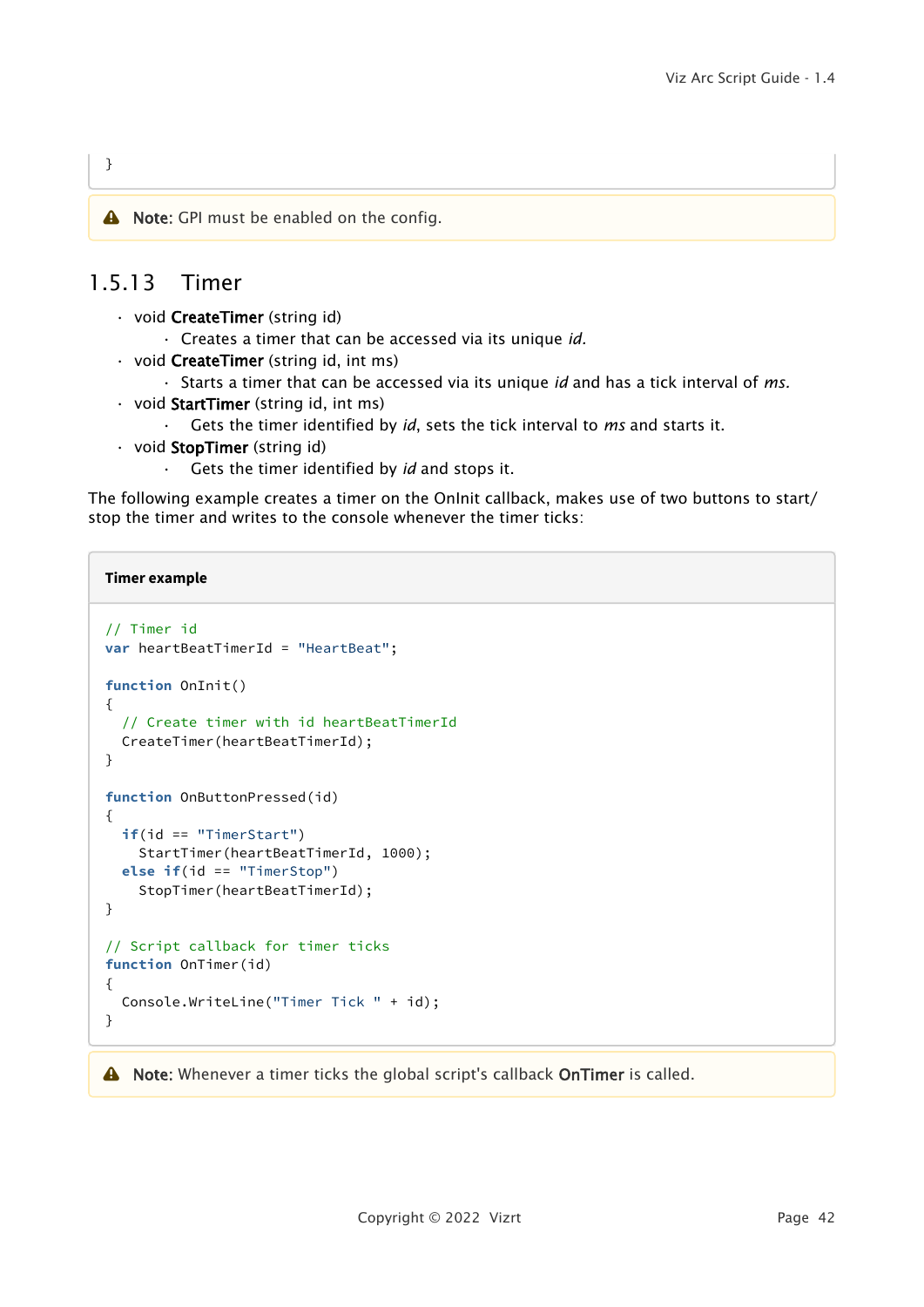# <span id="page-42-0"></span>1.5.14 StreamDeck

Any connected StreamDeck can have its buttons customized via arc using one of the following methods:

- void SetStreamdeckKey (int key, string label, int fontSize)
	- Baseline version, sets streamdeck key at *key index* image to a black square with *label* text of *fontSize* size
- void **SetStreamdeckKey** (int key, string label, int fontSize, string imageFullPath)
	- Same as the baseline version but instead of a black block it sets a local image (at *imageFullPath*) as background
- void **SetStreamdeckKey** (int key, string label, int fontSize, int r, int g, int b)
	- Same as the baseline version but instead of black it uses an RGB color as background

Any key can have its contents cleared with the following method:

- void ClearStreamdeckKey (int key)
	- Clears the content of the Streamdeck key at key *index*

**StreamDeck key configuration example**

```
function SetupStreamDeck()
{
     // Key 0: Black background, size 20 "Clear" text
     SetStreamdeckKey(0, "Clear", 20);
     // Key 1: Image background, size 20 "Load AR" text
     SetStreamdeckKey(1, "Load AR", 20, "D:/Soccer/Images/ARThumbnail.png");
     // Key 2: Blue background, size 20 "Continue" text
    SetStreamdeckKey(2, "Continue", 20, 0, 0, 255);
}
function OnInit()
{
     // Clean first 3 keys
      ClearStreamdeckKey(0);
     ClearStreamdeckKey(1);
     ClearStreamdeckKey(2);
}
```
# <span id="page-42-1"></span>1.5.15 DataMap

arc provides a simple interface (get and set) for interacting with Viz Arc's DataMap:

- dynamic GetData (string varName)
	- Returns the value belonging to the variable named *varName*
	- [dynamic] Returned value depends on what was set to *varName*
- void SetData (string varName, dynamic value)
	- Inserts (or overwrites if varName already exists) t*he key:value* pair into Arc's DataMap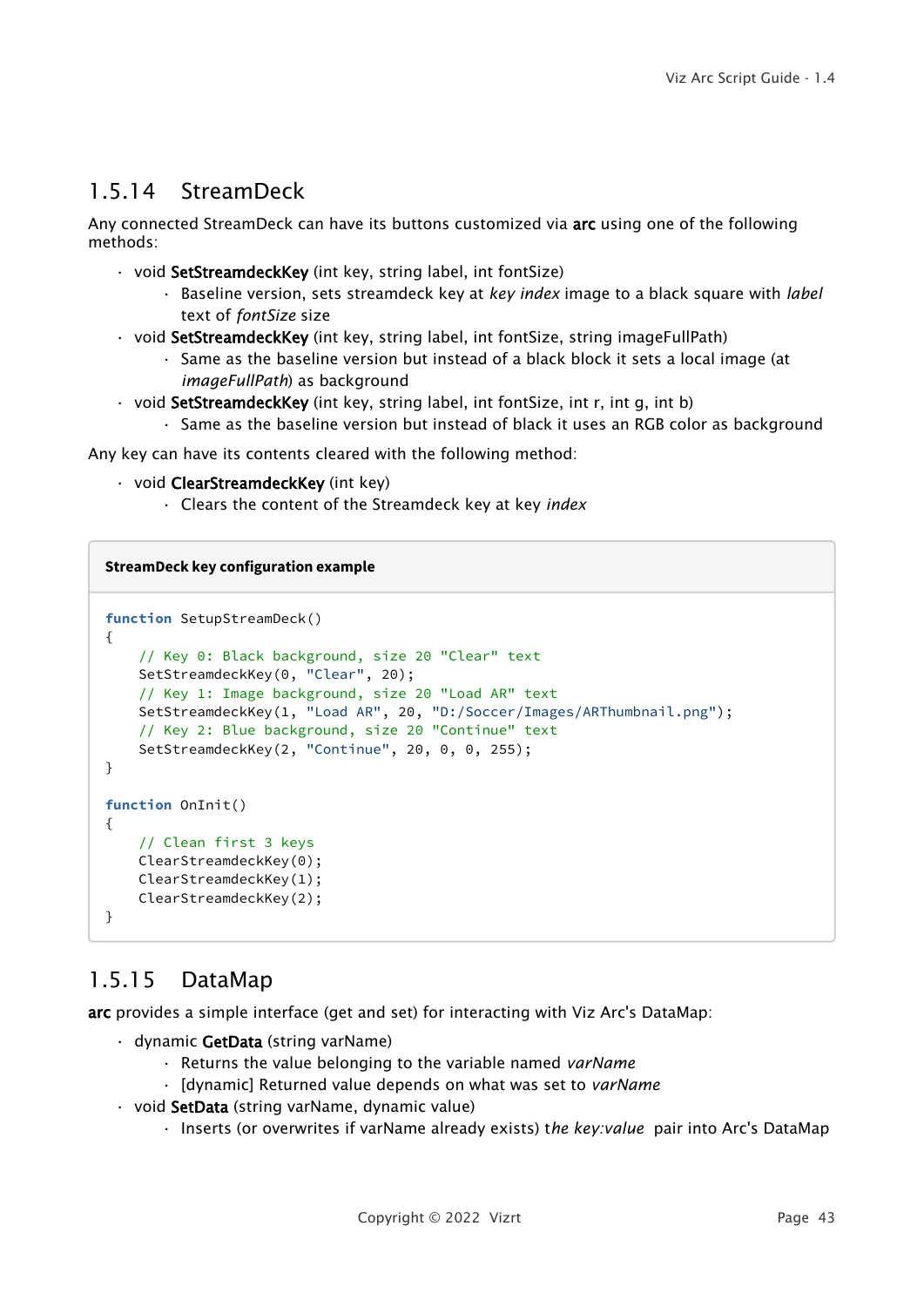- [dynamic] Input *value* can be of any type
- void SubscribeDataMap(string variableName)
- Subscribes to a specific key (Empty string subscribes to all changes). The subbed variables feedback triggers the script callback "OnDataMapValueChanged".
- vvoid UnsubscribeDataMap(string variableName)
	- Unsubscribes from a specific key (Empty string unsubscribes to all changes).

**DataMap example**

```
// Callback for DataMap changes
function OnDataMapValueChanged(varName)
{
     // Process results whenever "ShooterResults" is updated
     if(varName == "ShooterResults")
         UpdateResults(GetData(varName));
}
// Example of setting a DataMap variable
SetData("ShooterResults", "1 0 1 1 0");
```
A Note: Whenever a DataMap variable changes the global script's callback OnDataMapValueChanged is called.

### <span id="page-43-0"></span>1.5.16 NDI

arc provides an interface to handle metadata feedback from ndi sources

- string[] GetNDISourceList()
	- Returns an array with all the names of the available ndi sources.
- void SubscribeNdiSourceMetadata(string source)
	- Subscribes to the metadata feedback on the ndi source identified by the provided source input. The feedback is sent to the datamap with key equal to the source name.
- void UnsubscribeNdiSourceMetadata(string source)
	- Unsubscribes the ndi feedback.

#### **DataMap example**

```
// Get All ndi sources
var sources = GetNDISourceList();
SubscribeNdiSourceMetadata("CameraPtz");
```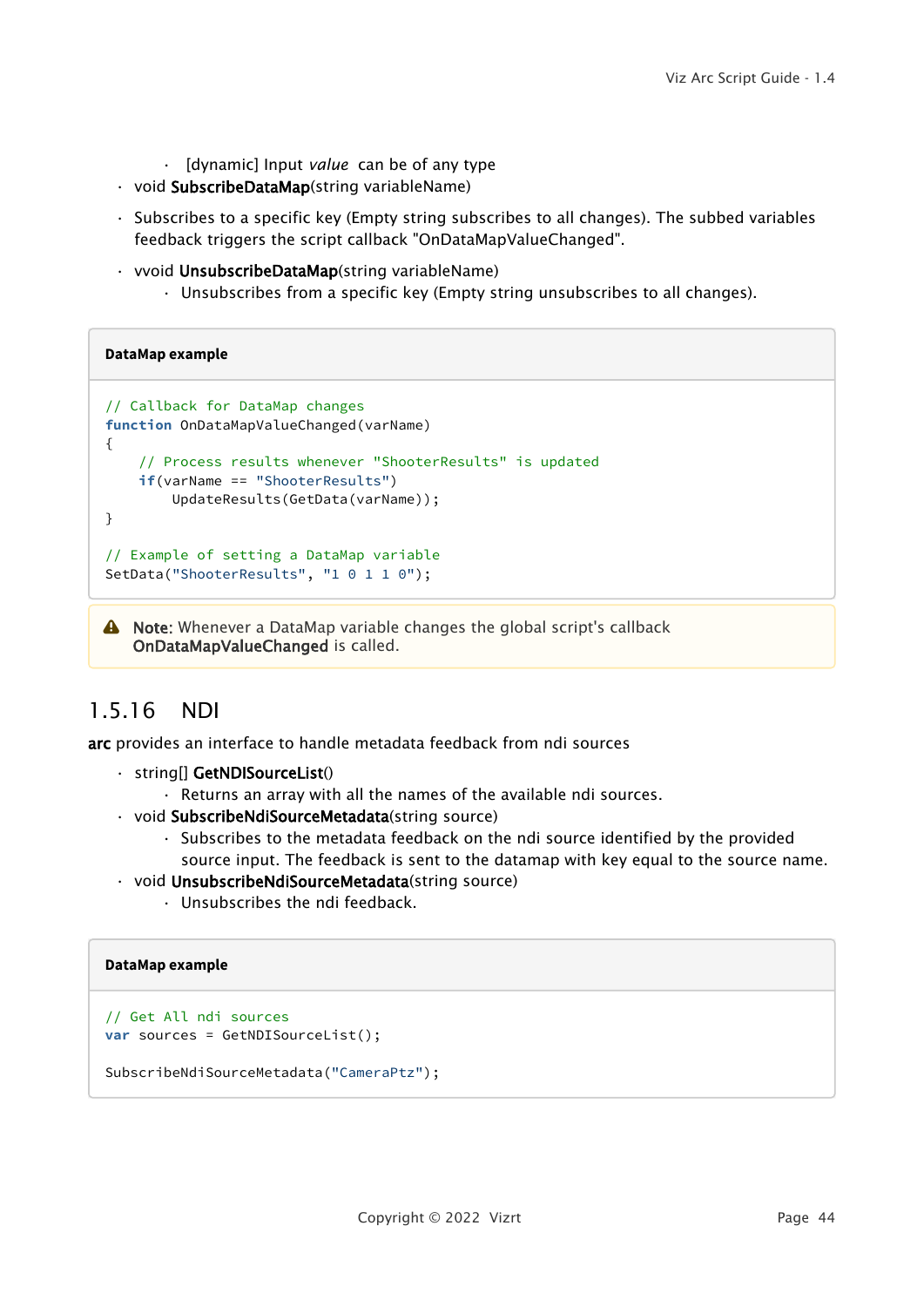A Note: Whenever a DataMap variable changes the global script's callback OnDataMapValueChanged is called.

# <span id="page-44-0"></span>1.5.17 File Handling

- $\cdot$  string ReadTextFile (string filename, string encoding = "UTF8")
	- Returns a *encoding* encoded string containing the whole content of the text file.
- bool WriteTextFile (string FullPath, string data, string encoding = "UTF8")
	- Writes a file at *FullPath* with its content equal to the encoded inputed *data*

A Valid encodings: "UTF8", "ASCII", "BigEndianUnicode", "Default" [System defined encoding], "UTF32", "UTF7"

#### **File handling example**

```
// Get the StartList file content from the directory defined by the Directory 
parameter "WorkingDir"
ReadTextFile( WorkingDir.Value + "\\StartList.json");
```

```
// Write the results to the directory defined by the Directory parameter "WorkingDir"
WriteTextFile( WorkingDir.Value + "\\RaceResults.json", results);
```
# <span id="page-44-1"></span>1.5.18 ISON

- dynamic ParseJson (string data)
	- Deserializes the input *data* and returns a json object if successful

On the returned json object you can access the members directly using their name. Use the "ToString()" method on any of the objects to convert them to strings.

```
var json = ParseJson("{time: '1994-11-05T13:15:30Z', title: 'Viz Arc', subtitle: 
'Vizrt', messageId: 1}");
Console.WriteLine("the whole json " + json.ToString());
Console.WriteLine("the title is " + json.title.ToString());
```
# <span id="page-44-2"></span>1.5.19 Excel

 $\cdot$  bool convertXLSToCSV(string excelFilePath, string csvOutputFile, string separator = "\t", int worksheetNumber = 1)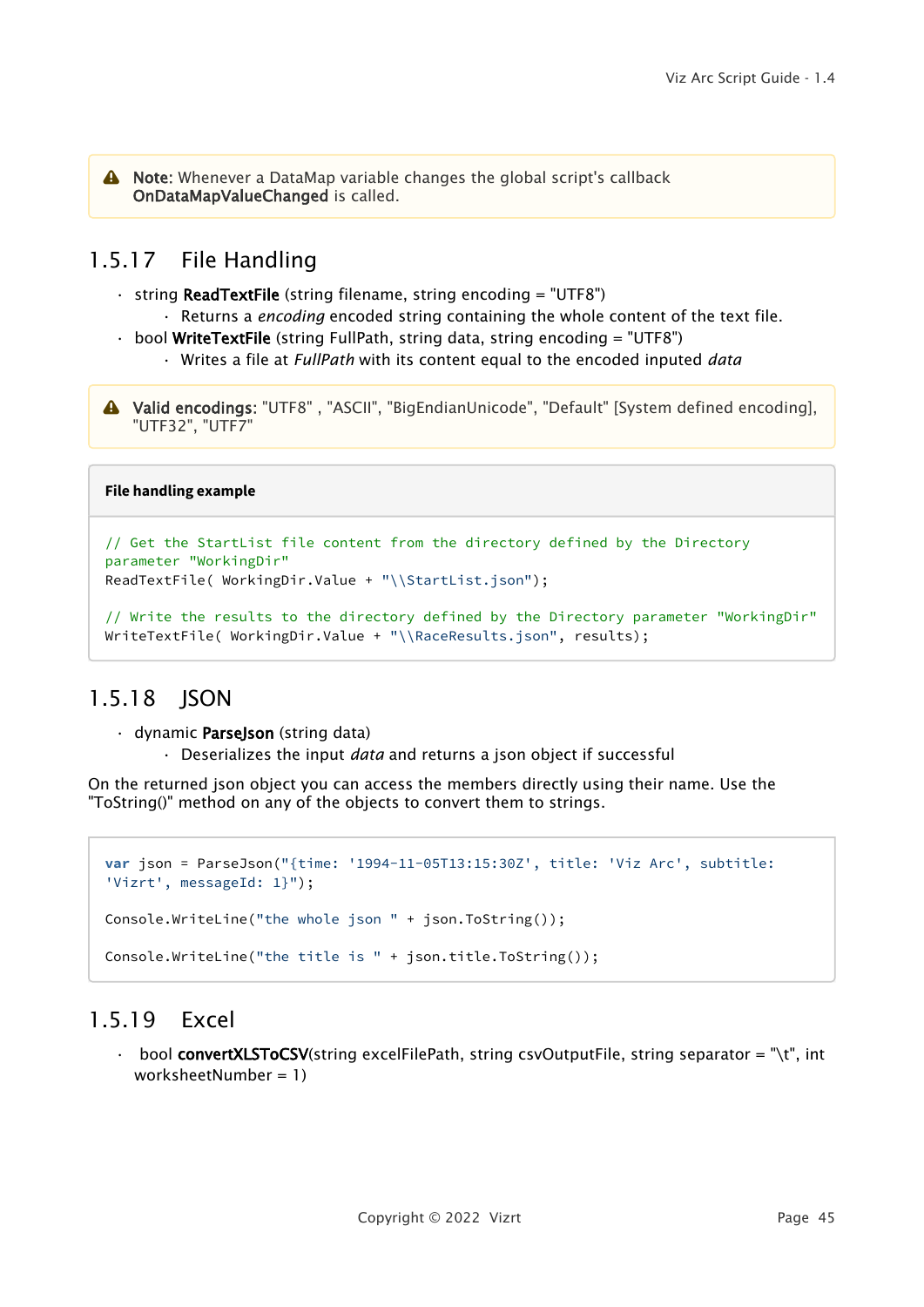- Converts an existing xls file *excelFilePath* to a comma separated CSV file *csvOutputFile* usign *separator* (default tab separator) and using worsheet number *worksheetNumber* (1 default being the first worksheet in the excel file)
- On successful convertion the function returns true

```
// convert excel to CSV file
convertXLSToCSV("c:/tmp/someexcel.xlsx", "c:/tmp/somecsv.csv")
// read the whole csv file into a string
var fileContent = ReadTextFile("c:/tmp/somecsv.csv")
var EntryArr = fileContent.split("\n");
// First line is for the headers, ignore it
for(i = 1; i < EntryArr.length; i++){
     // split the row
     var spl = EntryArr[i].split("\t")
     if( spl.length <= 1 )
         continue;
     Console.WriteLine("row " + i + ":")
     // print colums one by one separated by a whitespace
     for( entry of spl )
         Console.Write( entry.trim() + " " )
     Console.WriteLine("")
}
```
# <span id="page-45-0"></span>1.5.20 Parameter Callbacks

- OnParameterChanged (string parameterID)
	- Called whenever a parameter (except button and table) changes.
	- *parameterID* is the ID of the parameter that triggered the callback
- OnButtonPressed (string buttonName)
	- Called when a parameter button is pressed.
	- *buttonName* is the ID of the button that triggered the callback
- OnMiddleButtonPressed (string buttonName)
	- Called when a button is pressed with the middle mouse button
	- *buttonName* is the ID of the button that triggered the callback
- OnRightButtonPressed (string buttonName)
	- Called when a button is pressed with the middle mouse button
	- *buttonName* is the ID of the button that triggered the callback
- OnTimer (string timerID)
	- Called when a timer ticks (completes a cycle).
	- *timerID* is the ID of the timer that triggered the callback
- OnDataMapValueChanged (string varName)
	- Called whenever a DataMap variable changes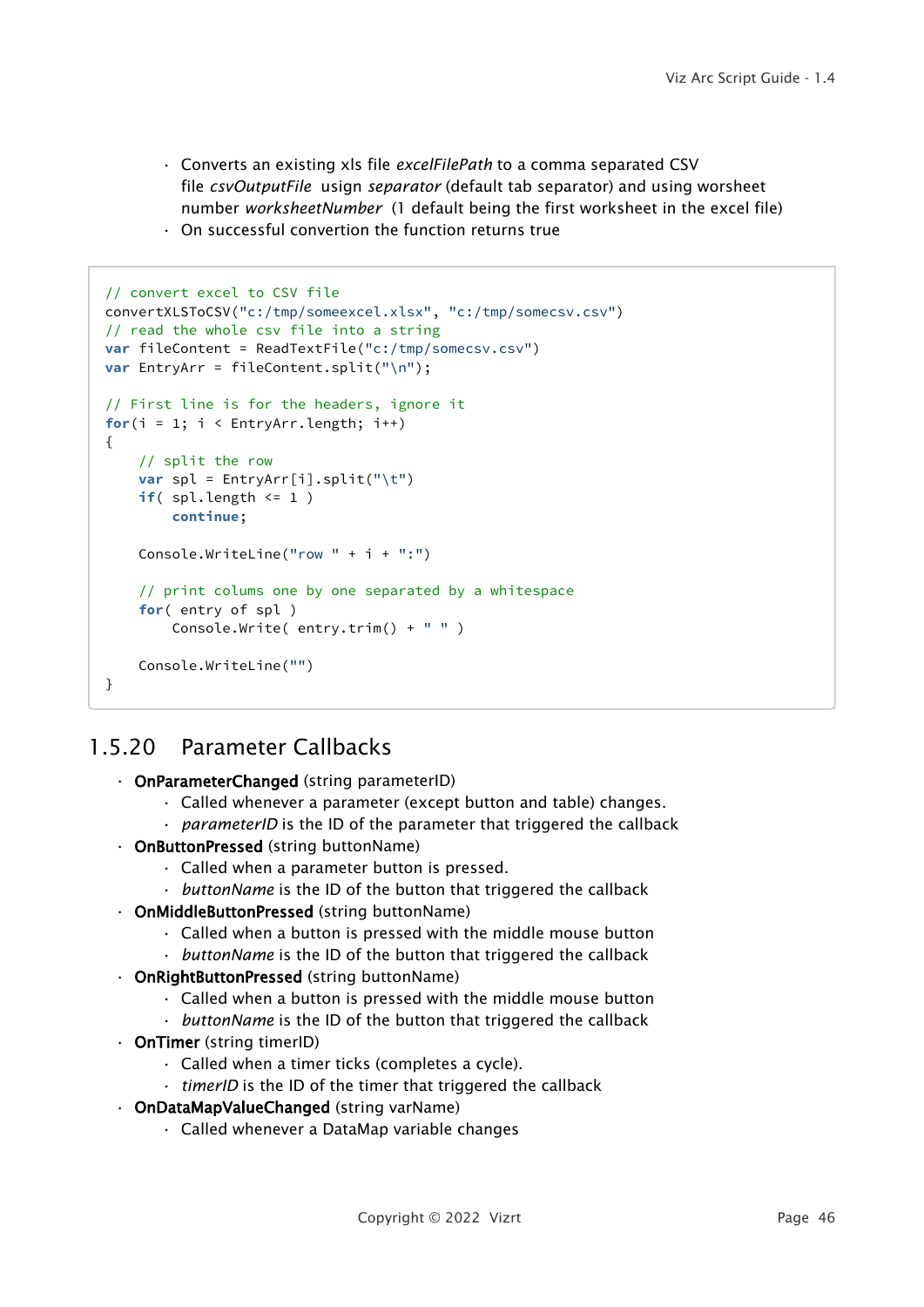- *varName* is the ID of the variable that was changed
- OnStreamDeckKey (string key)
	- Called whenever a StreamDeck button is pressed
	- *key* indicates the index of the pressed button
- OnMidiEvent (midiEvent)
	- Called whenever a midi event is registered on one of the attached and configured midi devices
	- midiEvent contains the following fields
		- string DeviceName (the name of the device triggering the midi event;
		- string EventType (either "ControlChange", "NoteOn" or "NoteOff")
		- int Channel (the control channel of the event)
		- int Number (the control number of the event)
		- int Value (the value of the event, in the range [0..127])
		- int Note (the note of the event in case EventType is NoteOn or NoteOff)
		- int Velocity (the velocity of note event in case EventType is NoteOn or NoteOff)

### • Table Callbacks

- OnTableColumnsChanged (string tableID)
	- Called whenever a table parameter's columns change in number
	- *tableID* is the ID of the table that triggered the callback
- OnTableRowsChanged (string tableID)
	- Called whenever a table parameter's rows change in number
	- *tableID* is the ID of the table that triggered the callback
- OnTableCellValueChanged (string tableID, int row, int column, BaseBlock cell)
	- Called whenever a table parameter's cell changes value
	- *tableID* is the ID of the table that triggered the callback
	- *row* and *column* indicate the position of the cell within the caller table parameter
	- *cell* is the cell object that was changed. Users can interact directly with it

# <span id="page-46-1"></span><span id="page-46-0"></span>1.5.21 Exposed Objects

### Console

- void Write (string message)
	- Writes the message to the scripting console
- void WriteLine (string message)
	- Writes the message to the scripting console followed by a new line

### <span id="page-46-2"></span>**MessageBox**

- void **Show** (string message)
	- Shows a message box with its content equal to *message*
- $\cdot$  void **Show** (string message, string title)
	- Shows a message box with titled *title* and with its content equal to *message*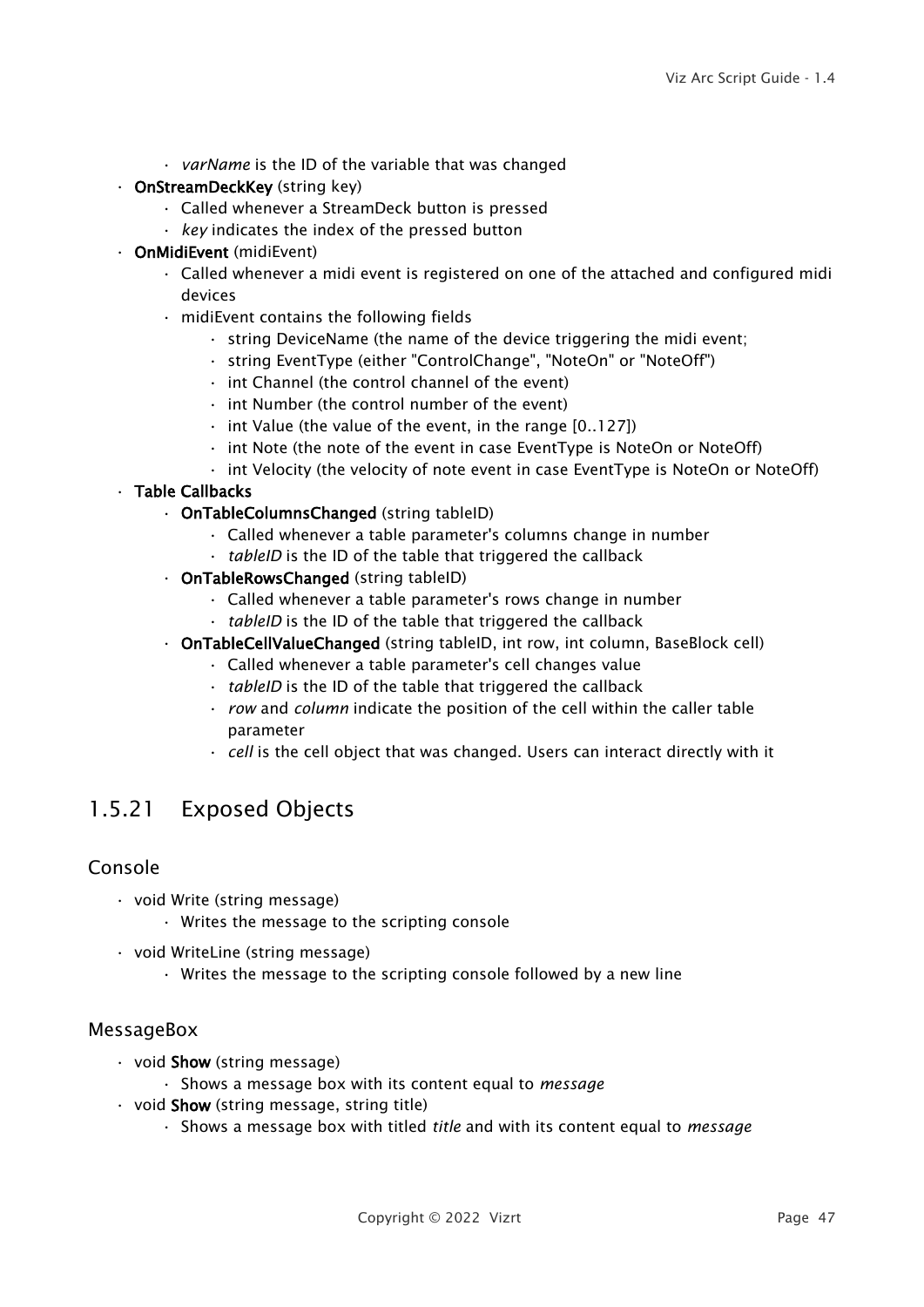#### **File handling example**

```
// Log an error and show a message to the user
Console.WriteLine("Unable to load data");
MessageBox.Show("Unable to load data", "Load Error");
```
### <span id="page-47-0"></span>XmlDocument

XmlDocument allows you to read XML files or strings and aggregate data using XPath.

```
// create XmlDocument and load a xml from disc
xmlDoc = new XmlDocument();
xmlDoc.Load("D:/somedata.xml");
Console.WriteLine("nodes " + xmlDoc.ChildNodes.Count);
// create namespace manager
```

```
nsmgr = new XmlNamespaceManager(xmlDoc.NameTable);
// add namespace
nsmgr.AddNamespace("x", "http://www.vizrt.com/types");
```

```
// search for x:model
root = xmlDoc.DocumentElement;
nodeList=root.SelectNodes("//x:model");
Console.WriteLine("nodesList " + nodeList.Count);
```
### <span id="page-47-1"></span>XMLHttpRequest

With the XMLHttpRequest class you can fetch data from a remote server. Below is a sample that fetches asynchronously json data from a server.

```
var request = new XMLHttpRequest();
request.onreadystatechange = function() {
if (request.readyState == 4 && request.status == 200 ) {
     Console.WriteLine("here");
     var json = ParseJson(request.responseText);
     Console.WriteLine(json.ToString());
     for (elem of json) 
         Console.WriteLine(elem.name.ToString());
     // alternative way of iteration
     //for( var elem = json.First; elem != null; elem = elem.Next)
```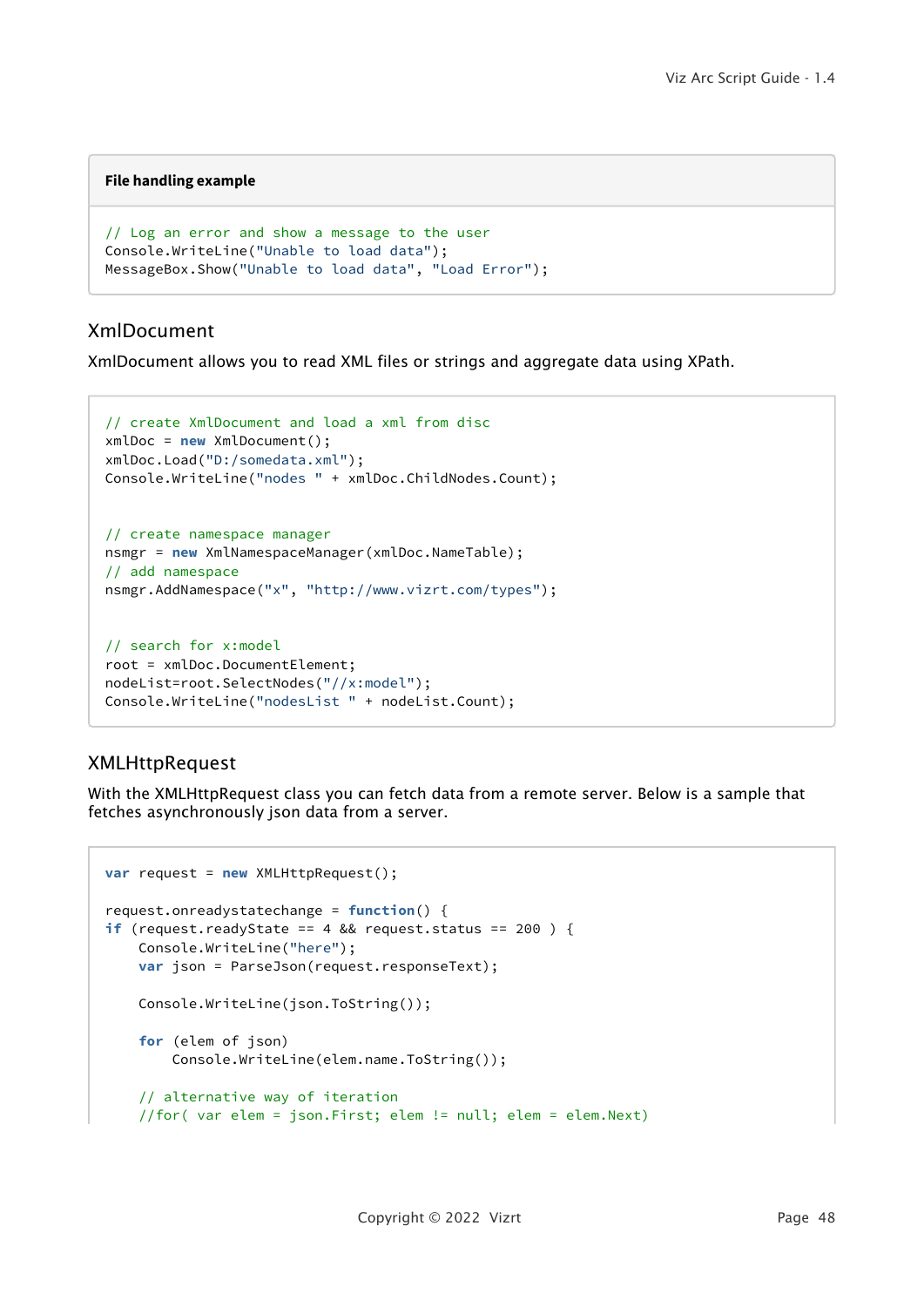```
 // Console.WriteLine(elem.name.ToString());
   }
}
request.open("GET", "https://jsonplaceholder.typicode.com/users", true);
request.send();
```
### <span id="page-48-1"></span>xlAppType

This type allows you to read excel sheets directly.

A Note: This object only works if there is a local Excel installation on the same machine where Viz Arc is running.

### <span id="page-48-2"></span>FSO

The FSO object allows you to read, create and write files.

• OpenTextFile (*filename*, [ *iomode*, [ *create*, [ *format* ]]]) *iomode* can be one of the following: IOMode.ForReading, IOMode.ForWriting, IOMode.ForAppending *format* can be of the following: Tristate.TristateUseDefault (system default), TriState.TristateTrue (Unicode), TriState.TristateFalse (ASCII)

#### **reading a UTF8 encoded text file**

```
var file = new FSO():
var stream = file.OpenTextFile("d:/testexport.txt");
// or
var stream = file.OpenTextFile("d:/testexport.txt", IOMode.ForReading, false, 
Tristate.TristateTrue);
Console.WriteLine(stream.ReadAll());
```
# <span id="page-48-0"></span>1.5.22 xHost

The xHost object gives you access to virtually any .NET resource.

### **V8 script sample**

```
var List = xHost.type('System.Collections.Generic.List');
var DayOfWeek = xHost.type('System.DayOfWeek');
var week = xHost.newObj(List(DayOfWeek), 7);
week.Add(DayOfWeek.Sunday);
```
You can even import entire assemblies: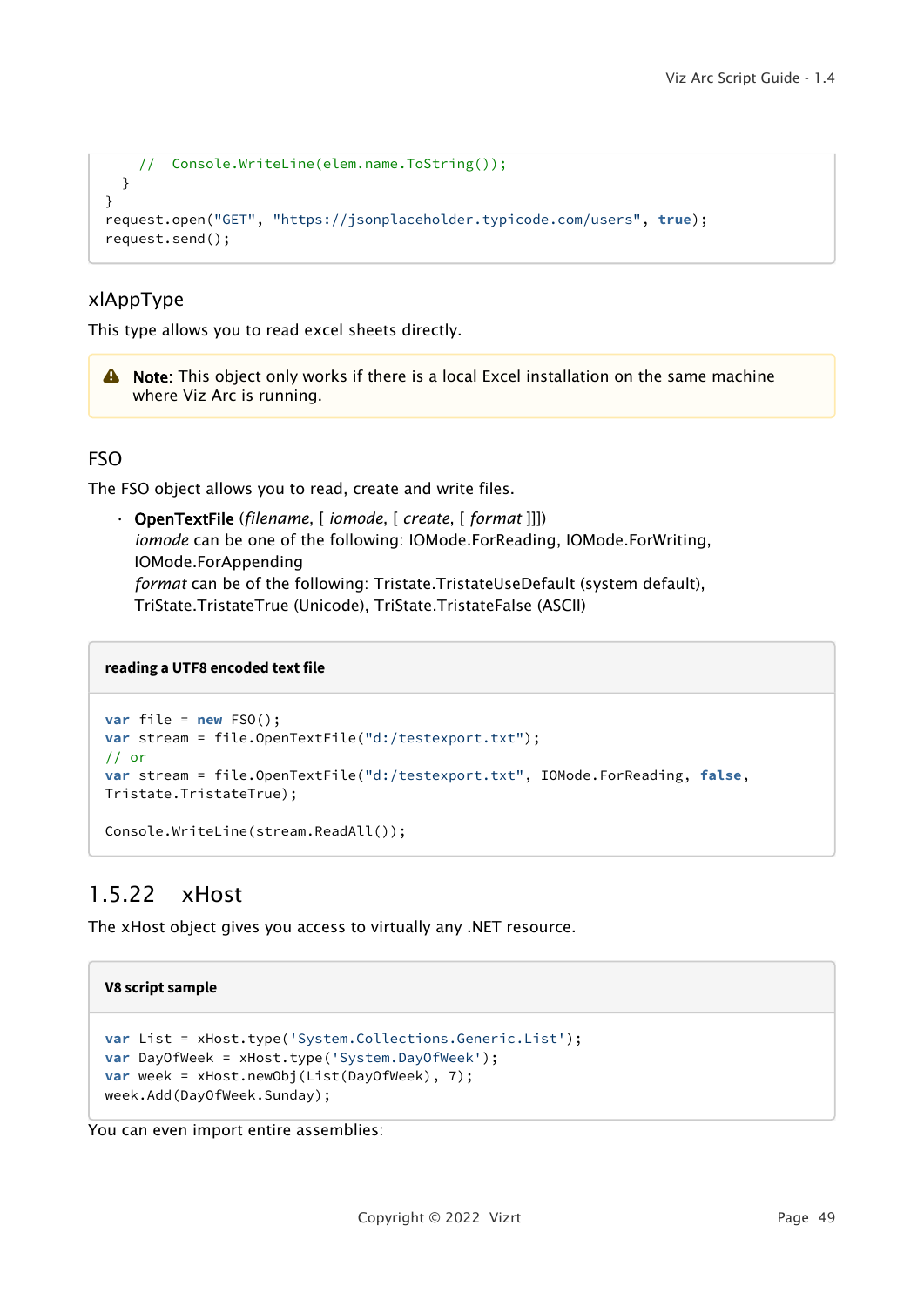#### **V8 enumerate files in directory**

```
var clr = xHost.lib('mscorlib', 'System', 'System.Core', 'System.IO');
dropdown_0.Clear();
var dir = clr.System.IO.Directory;
dropdown_0.SetItems(dir.GetFiles('c:\\tmp'));
```
In the example above, a UI dropdown element named *dropdown\_0* is populated with a file list contained in *c:\tmp* using .NET System.IO.Directory class instance.

If you know the assembly name of a specific type, you can instantiate it using xHost.type(name, assemblyName) method.

**SQL sample**

```
var queryString = "SELECT * FROM someTable"
var connetionString = "Data Source=someSource;Initial Catalog=Testdb;User 
ID=testUser;Password=test123"
// get types using xHost.type
var SqlConnection = xHost.type('System.Data.SqlClient.SqlConnection', 
'System.Data.SqlClient')
var SqlCommand = xHost.type('System.Data.SqlClient.SqlCommand', 
'System.Data.SqlClient')
var SqlDataReader = xHost.type('System.Data.SqlClient.SqlDataReader', 
'System.Data.SqlClient')
connection = new SqlConnection(connetionString)
connection.Open()
var command = new SqlCommand(queryString, connection)
var reader = command.ExecuteReader()
// do something with the data
connection.Close()
```
# <span id="page-49-0"></span>1.5.23 SQLite Sample

Another sample that uses the xHost.type function is the usage of a simple SQLite database. It is required that the SQLite libraries/DLLs are in the search path of the system or in the same directory as the Viz Arc executable.

```
SQLite sample
var SQLiteConnection = xHost.type('System.Data.SQLite.SQLiteConnection', 
'System.Data.SQLite')
// those two below are not needed for this sample as they dont get instantiated 
explicityl
```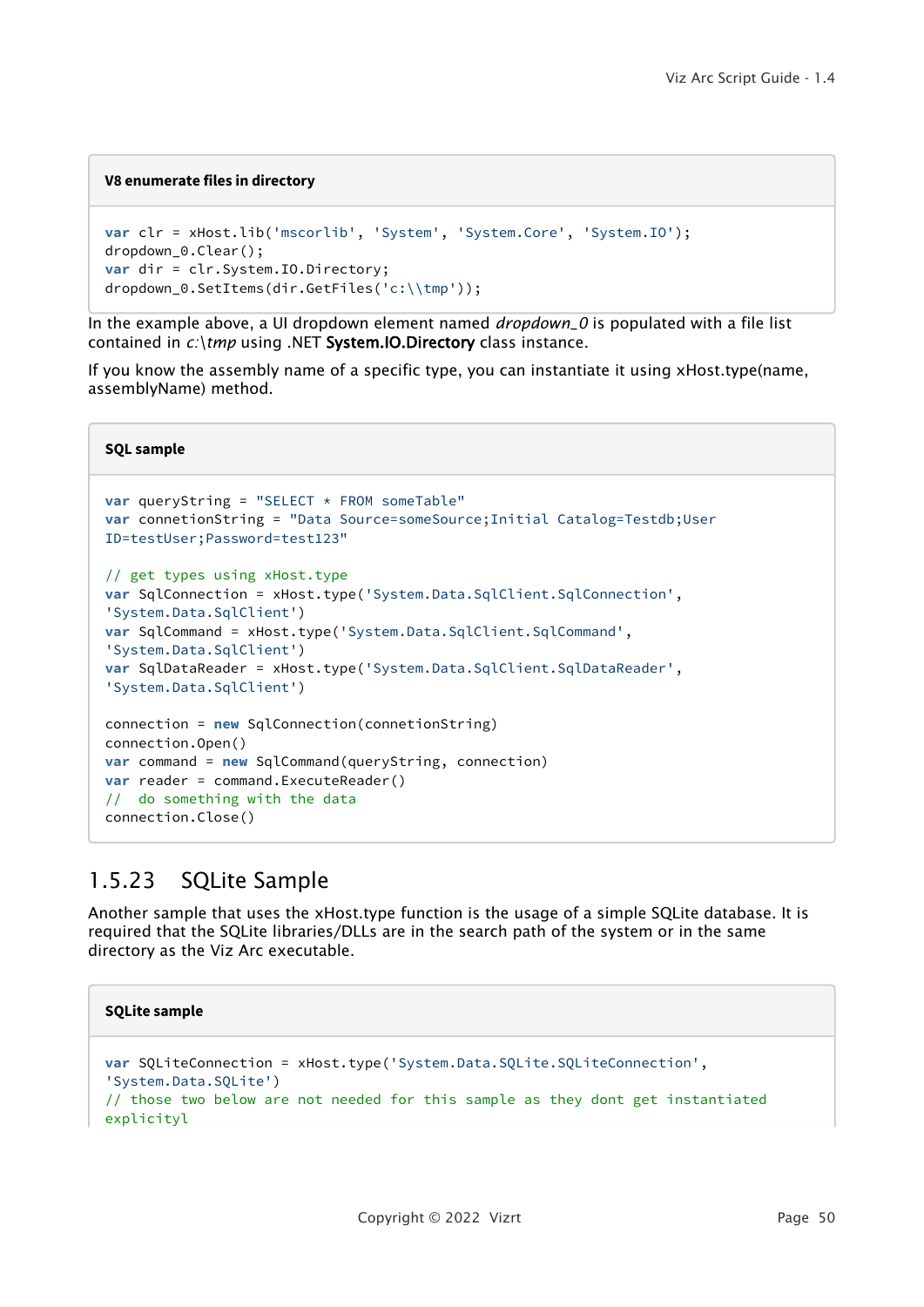```
var SQLiteDataReader = xHost.type('System.Data.SQLite.SQLiteDataReader', 
'System.Data.SQLite')
var SQLiteCommand = xHost.type('System.Data.SQLite.SQLiteCommand', 
'System.Data.SQLite')
function ReadData(conn)
{
     // create q query
     sqlite_cmd = conn.CreateCommand()
     sqlite_cmd.CommandText = "SELECT Name FROM Artist LIMIT 10;" // read first 10 
artists of the table
     // execute the query
     sqlite_datareader = sqlite_cmd.ExecuteReader();
     while (sqlite_datareader.Read())
     {
         // iterate over the result and print the result on the console
         Console.WriteLine(sqlite_datareader.GetString(0));
     }
}
function testSQLiteDB()
{
     // create a new connection specifying the database file name and the version
     // sample database can be found here https://github.com/lerocha/chinook-database
    conn = new SQLiteConnection("Data Source=C:\\tmp\\Chinook.db;Version=3;");
     try
     {
         // Open the connection:
         conn.Open();
         // read some data
         ReadData(conn);
         // close the connection
         conn.Close();
     }
     catch (ex)
     {
         Console.WriteLine("error in SQLite query " + ex)
     }
}
Global.OnInit = function ()
{
     testSQLiteDB()
}
```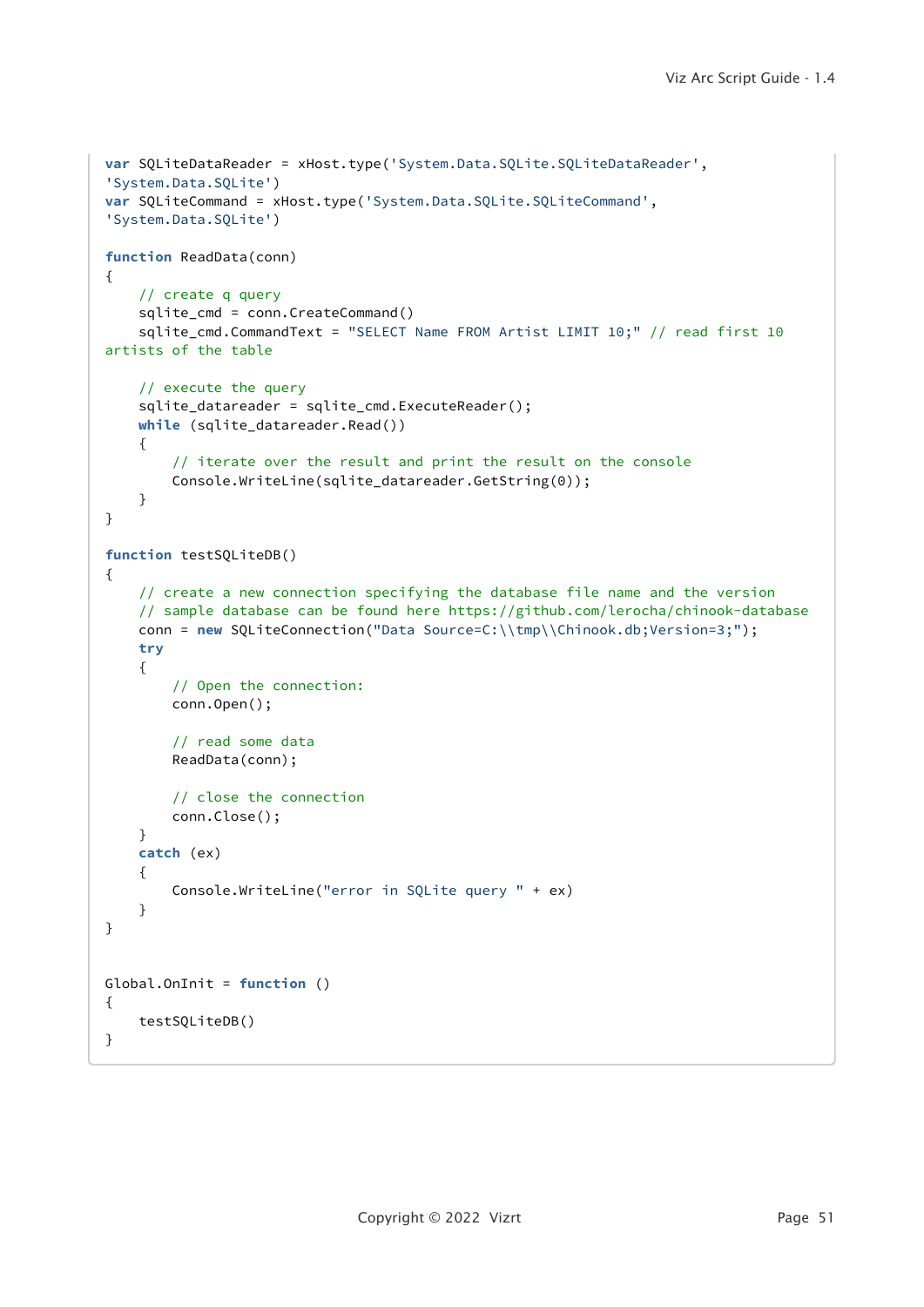# <span id="page-51-0"></span>1.5.24 Main Script-only

<span id="page-51-1"></span>There are functionalities that are specific to Viz Arc's main script:

### Canvas Tabs Handling

- void SetActionsSelectedTab (string tabName )
	- Looks for a tab named *tabName* and sets it as active
- void SetActionsSelectedTab (int tabIndex)
	- Sets the Action selected tab to the tab at *tabIndex* index
- string GetActionsSelectedTabName ( )
	- Returns the currently selected tab's name
- string[] GetActionsTabs ( )
	- Returns a string array with all tab names

### <span id="page-51-2"></span>Action Template Handling

Arc's main scripts allows the user to interact with template actions on the action canvas.

- void PreviewSelectedTemplate ( )
	- Previews the currently selected template action
- void ExecuteSelectedTemplate ( )
	- Executes the currently selected template action
- void UpdateSelectedTemplate ( )
	- Updates the currently selected template action
- void ContinueSelectedTemplate ( )
	- Continues the currently selected template action

A Note: The method presented only works when one and only one action (template action) is selected on the action canvas.

### <span id="page-51-3"></span>Callbacks

- PreActionExecute (string actionName)
	- Called whenever an is executed and before the actual execution occurs
	- actionName is the name of the action that is being executed
- PosActionExecute (string actionName)
	- Called whenever an is executed and after the actual execution occurs
	- actionName is the name of the action that is being executed
- $\cdot$  Onlnit ()
	- Called when the main script is started (User clicks on the **Start** button)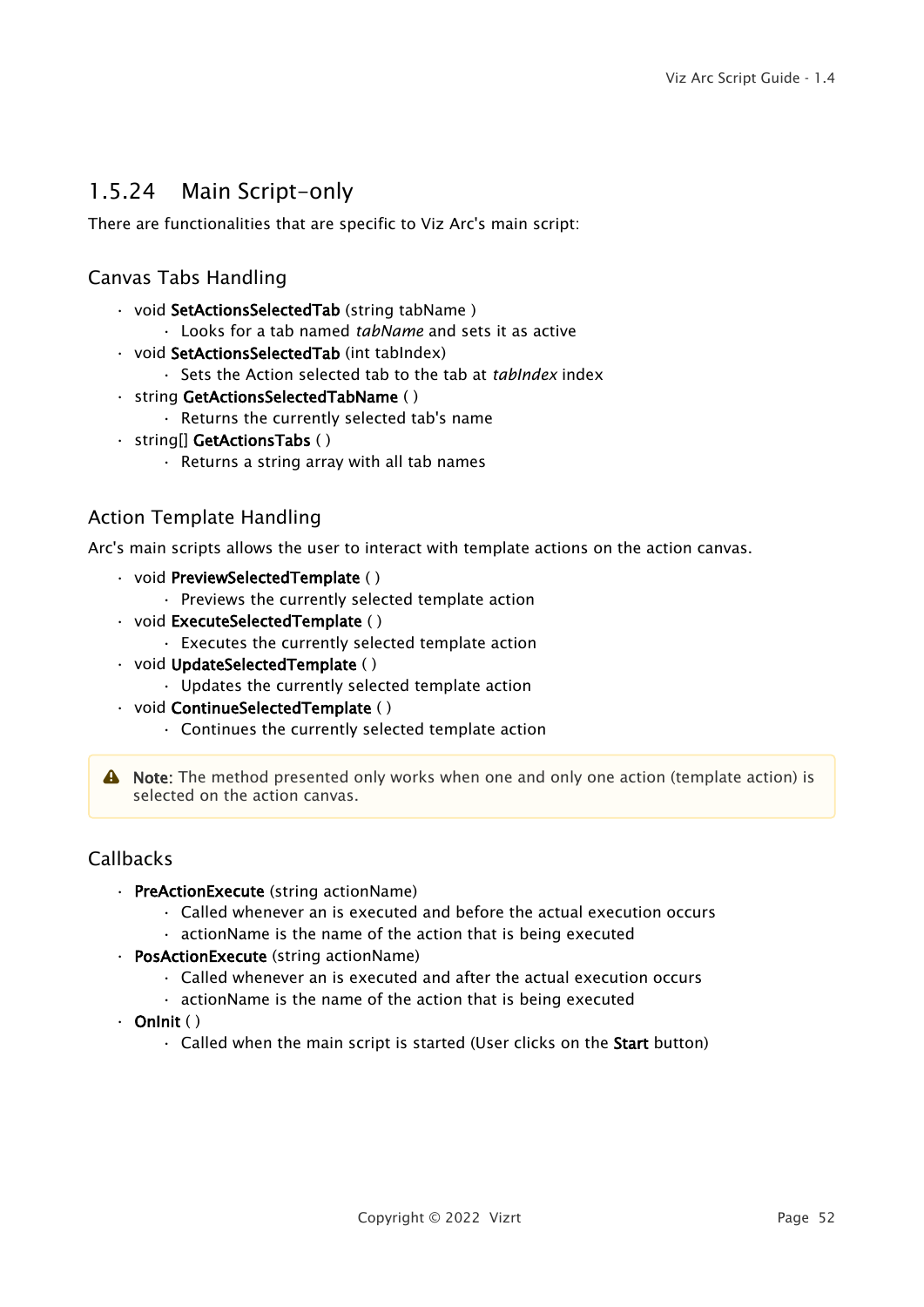# <span id="page-52-0"></span>1.5.25 Template Script-only

The template script is a specific version that is used on the template designer and on the template action.

### <span id="page-52-1"></span>Action/Designer Handling

- void ExecuteTemplate( )
	- Execute the owner template action or loaded template in the designer.
- void ContinueTemplate( )
	- Continues the owner template action or loaded template in the designer.
- void OutTemplate( )
	- Takes out the owner template action or loaded template in the designer.
- void UpdateTemplate( )
	- Updates the owner template action or loaded template in the designer.
- $\cdot$  void UpdateTemplate(string COs = null)
	- Updates the owner template action or loaded template in the designer. The parameter COs is a space separated list of Control Object ID's that shall be updated. For large templates containing a big amount of ControlObjects this is a very efficient alternative whenever only a small part in the scene needs to be updated. For example, UpdateTemplate("currentScore totalScore") updates only the two ControlObjects with id "currentScore" and "totalScore".
- void PreviewTemplate( )
	- Previews the owner template action or loaded template in the designer.
- void PreviewExecuteTemplate()
	- Executes the owner template action or loaded template in the designer to the preview channel.
- void PreviewContinueTemplate()
	- Executes the owner template action or loaded template in the designer to the preview channel.
- void PreviewOutTemplate()
	- Executes the owner template action or loaded template in the designer to the preview channel.
- $\cdot$  void PreviewUpdateTemplate(string COs = null)
	- Updates the owner template action or loaded template in the designer to the preview channel.

The parameter COs is a space separated list of Control Object ID's that shall be updated. For large templates containing a big amount of ControlObjects this is a very efficient alternative whenever only a small part in the scene needs to be updated. E.g. UpdateTemplate("currentScore totalScore") updates only the two ControlObjects with id "currentScore" and "totalScore".

### <span id="page-52-2"></span>Control Object Handling

The template script allows the user to interact with the template's control objects.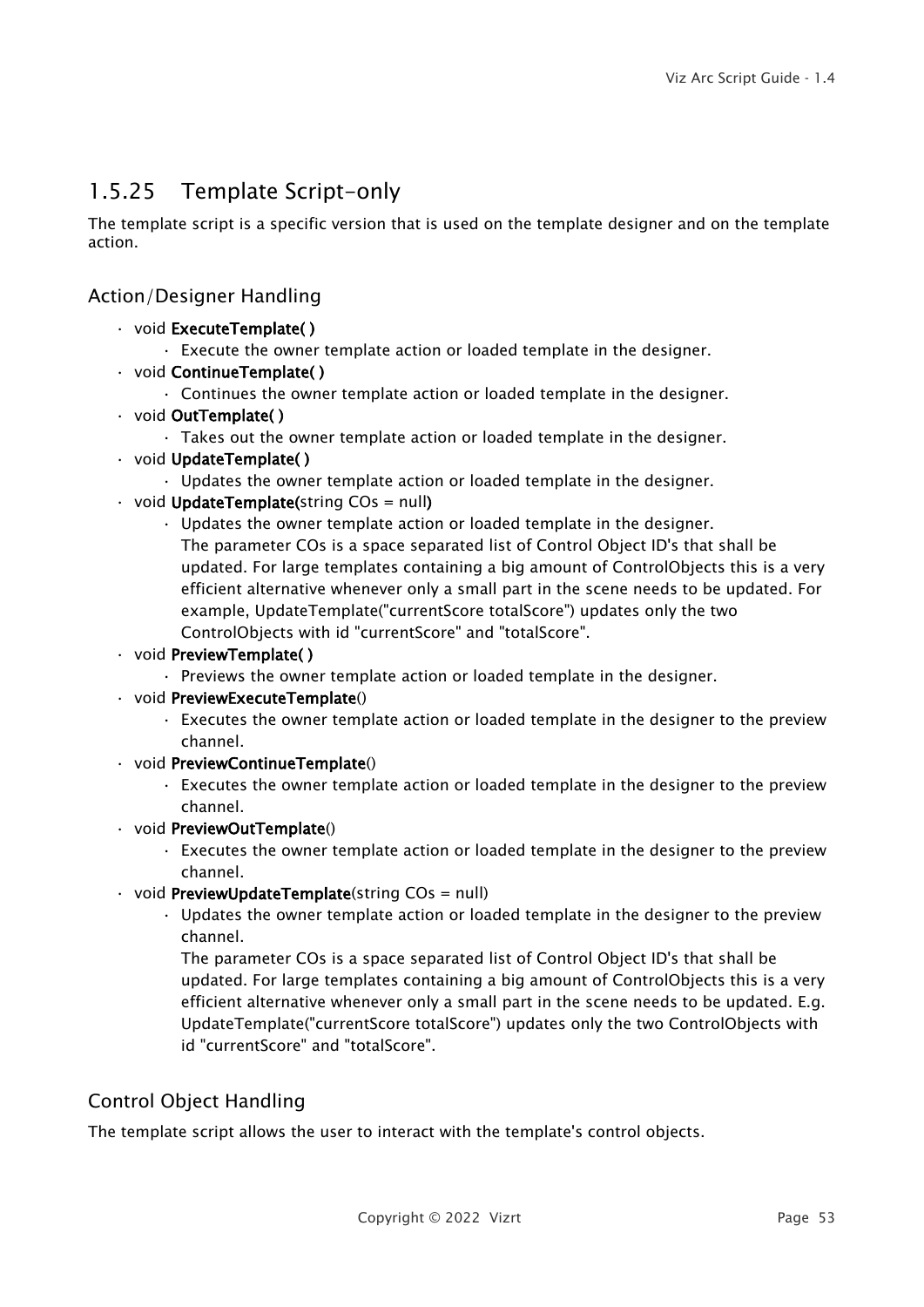- void SetControlObject (string objectID, dynamic value)
	- Sets the control object with id equal to *objectID's* value to *value*
	- The set object's value issent on template execute/update

A Note: SetControlObject only works on control objects that aren't already linked to parameters

### <span id="page-53-0"></span>Template Channels Handling

The template script allows the user to change the program output channel.

- void SetSelectedChannel(string name)
	- Sets the selected program output channel to *name*
- ScriptingChannel GetSelectedChannel()
	- returns the currently selected program channel of the template action

### <span id="page-53-1"></span>**ScriptingChannel**

<span id="page-53-2"></span>The ScriptingChannel class is used for finer control on the Engines contained in the channel.

#### Properties

- Name
	- The channel's name
- Count
	- The number of Engines in the channel

### <span id="page-53-3"></span>Methods

- void SendSingleCommand (string command)
	- Sends *command* to all the Engines in the channel
- void SendCommands(string[] commands)
	- Sends all the input *commands* to all the Engines in the channel

### <span id="page-53-4"></span>Template Scene Handling

The template script allows the user to set the scene that should be loaded when executing.

- $\cdot$  void SetSceneFullpath(string fullpath = null)
	- The input fullpath is the value that is sent to the Engine when executing the template. When no full path is provided the user config value is removed and the original attached scene is used.

### <span id="page-53-5"></span>Template Action Configuration

• bool IsCommandHeaderVisible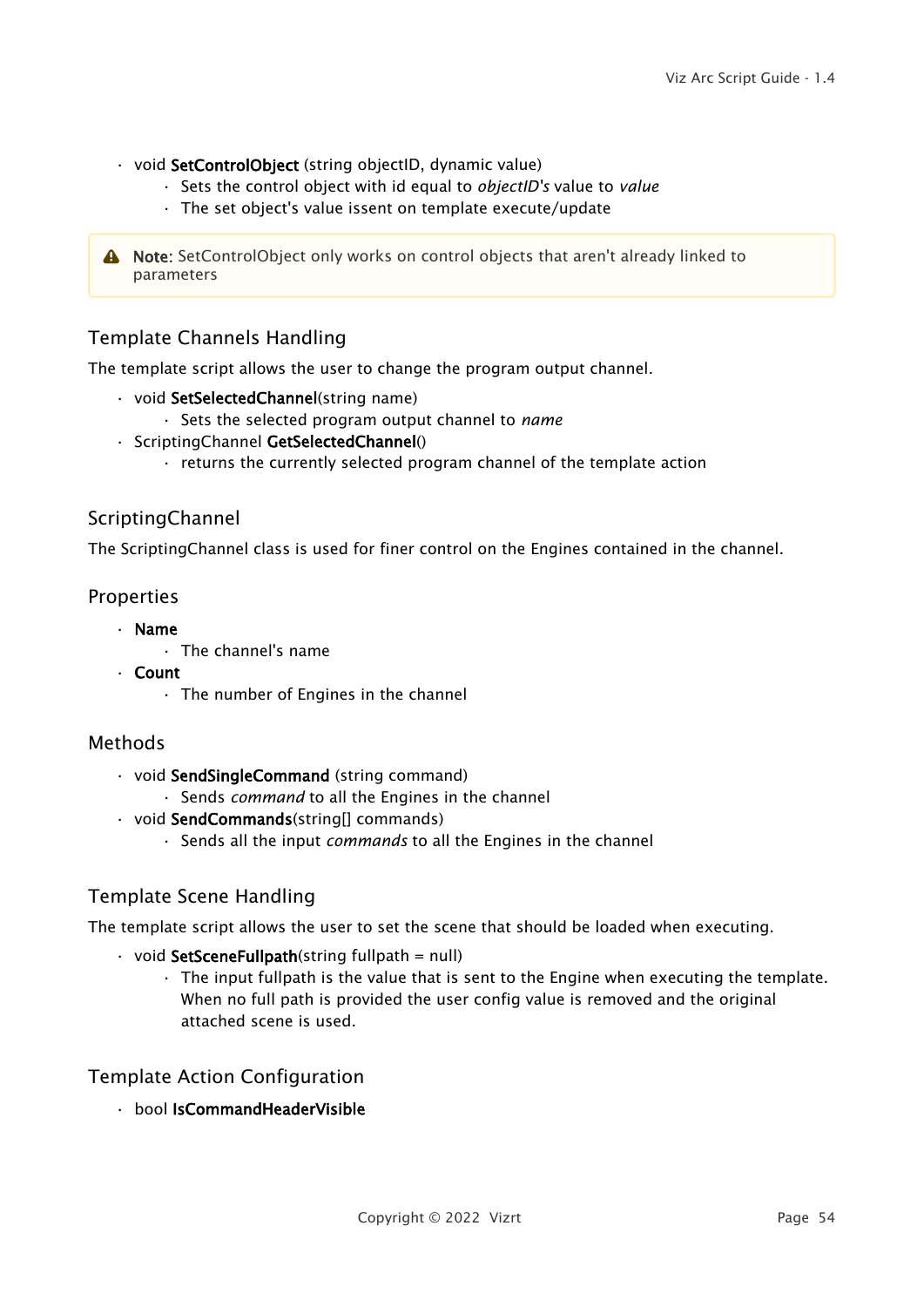- Indicates whether the CommandHeader should be visible on not on the template action
- bool UpdateOnSelected
	- When this flag is set, the script callbacks are only triggered when the template action is selected on the action canvas (blue border)

### <span id="page-54-1"></span>**Callbacks**

- OnCreated ( )
	- Called when the template script is executed, i.e. when the template action is created and when the template opened on the designer is started
- OnShow ( )
	- Called when the template is shown, i.e. when the template action's pop-up is opened, when the action becomes embedded and when the template opened on the designer is started
- OnExecute ( )
	- Called when the template is executed
- OnPreviewExecute ( )
- Called when the template is executed to the preview channel
- OnContinue ( )
	- Called when the template is continued
- OnPreviewContinue ( )
	- Called when the template is continued to the preview channel
- OnUpdate ( )
	- Called when the template is updated
- OnPreviewUpdate ( )
	- Called when the template is updated to the preview channel
- $\cdot$  OnOut ()
	- Called when the template is taken out
- OnPreview ( )
	- Called when the template is previewed

## <span id="page-54-0"></span>1.5.26 Parameters

Parameters are the base components of Viz Arc's scripting. A list of all existing parameters types and their associated properties is presented below.

### <span id="page-54-2"></span>Base Parameters Functionality

The following properties and methods are shared among all parameters

- string Label [ Get , Set ]
	- Gets/Sets the label that is displayed on the UI
- bool IsEnabled [ Get , Set ]
	- Gets/Sets the enabled status of the parameter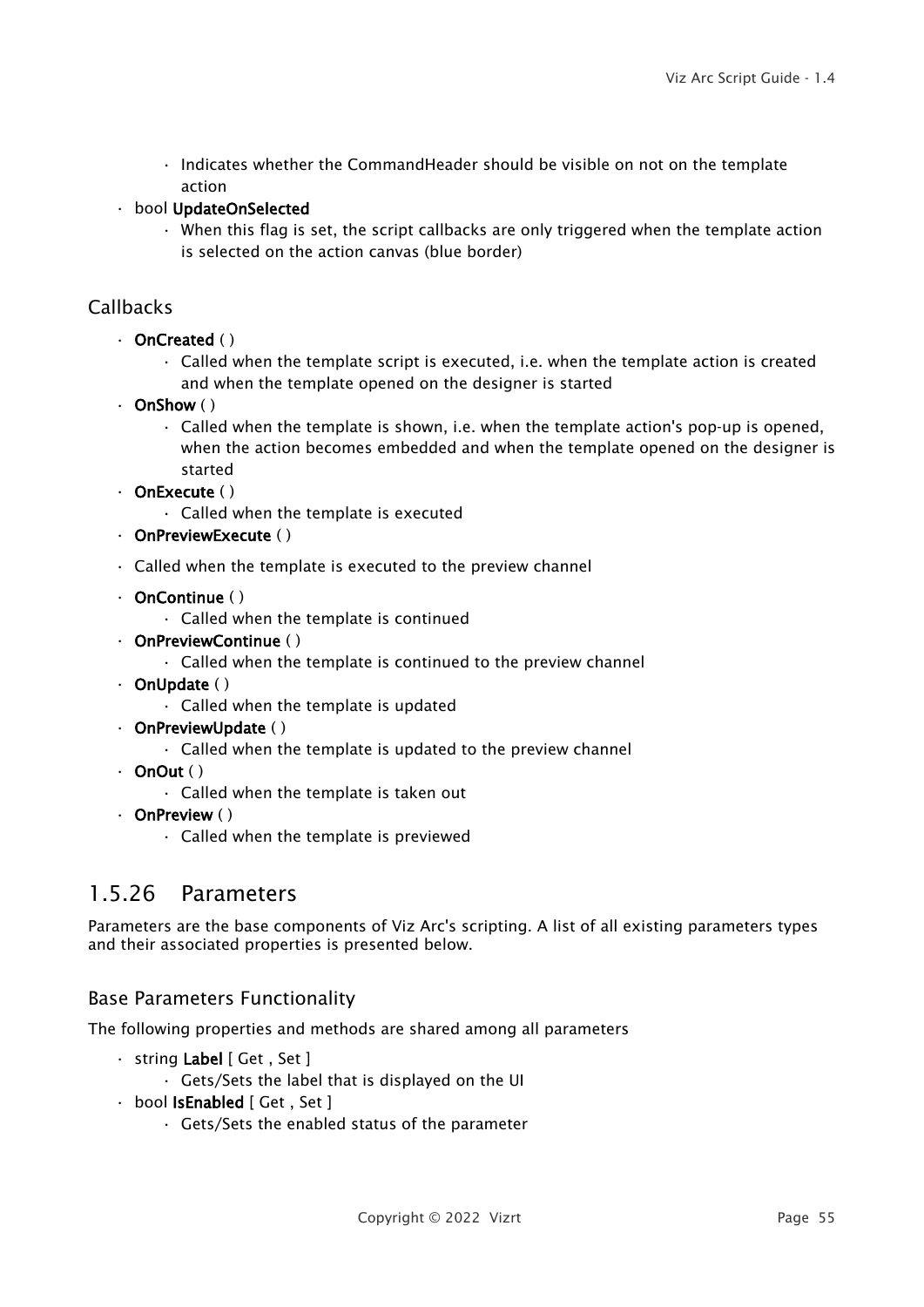- Disabled parameters can be interacted with
- bool IsVisible [ Get , Set ]
	- Whether the parameter is visible or not
	- Invisible parameters are visible (displayed as grayed out) only while editing, i.e. script not running
- $\cdot$  double **X** [ Get , Set ]
	- Gets/Sets the horizontal position of the parameter on the canvas
- $\cdot$  double **Y** [ Get , Set ]
	- Gets/Sets the vertical position of the parameter on the canvas
- double Width [ Get , Set ]
	- Gets/Sets the width of the parameter
- double Height [ Get , Set ]
	- Gets/Sets the height of the parameter
- void **SetColor** (byte r, byte g, byte b, byte  $a = 255$ )
	- Sets the parameter's color to the input RGBA color

### <span id="page-55-0"></span>Layout

<span id="page-55-1"></span>The layout parameters allow the user to organize and improve the usability of a script/template.

### Panel

- BaseParameter[ ] Children [ Get ]
	- Returns an array with all of the panel's children
- BaseParameter GetParameter (string parameterID)
	- Tries to find a child with id equal to *parameterID*. Returns it if successful

### <span id="page-55-2"></span>Tabs

- string Value [ Get , Set ]
	- Set: Tries to find a tab with its name equal to the input. If found sets it as selected tab
	- Get: Returns the name of the selected tab
- BaseParameter[ ] Children [ Get ]
	- Returns an array with all of the panel's children
- BaseParameter GetParameter (string parameterID)
	- Tries to find a child with id equal to *parameterID*. Returns it if successful.
- bool AllowReordering
	- Whether or not the user can reorder the tabs
- int SelectedIndex [ Get , Set ]
	- Gets/Sets the index of the selected tab

### <span id="page-55-3"></span>Info

- string Value [ Get , Set ]
	- Gets/Sets the info text that displays on the parameter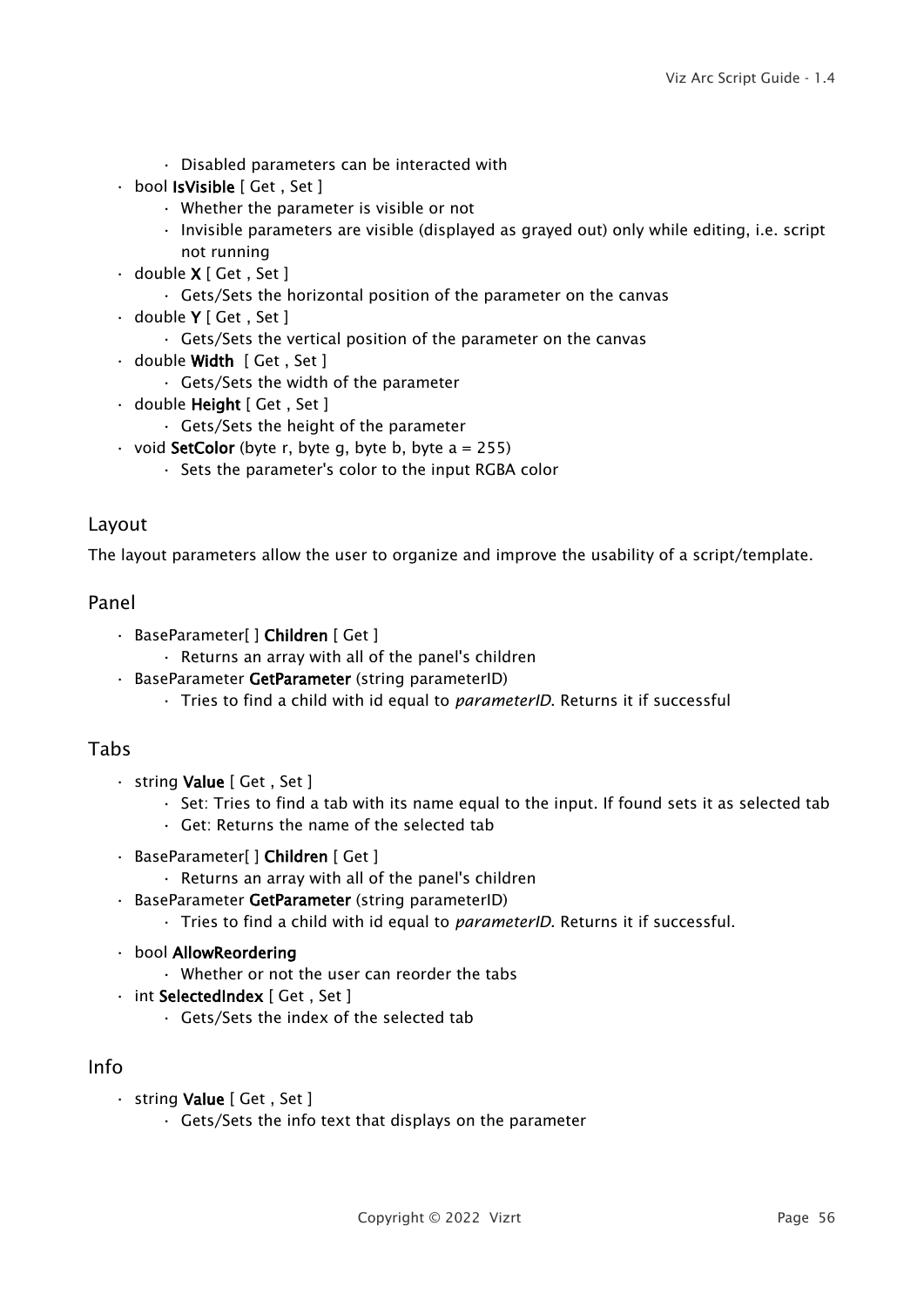### <span id="page-56-0"></span>Label

<span id="page-56-1"></span>The label parameter doesn't have any type-specific functionalities.

### <span id="page-56-2"></span>Dialogs

### Color

- string Value [ Get , Set ]
	- Gets/Sets the parameter's selected color in Hex format, e.g. #FF0A0A8C (#RRGGBBAA)

### <span id="page-56-3"></span>**Directory**

- string Value [ Get , Set ]
	- Gets/Sets the selected directories fullpath.
	- Set: The input value must be a valid directory in the file system

### <span id="page-56-4"></span>File

- string Value [ Get , Set ]
	- Gets/Sets the selected file's fullpath.

### <span id="page-56-5"></span>Asset

- string Value [ Get , Set ]
	- Gets/Sets the selected asset's fullpath.
	- Set: The input path needs to be valid.

A Note: Valid input values are: Graphic Hub items (Image, Geom, Material), Media service links (http://...) or local file system files.

### <span id="page-56-6"></span>WebView

This component lets you view a web page.

- string Value [ Get, Set ]
	- Gets/Sets the URL of the web page to be visualized.

<span id="page-56-7"></span>A The browser used for rendering is based on CEF. It might not play all video codecs.

### <span id="page-56-8"></span>Input

### Bool

• bool Value [ Get , Set ]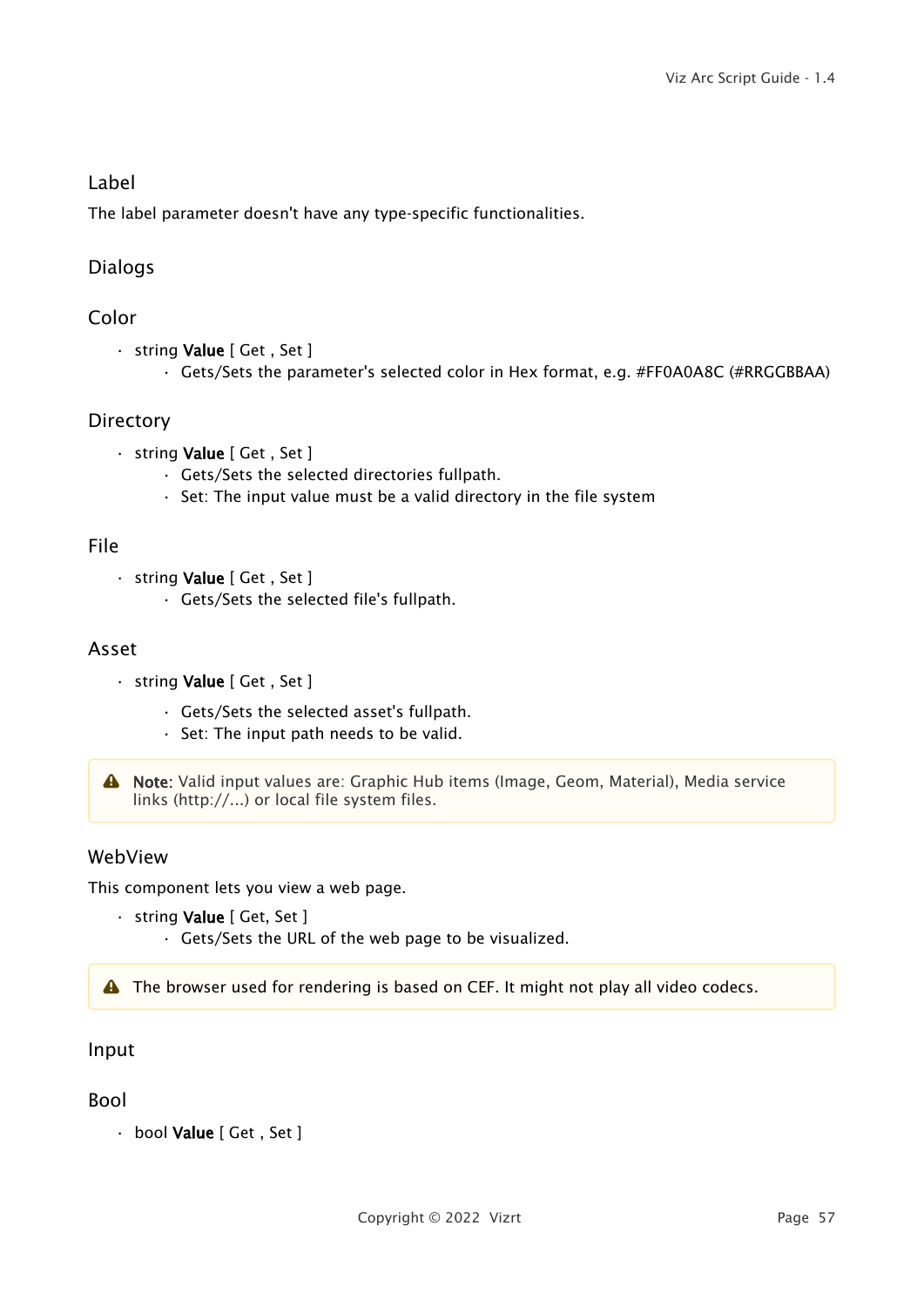• Gets/Sets the parameter's bool value

### <span id="page-57-0"></span>Button

- void Click ( )
	- Trigger a click event on the button parameter

### <span id="page-57-1"></span>Double / Double Slider

- double Value [ Get , Set ]
	- Gets/Sets the parameter's double value
- double MinValue [ Get , Set ]
	- Gets/Sets the parameter's minimum double value
	- Input value needs to be lower than the current MaxValue
- double MaxValue [ Get , Set ]
	- Gets/Sets the parameter's maximum double value
	- Input value needs to be higher than the current MinValue

### <span id="page-57-2"></span>Dropdown / Radio

- string Value [ Get , Set ]
	- Gets/Sets the selected entry on the dropdown
- int SelectedIndex [ Get , Set ]
	- Gets/Sets the selected index of the dropdown
- $\cdot$  int Count [ Get ]
	- Gets the number of entries on the dropdown
- int IndexOf (string option)
	- Looks for an entry equal to *option*. Returns its index if found, -1 otherwise
- void Insert (int index, string option)
	- Inserts an entry with value *option* at *index* position
	- *index* needs to be between 0 and Count.
- void **Add**(string option)
	- Adds an entry with value *option* at the end of the entry list
- $\cdot$  void **Remove**(string option)
	- Looks for an entry equal to *option*. Removes it if found
- void RemoveAt(int index)
	- Removes the entry at position *index*.
	- *index* needs to be between 0 and Count
- void Setitems (string[] entries)
	- Sets the dropdown's entry list to the input *entries*
- string Get (int index)
	- Returns the entry located at *index* position
	- *index* needs to be between 0 and Count
- string parameter[ int index ]
	- Array accessor for entries
	- Returns the entry located at *index* position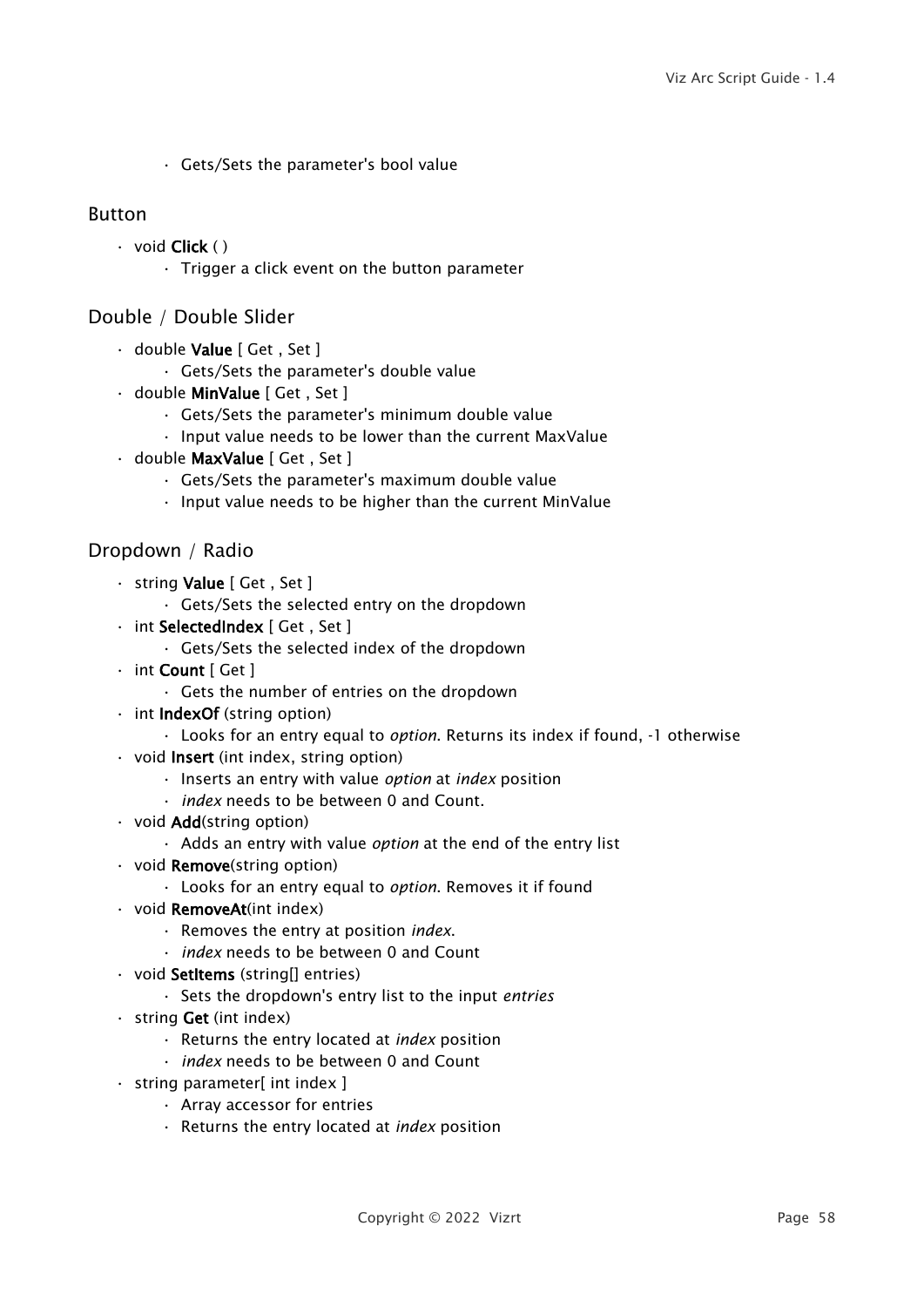- void Clear ( )
	- Removes all entries from the dropdown

### <span id="page-58-0"></span>Int / Int Slider

- int Value [ Get , Set ]
	- Gets/Sets the parameter's int value
- int MinValue [ Get , Set ]
	- Gets/Sets the parameter's minimum int value
	- Input value needs to be lower than the current MaxValue
- int MaxValue [ Get , Set ]
	- Gets/Sets the parameter's maximum int value
	- Input value needs to be higher than the current MinValue

### <span id="page-58-1"></span>MultiText / Text

- string Value [ Get , Set ]
	- Gets/Sets the parameter's text value

### <span id="page-58-2"></span>Triplet

- $\cdot$  double **X**[ Get , Set ]
	- Gets/Sets the parameter's X double value
- double Y [ Get , Set ]
	- Gets/Sets the parameter's Y double value
- $\cdot$  double **Z** [ Get , Set ]
	- Gets/Sets the parameter's Z double value
- bool XEnabled[ Get , Set ]
	- Gets/Sets the enabled status of the X value
- bool YEnabled [ Get , Set ]
	- Gets/Sets the enabled status of the Y value
- bool Z Enabled [ Get , Set ]
	- Gets/Sets the enabled status of the Z value
- bool AllowProportional [ Get , Set ]
	- Gets/Sets whether the user can toggle the proportional lock
- bool IsProportional [ Get , Set ]
	- Gets/Sets the state of the proportional lock

### <span id="page-58-4"></span><span id="page-58-3"></span>Table

### **Properties**

- string Value [ Get ]
	- Gets an string containing the table content in a XML format (much like ControlList)
- int MinimumRows [ Get , Set ]
	- Gets/Sets the parameter's minimum number of rows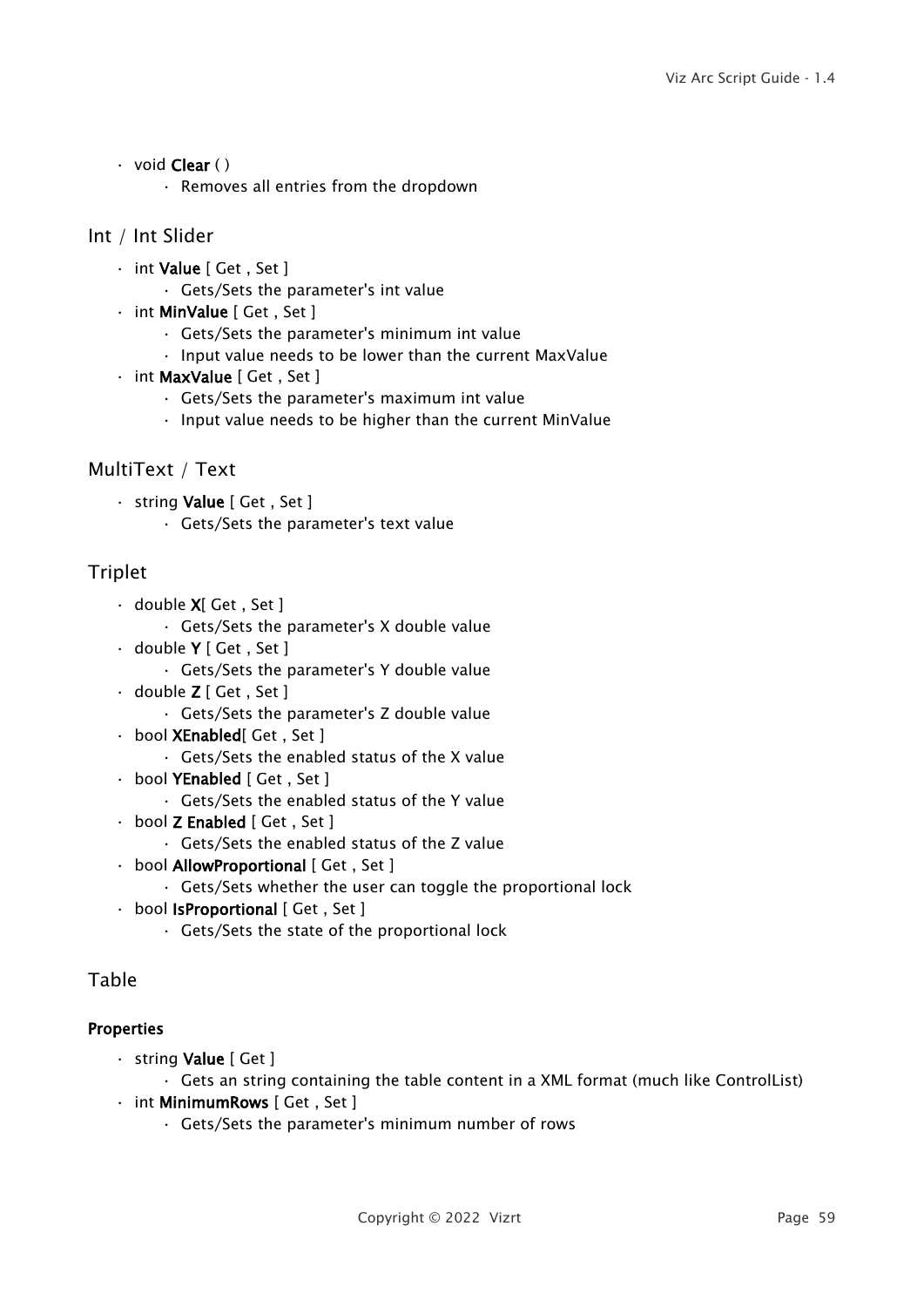- Input value needs to be lower than the current MaximumRows
- int MaximumRows [ Get , Set ]
	- Gets/Sets the parameter's maximum number of rows
	- Input value needs to be higher than the current MinimumRows
- int MinimumColumns [ Get , Set ]
	- Gets/Sets the parameter's minimum number of columns
	- Input value needs to be lower than the current MaximumColumns
- int MaximumColumns [ Get , Set ]
	- Gets/Sets the parameter's maximum number of columns
	- Input value needs to be higher than the current MinimumColumns
- int RowCount [ Get ]
	- Gets the current number of rows on the table
- int ColumnCount [ Get ]
	- Gets the current number of columns on the table

### <span id="page-59-0"></span>**Methods**

<span id="page-59-1"></span>Cell Handling

- BaseCell Accessor[int row, int column ] [ Get ]
	- Gets the cell located at *row*-indexed row and *column*-indexed column
- BaseCell GetCell (int row, int column)
	- Gets the cell located at *row*-indexed row and *column*-indexed column
- void SetCellValue (int row, int col, dynamic value)
	- Sets the cell's value (located at [row, column]) to *value*
	- [ dynamic ] *value* can either be a string or have a type that is compatible with the target cell
- stringGetCellValue (int row, int col)
	- Gets the cell's (located at [row, column]) string value representation
- void ClearColumnValues(int columnIndex)
	- Resets all the cell's values in *columnIndex* column
- void **ClearRowValues** (int rowIndex)
	- Resets all the cell's values in *rowIndex* row
- void ClearAllValues ( )
	- Resets all the cell's values
- void Clear ( )
	- Removes all the content, i.e. all columns and rows are deleted

#### <span id="page-59-2"></span>Columns Handling

Inserting a column from code requires the user to specify the type of column that needs to be created, the valid column types are:

- bool: Column with BoolCell
- string: Column with StringCell
- int: Column with IntCell
- ivec2: Column with IntDupletCell
- ivec3: Column with IntTripletCell
- double: Column with DoubleCell
- dvec2: Column with DoubleDupletCell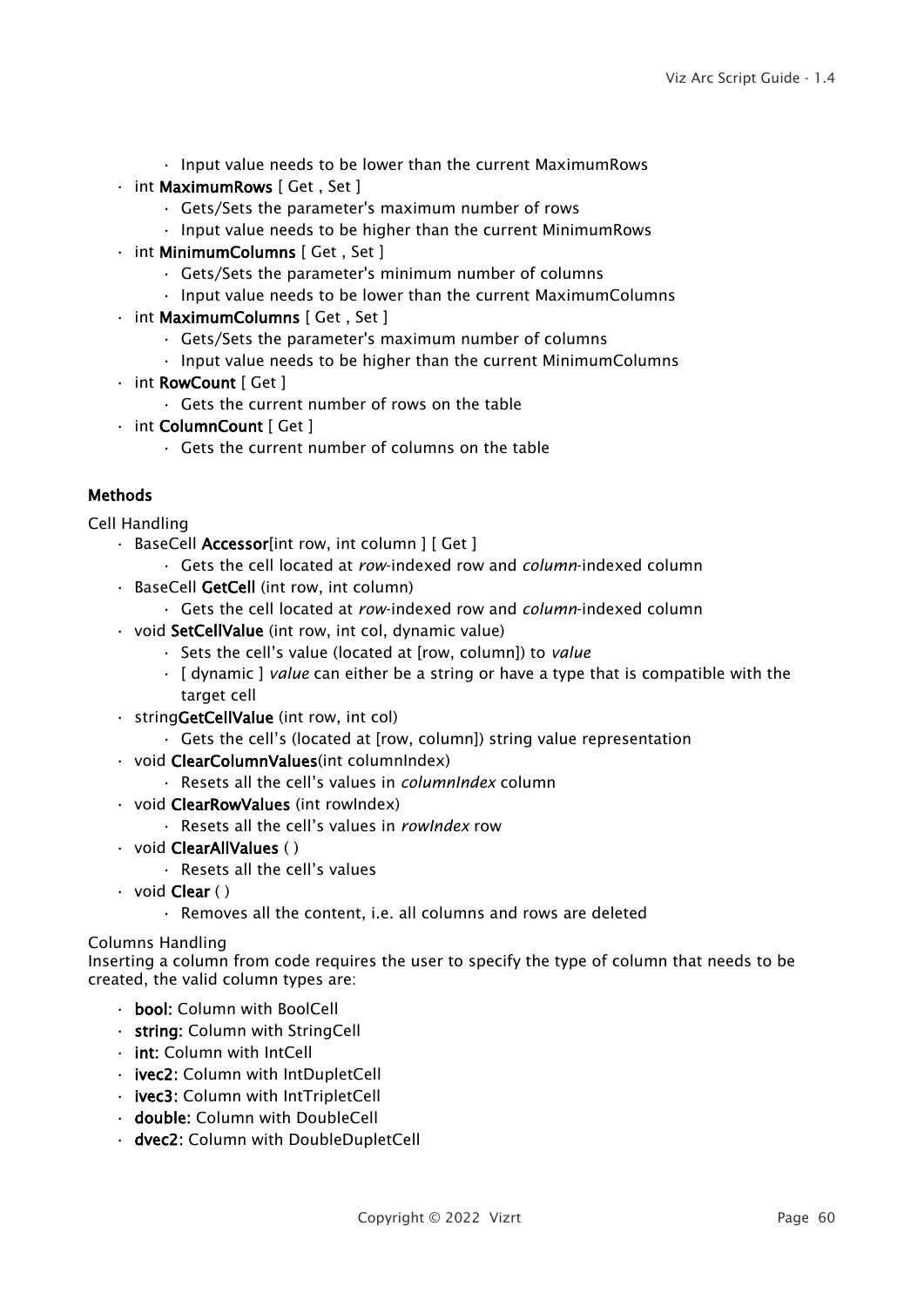- dvec3: Column with DoubleTripletCell
- asset: Column with AssetCell

All column interactions take into consideration the maximum and minimum number of columns of the table

- void **AddColumn** (string columnType)
- void **AddColumn** (string columnType, string name)
	- Add a column of type *columnType* named *name* if specified, otherwise the default will be used
- void AddMultipleColumn (int count, string columnType)
	- Add *count* columns of *columnType* type
- void **InsertColumn** (int index, string columnType)
- void InsertColumn (int index, string columnType, string name)
	- Inserts a column at *index* index of *columnType* type named *name* if specified, otherwise the default will be used
- vodi InsertMultipleColumn (int index, string columnType, int count)
	- Inserts *count* columns at *index* index of *columnType* type
- void RemoveColumnAt (int index)
	- Removes column at *index* index
- void MoveColumn (int targetIndex, int newPosition)
	- Moves column from *targetIndex* position to *newPosition*
- void ClearColumns( )
	- Removes all columns

#### <span id="page-60-0"></span>Rows Handling

All row interactions take into consideration the maximum and minimum number of rows of the table

- void SetNumberRows (int count)
	- Adds/removes rows until the table's RowCount is equal to *count*
- void AddRow ( )
	- Adds a Row to the table
- void AddMultipleRow (int count)
	- Adds *count* rows to the table
- void InsertRow (int index)
	- Inserts a row at *index* position to the table
- void InsertMultipleRow (int index, int count)
	- Inserts *count* rows at *index* position to the table
- void RemoveRowAt (int index)
	- Removes row at *index* position
- void MoveRow (int targetIndex, int newPosition)
	- Moves row from *targetIndex* position to *newPosition*
- void ClearRows ( )
	- Removes all rows